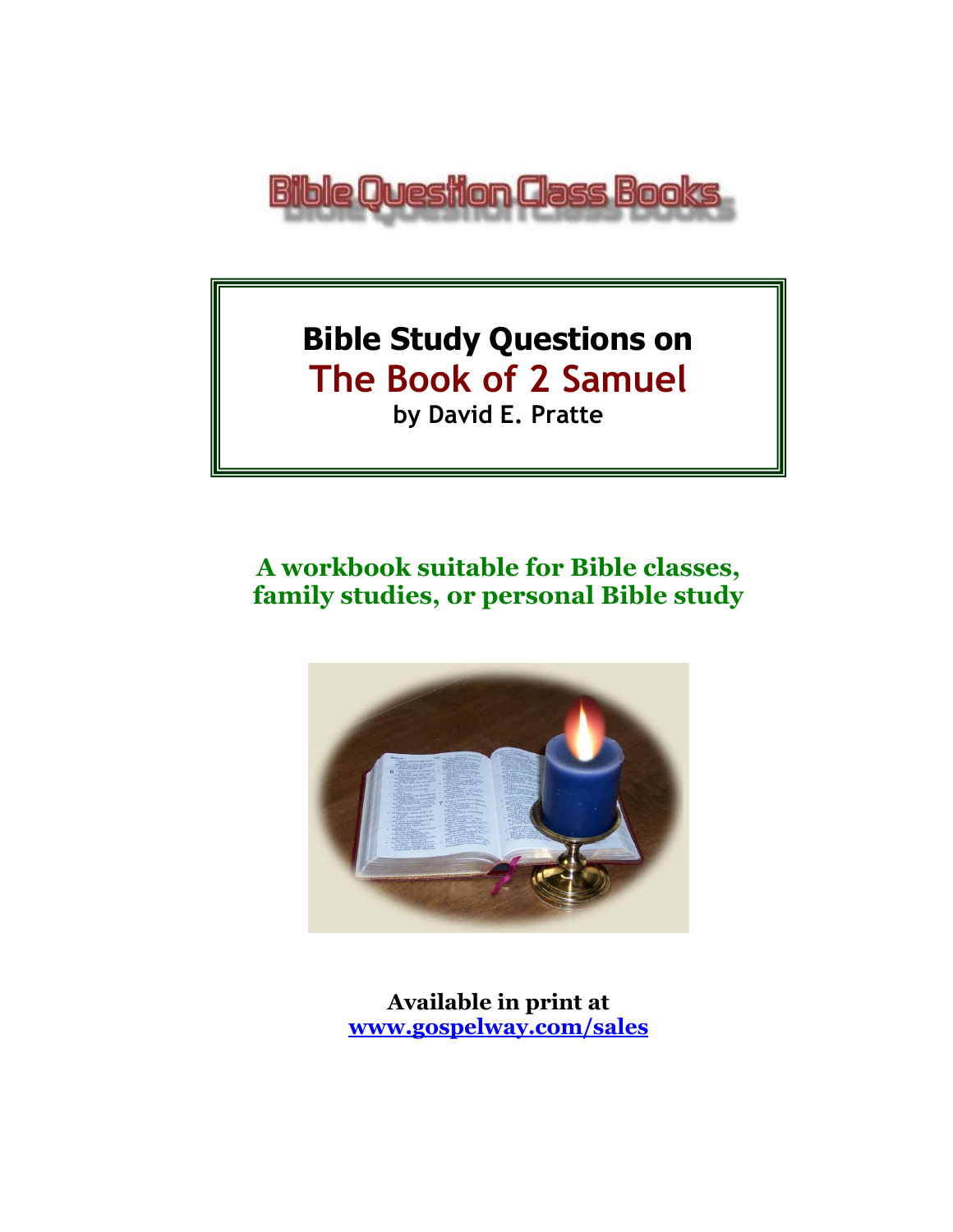#### *Bible Study Questions on the Book of 2 Samuel: A workbook suitable for Bible classes, family studies, or personal Bible study*

© Copyright David E. Pratte, 2017 All rights reserved

> ISBN-13: 978-1981367504 ISBN-10: 1981367500

**Printed books, booklets, and tracts available at [www.gospelway.com/sales](https://www.gospelway.com/sales) Free Bible study articles online at [www.gospelway.com](http://www.gospelway.com/) Free Bible courses online at [www.biblestudylessons.com](http://www.biblestudylessons.com/) Free class books at [www.biblestudylessons.com/classbooks](http://www.biblestudylessons.com/classbooks) Free commentaries on Bible books at [www.biblestudylessons.com/commentary](https://www.biblestudylessons.com/commentary) Contact the author at [www.gospelway.com/comments](http://www.gospelway.com/comments)**

**Note carefully: No teaching in any of our materials is intended or should ever be construed to justify or to in any way incite or encourage personal vengeance or physical violence against any person.**

#### **"He who glories, let him glory in the Lord" – 1 Corinthians 1:31**

### **Front Page Photo**

The Tell Dan Steele, discovered in 1993/1994, describes a battle in which the Syrians fought against the king of Israel; they claim to have defeated the house of David. Although this refers to a battle after the time of David himself, it does refer to the house of David, which is an expression used nearly two dozen times in the Scriptures to refer to David's dynasty.

Photo credit: Oren Rozen distributed under creative commons license or GNU free documentation license, via Wikimedia Commons

Scripture quotations are generally from the New King James Version (NKJV), copyright 1982, 1988 by Thomas Nelson, Inc. used by permission. All rights reserved.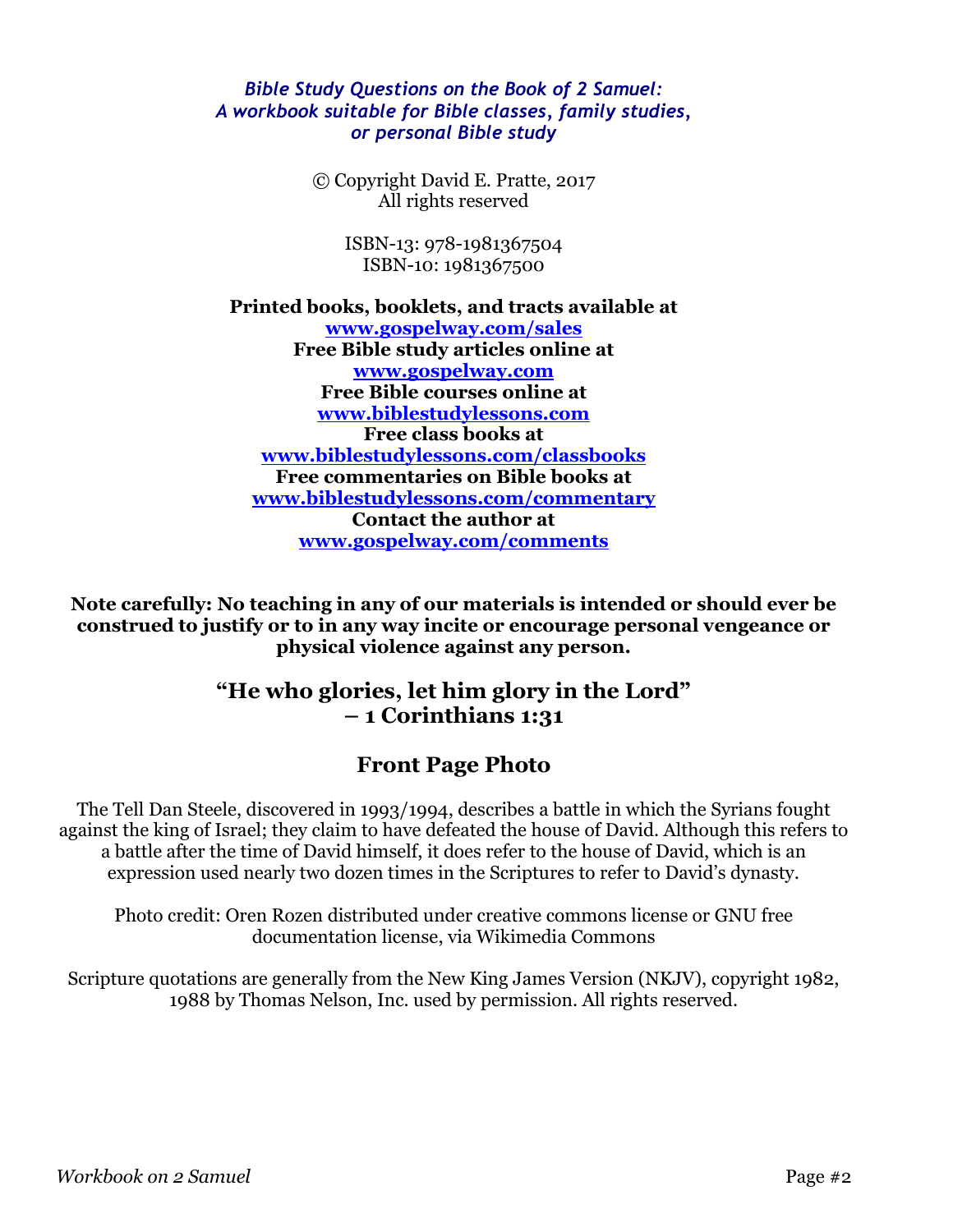#### **Other Books by the Author**

#### **Topical Bible Studies**

*Growing a Godly Marriage & Raising Godly Children Why Believe in God, Jesus, and the Bible? (evidences) The God of the Bible (study of the Father, Son, and Holy Spirit) Grace, Faith, and Obedience: The Gospel or Calvinism? Kingdom of Christ: Future Millennium or Present Spiritual Reign? Do Not Sin Against the Child: Abortion, Unborn Life, & the Bible True Words of God: Bible Inspiration and Preservation*

#### **Commentaries on Bible Books**

*Genesis Joshua and Ruth Judges 1 Samuel 2 Samuel Ezra, Nehemiah, and Esther Job Proverbs Gospel of Mark* 

*Gospel of John Acts Romans Ephesians Philippians and Colossians Hebrews James and Jude 1 & 2 Peter*

#### **Bible Question Class Books**

*Genesis Joshua and Ruth Judges 1 Samuel 2 Samuel Ezra, Nehemiah, and Esther Job Proverbs Ecclesiastes Isaiah Gospel of Matthew Gospel of Mark*

*Gospel of Luke Gospel of John Acts Romans 1 Corinthians 2 Corinthians and Galatians Ephesians and Philippians Colossians, 1&2 Thessalonians 1 & 2 Timothy, Titus, Philemon Hebrews General Epistles (James - Jude) Revelation*

#### **Workbooks with Study Notes**

*Jesus Is Lord: Workbook on the Fundamentals of the Gospel of Christ Following Jesus: Workbook on Discipleship God's Eternal Purpose in Christ: Workbook on the Theme of the Bible*

*The Family Reading Booklist*

#### **Visit our website at [www.gospelway.com/sales](https://www.gospelway.com/sales) to see a current list of books in print.**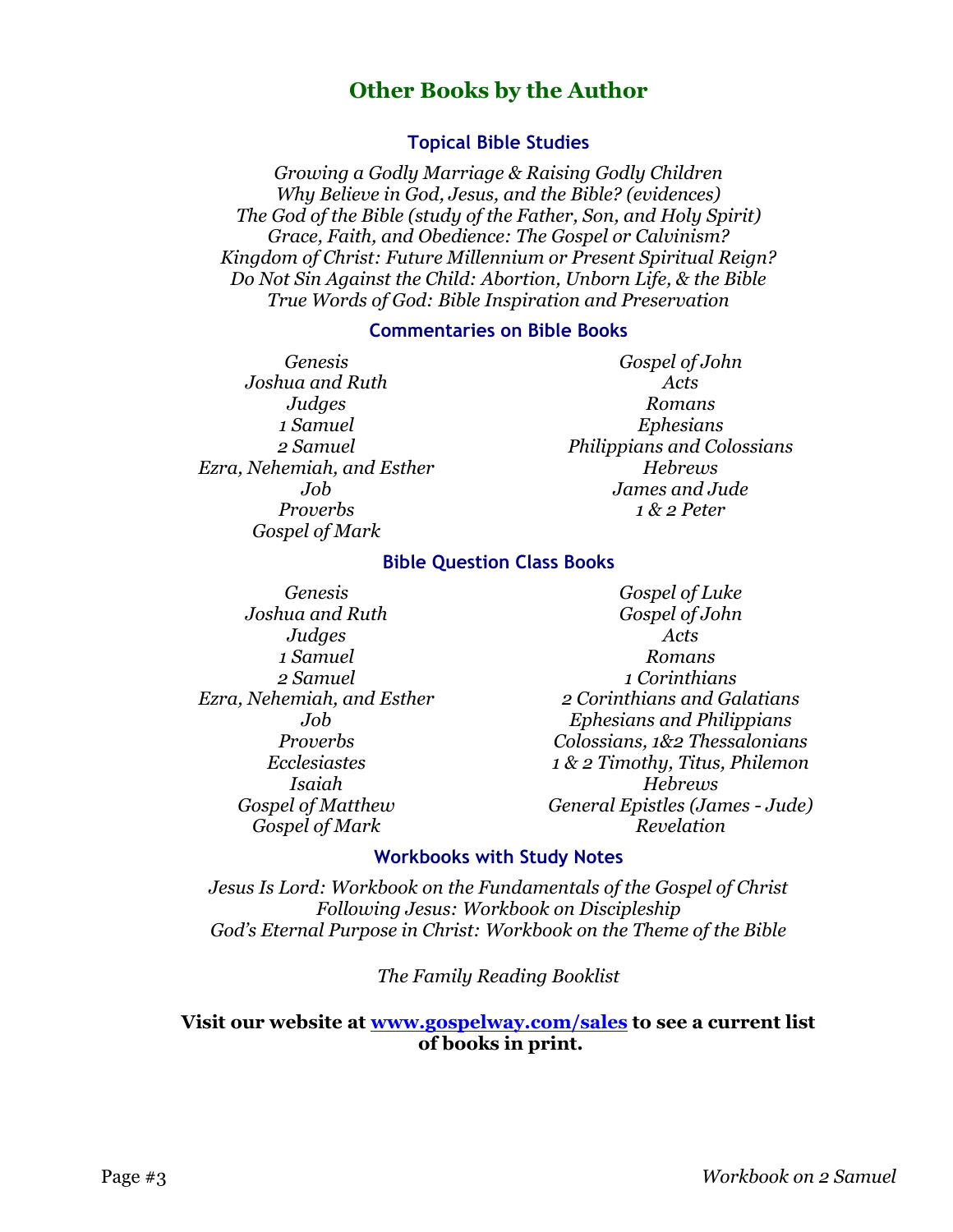#### **Bible Study Questions on the Book of 2 Samuel**

Introduction:

This workbook was designed for Bible class study, family study, or personal study. The class book is suitable for teens and up. The questions contain minimal human commentary, but instead urge students to study to understand Scripture.

Enough questions are included for teachers to assign as many questions as they want for each study session. Studies may proceed at whatever speed and depth will best accomplish the needs of the students.

Questions labeled "think" are intended to encourage students to apply what they have learned. When questions refer to a map, students should consult maps in a Bible dictionary or similar reference work or in the back of their Bibles. (Note: My abbreviation "*b/c/v*" means "book, chapter, and verse.")

For class instruction, I urge teachers to assign the questions as homework so students come to class prepared. Then let class time consist of *discussion* that focuses on the Scriptures themselves. Let the teacher use other Scriptures, questions, applications, and comments to promote productive discussion, not just reading the questions to see whether they were answered "correctly." Please, do *not* let the class period consist primarily of the following: "Joe, will you answer number 1?" "Sue, what about number 2?" Etc.

I also urge students to emphasize the *Bible* teaching. Please, do not become bogged down over "What did the author mean by question #5?" My meaning is relatively unimportant. The issue is what the Bible says. Concentrate on the meaning and applications of Scripture. If a question helps promote Bible understanding, stay with it. If it becomes unproductive, move on.

The questions are not intended just to help students understand the Scriptures. They are also designed to help students learn good principles of Bible study. Good Bible study requires defining the meaning of keywords, studying parallel passages, explaining the meaning of the text clearly, making applications, and defending the truth as well as exposing religious error. I have included questions to encourage students to practice all these study principles.

Finally, I encourage plain applications of the principles studied. God's word is written so souls may please God and have eternal life. Please study it with the respect and devotion it deserves!

For whatever good this material achieves, to God be the glory.

#### **Bible study commentary and notes to accompany this and other of our workbooks are available at [www.gospelway.com/sales](https://www.gospelway.com/sales)**

© David E. Pratte, January 11, 2020

**Workbooks, commentaries, and topical studies for sale in print at [www.gospelway.com/sales](https://www.gospelway.com/sales)**

**To join our mailing list to be informed of new books or special sales, contact the author at [www.gospelway.com/comments](http://www.gospelway.com/comments)**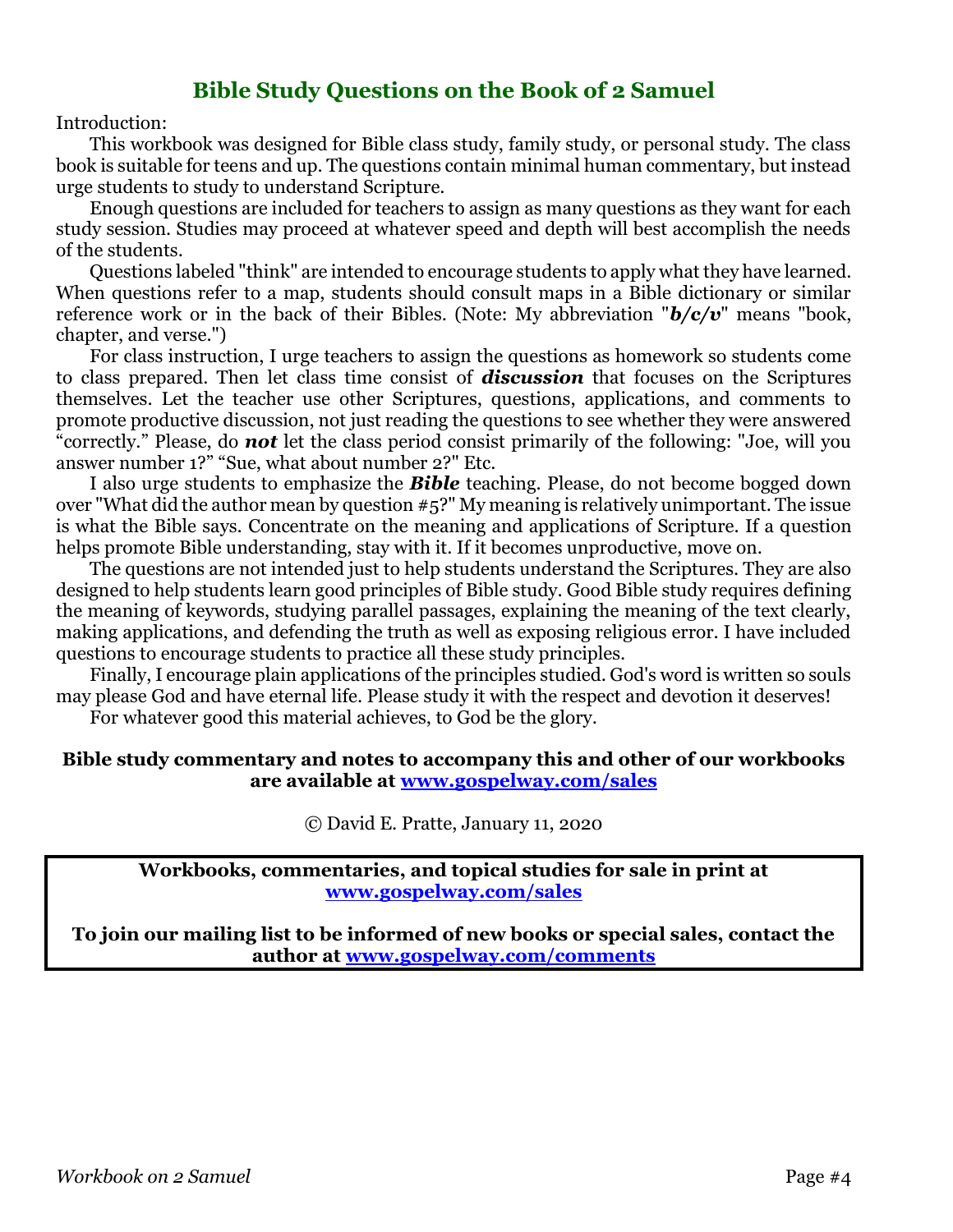Read 2 Samuel 1, then answer the following questions. If you need help, consult a Bible dictionary or similar reference work.

1. Skim the book of 2 Samuel and summarize its theme.

#### 2. *Special Assignment:* What you can learn about the inspired author of the book?

3. Describe how the book of 2 Samuel relates to the books of 1 Samuel, 1 Kings, and 1 Chronicles.

4. What was the slaughter of the Amalekites mentioned in 1:1? Describe what happened and why.

5. Where was David at this time (see *map*)? Why was David there rather than at the battle against the Philistines (study the account in 1 Samuel)?

6. Describe the man who came to David and tell how he acted – 1:2.

7. What did David ask, and what information did the man give – 1:3,4?

8. Explain how these events relate to the end of the book of 1 Samuel.

9. Describe the account the man gave of the death of Saul – 1:5-10.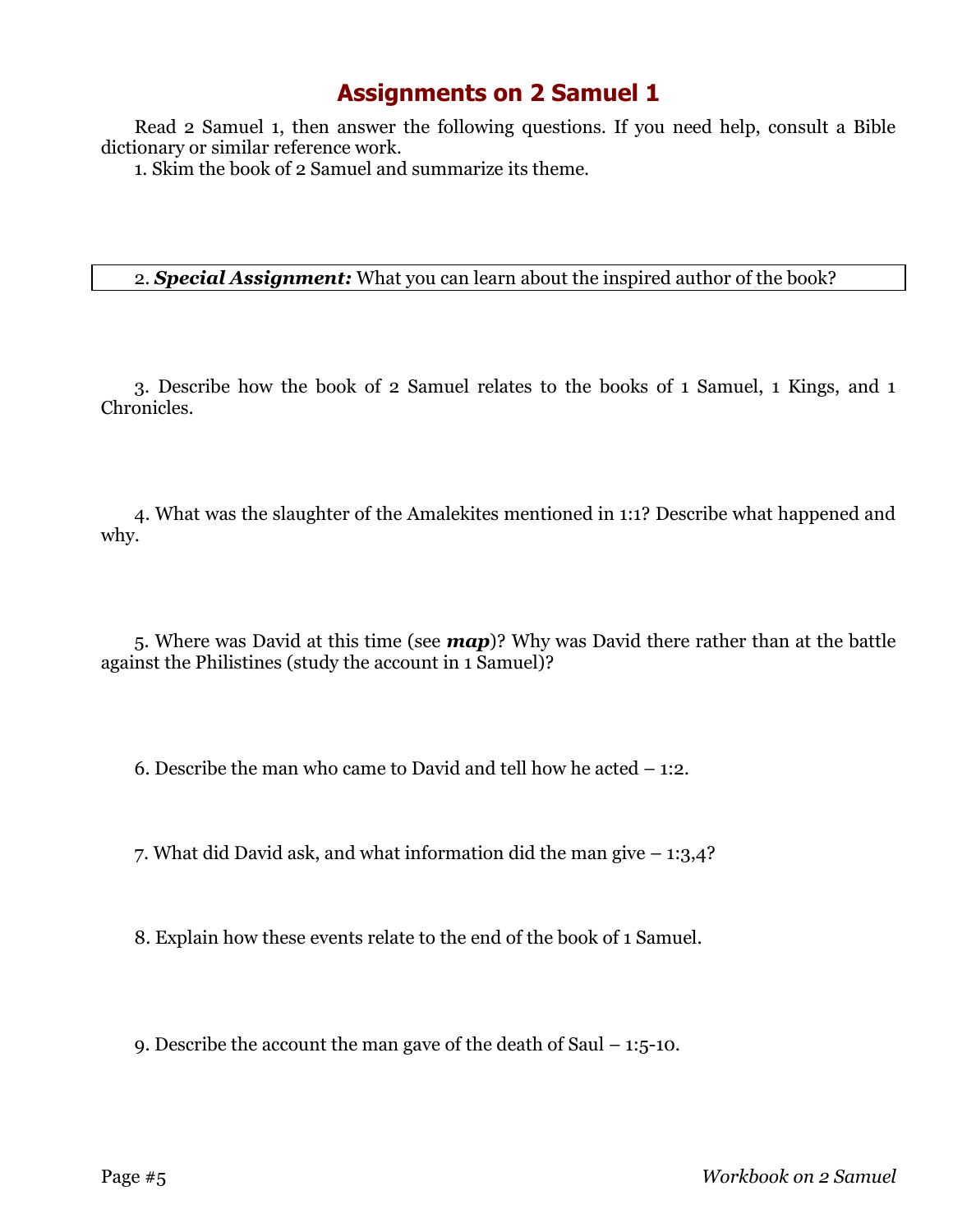10. How does this man's story differ from the account given in 1 Samuel 31? (Note the man's nationality – verse 8.)

11. *Special Assignment:* What possibilities can you suggest to explain the differences between this man's account and 1 Samuel 31?

12. How did David and his men respond to the news of the battle – 1:11,12? (Think: Why would they so respond?)

13. What questions did David ask the messenger in 1:13,14?

14. What command did David give regarding the messenger, and what reason did he give – 1:15,16?

15. *Application*: How did David's reactions here compared to his earlier attitudes toward Saul? What lessons should we learn about our attitudes toward people in authority?

16. What information is found in 1:17-27? What did David want to be done with it? (Think: Why is it called the song of the Bow?

17. What did David say in 1:19 had happened? How did he describe those who had died?

18. Where did he not want this information to be made known – 1:20? Explain why not.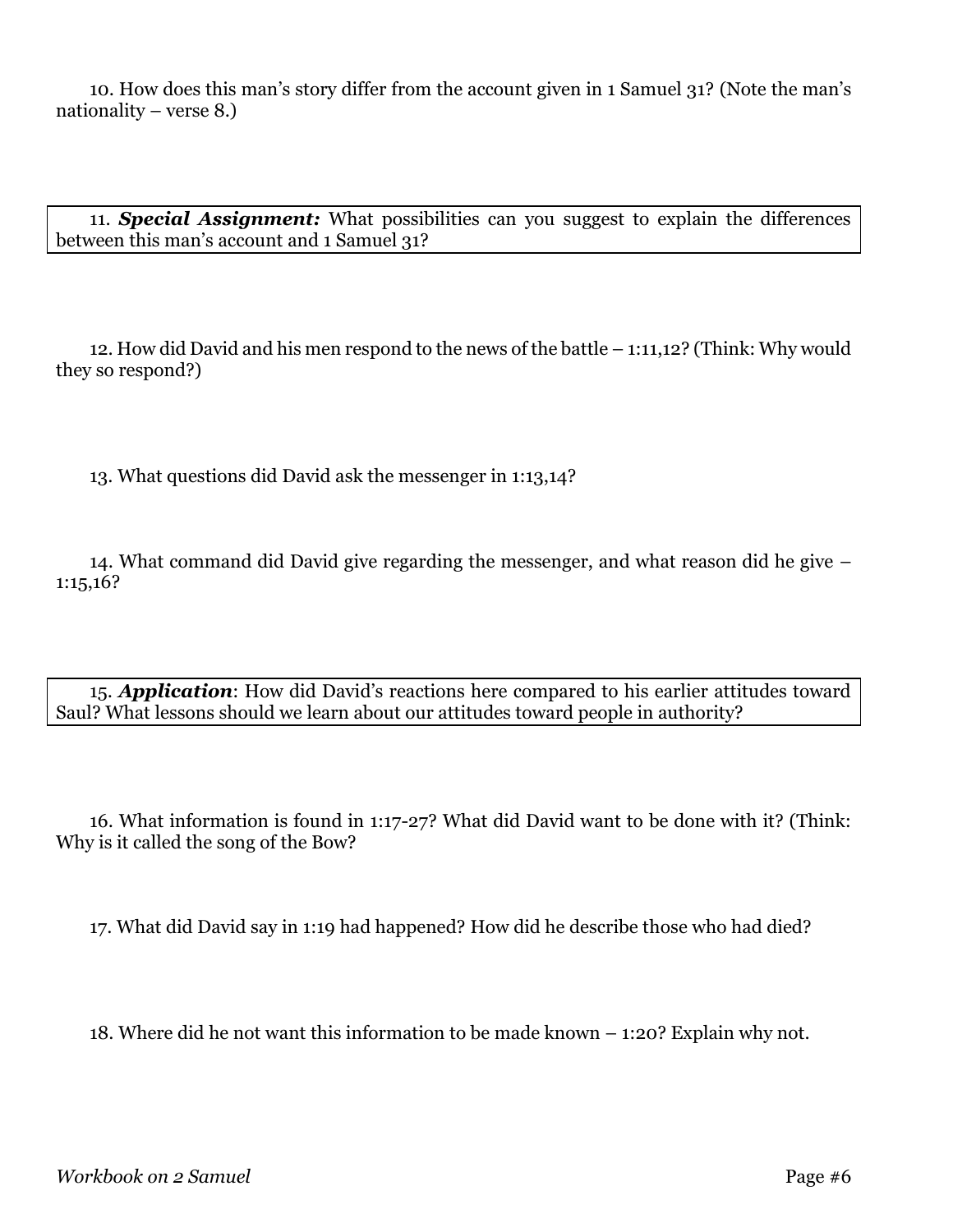19. What did David say about Gilboa in 1:21? Why would he say this and how was Gilboa involved in the story? (Think: Try to explain the references to shields.)

20. How did he describe Jonathan and Saul as warriors in 1:22?

21. What were Jonathan and Saul like in their lives and in their death – 1:23? Explain the reference to eagles and lions.

22. What had Saul done for the daughters of Israel – 1:24? So what should they do now?

23. What expression is repeated in 1:25,27? Where else had it been used earlier?

24. How did David describe his relationship with Jonathan – 1:25,26?

25. List other *passages* that describe the closeness between David and Jonathan.

26. *Application*: What admirable qualities did Jonathan show in his relationship to David? What can we learn from his example?

27. How did David conclude his song of mourning – 1:27?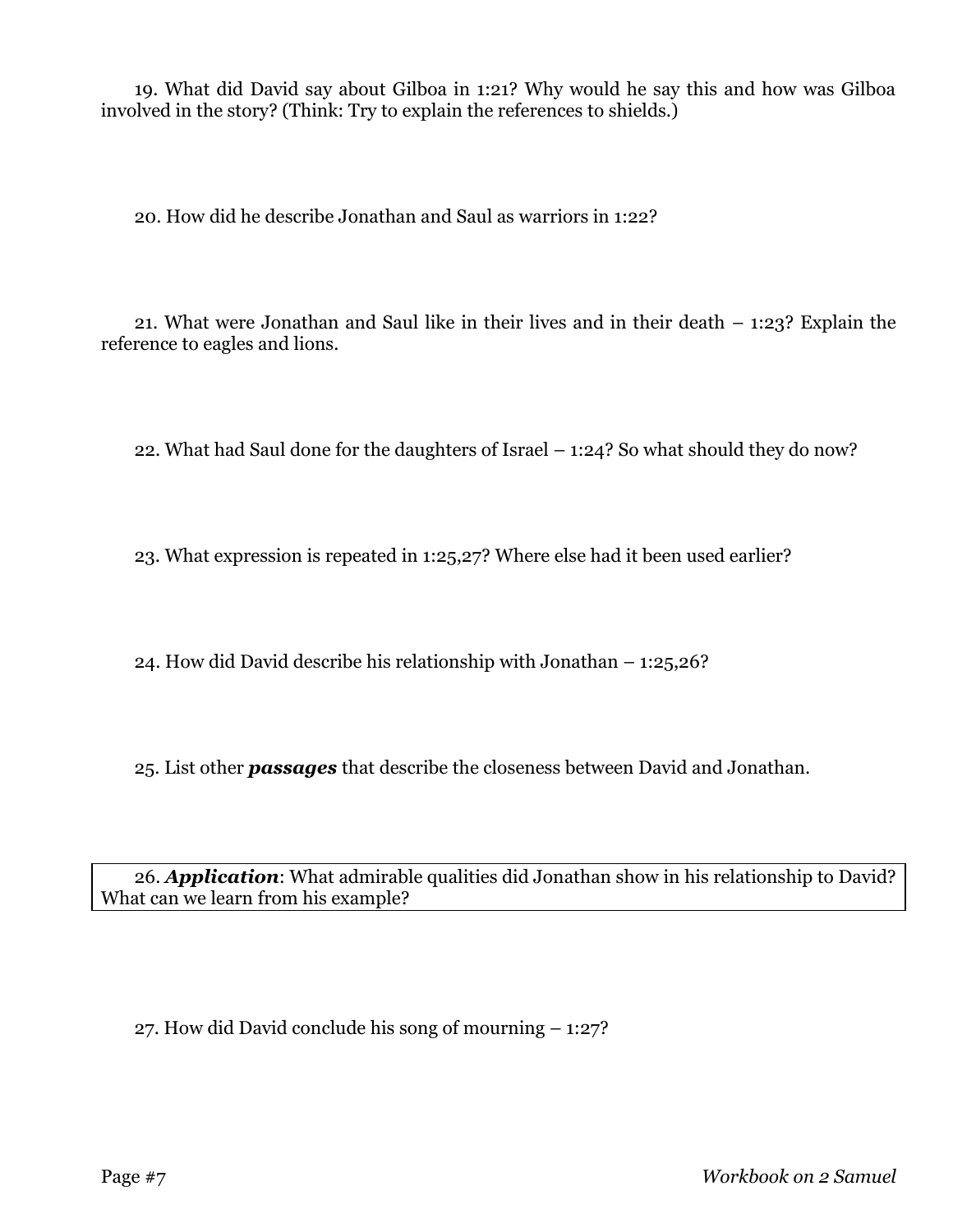Read 2 Samuel 2, then answer the following questions.

1. What questions did David ask the Lord – 2:1? What answers did he receive? (Think: Why would David need to ask such questions of the Lord?)

2. Where did David go and who went with him – 2:2,3 (see *map*)?

3. *Special Assignment:* What method would David have used to ask these questions of the Lord (study similar examples in the book of 1 Samuel)?

4. Who anointed David as king – 2:4? (Think: Why would they have done this before Israel did? Who had already anointed David as king?)

5. What information was David given in 2:4? Where else is the story recorded? Give more details about what happened.

6. What did David say to these people as a result – 2:5,6? (Think: Why would these men have been the ones to have done this?)

7. What challenge did David give these people in 2:7?

8. Who had been the commander of Saul's army – 2:8? What did he do that was destined to lead to conflict with David – 2:8,9? Where was this done (see *map*)?

9. *Special Assignment:* What responsibility would Saul have had in the conflict that resulted? What can we learn about our relationships in the church?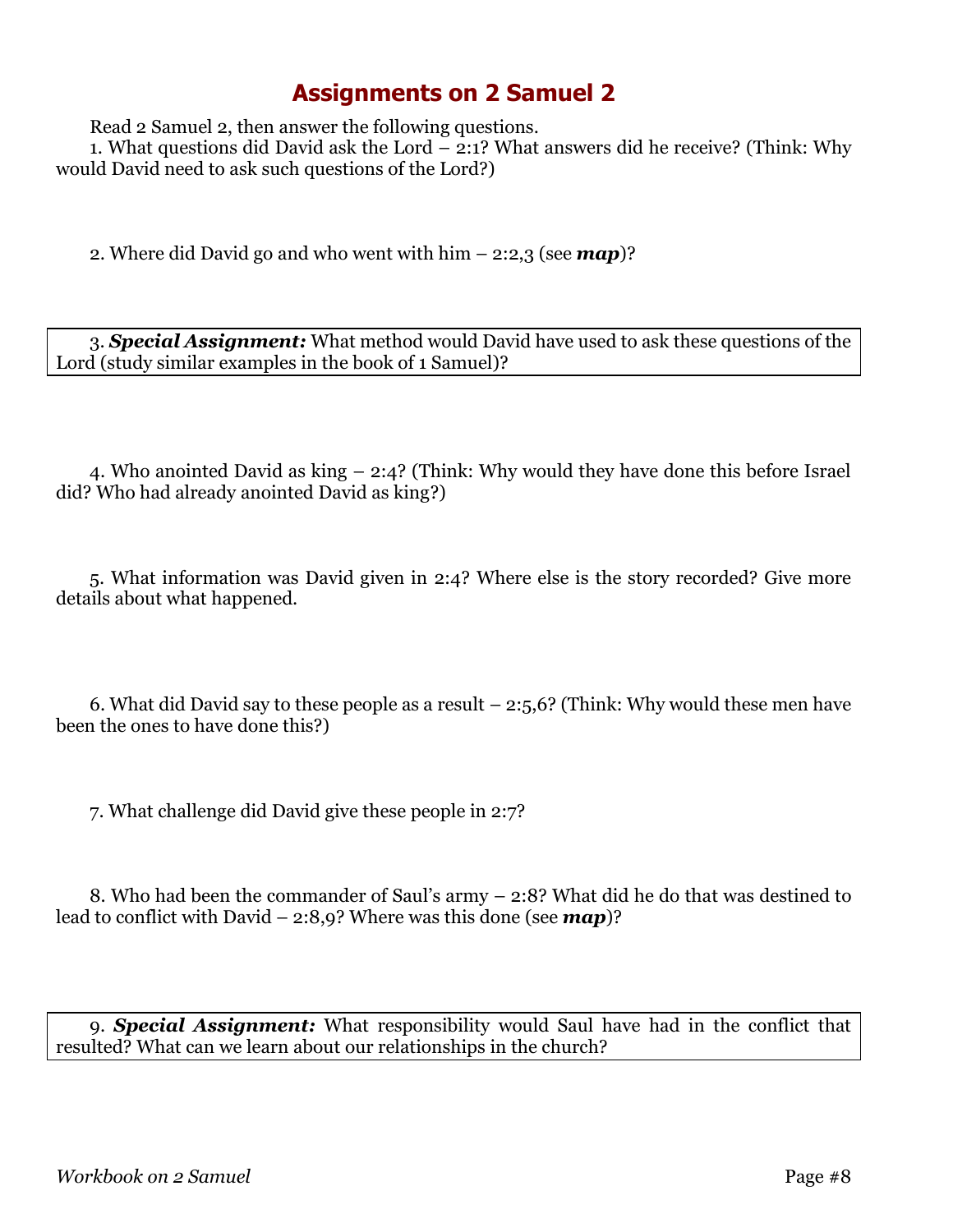10. How old was Ishbosheth, and how long did he reign – 2:10,11? How long did David reign over Judah in Hebron?

11. Describe how open hostility between David's household and Saul's household began – 2:12-16. Where did this occur (see *map*)?

12. Explain the purpose of such a contest. What was the outcome in this case?

13. Rather than the conflict being resolved by the contest of the young men, what followed – 2:17? What was the outcome?

14. How many sons did Zeruiah have in the battle and what were their names – 2:18? (Think: Who was Zeruiah?)

15. What characteristic did Asahel have, and how did he use his ability – 2:18,19?

16. What did Abner urge Asahel to do – 2:20,21? What was the result?

17. What reason did Abner give to persuade Asahel – 2:22? (Think: Why might Abner be concerned about Joab?)

18. What did Abner finally do about Asahel – 2:23?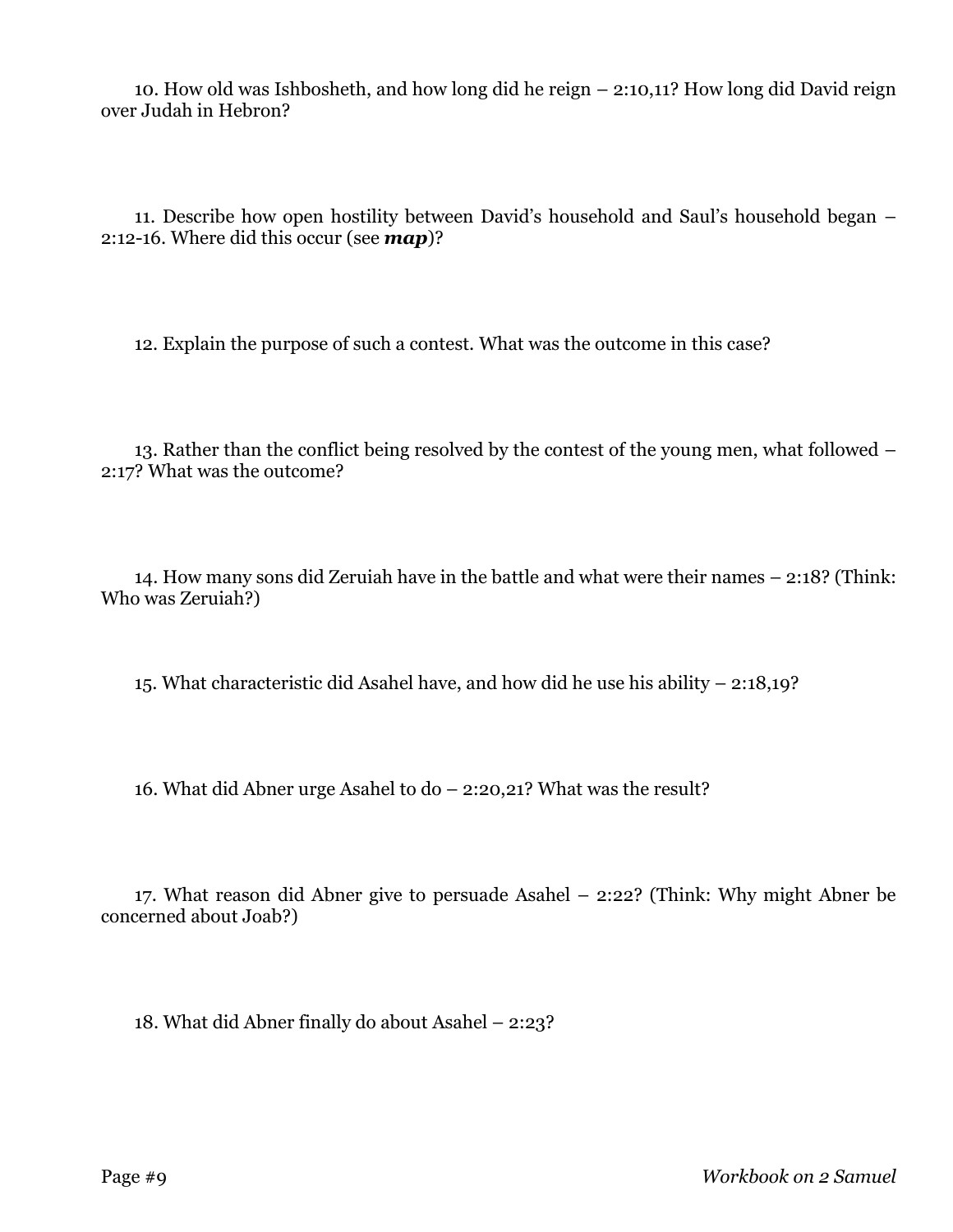19. As the pursuit continued, what did Abner's followers do – 2:24,25?

20. What request did Abner make of Joab – 2:26?

21. *Special Assignment:* State your evaluation of Abner's advice. Was Abner himself in any way responsible for the bitterness and conflict?

22. How did Joab respond to Abner and what was the result – 2:27,28?

23. Where did Abner and his men go then – 2:29?

24. What further information is given about the battle in 2:30,31?

25. *Special Assignment:* How would you compare the number of casualties in this battle to other battles the Israelites fought? Aside from the numbers, what significance did this battle have in the conflict between David's followers and Saul's followers?

26. What did Joab's men do regarding Asahel – 2:32? Where were they from?

27. Where did Joab's men go then?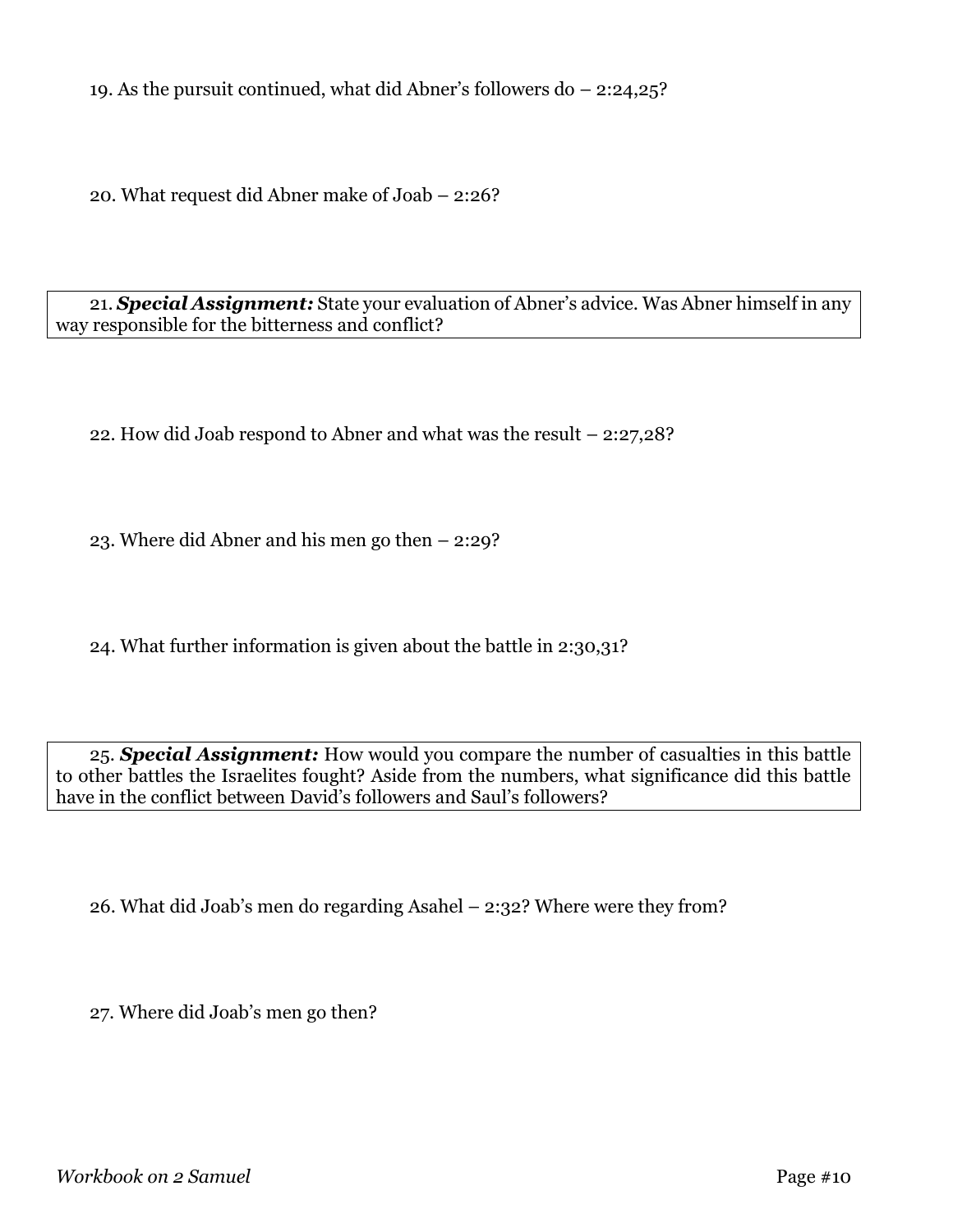Read 2 Samuel 3, then answer the following questions. 1. What followed from the events in chapter  $2 - 3:1$ ? How are the results described?

2. List the sons of David who were born in Hebron – 3:2-5. For each one, briefly tell what other information you have about them.

3. What did Abner accomplish as the war continued – 3:6?

4. Why was Ishbosheth upset with Abner – 3:7? (Think: Consider what significance Abner's act would have regarding his authority in the kingdom.)

5. How did Abner respond to Ishbosheth – 3:8?

6. What promise did Abner then make to Ishbosheth – 3:9-11? How did Ishbosheth respond and why? (Think: Why would this be significant in the conflict?)

7. *Application*: What statement did Abner make in verse 9 about David's reign? What does this show about Abner's own conduct? What lessons should we learn?

8. What offer did Abner make to David in 3:12?

9. How did David respond and what condition did he require – 3:13? Who was Michal, and why would David make this request?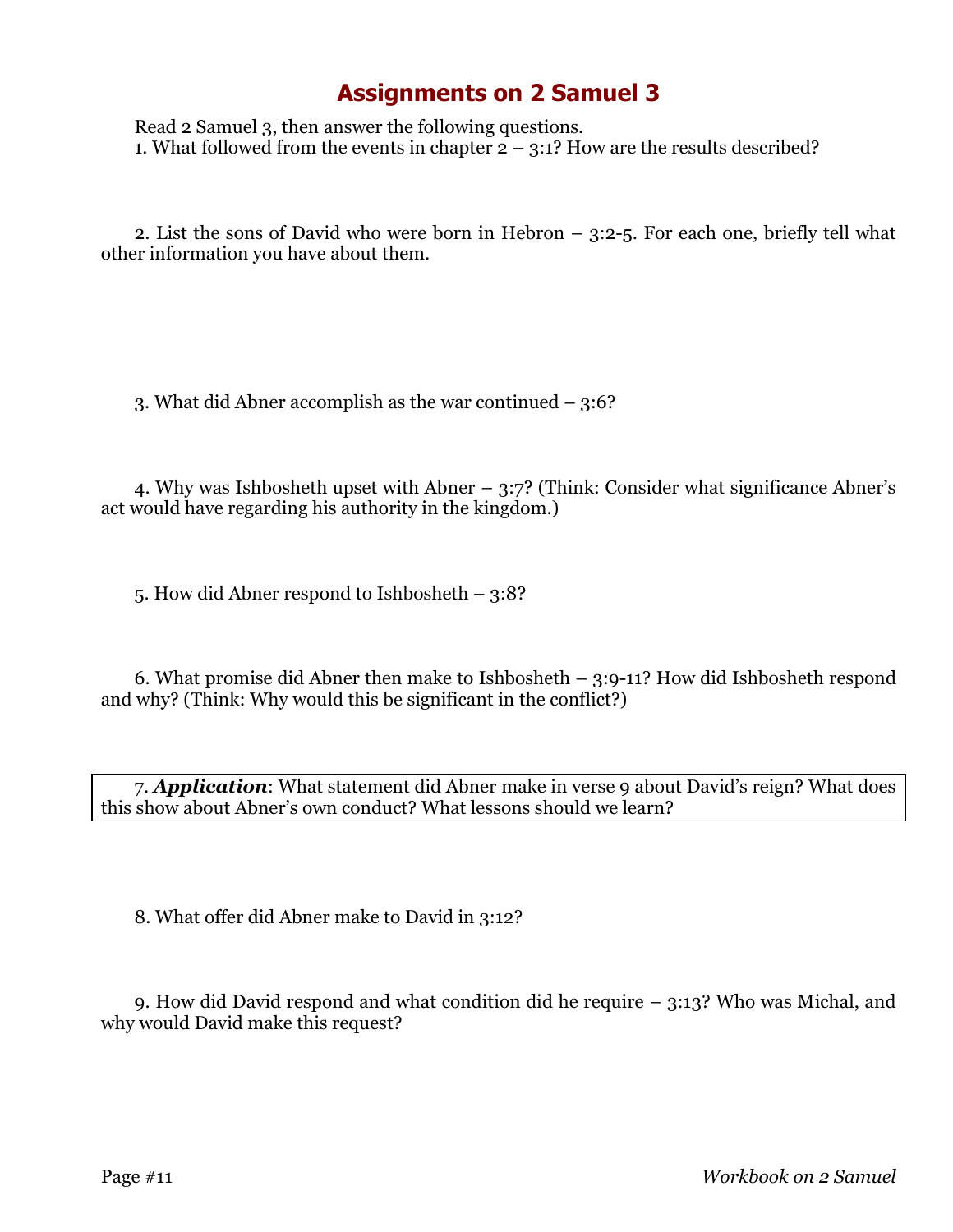10. What demand did David then make of Ishbosheth? What was the result – 3:14-16?

11. What did Abner then urge the elders of Israel to  $d_0 - 3:17,18$ ? What did he once again acknowledge that he knew about David?

12. What information did Abner then report to David – 3:19? Why would Abner especially need to speak to the people of Benjamin?

13. Describe the meeting between Abner and David – 3:20. Who went with Abner, and how did David treat them?

14. What promise did Abner make to David – 3:21? How did David respond?

15. Where had Joab been, and what did he learn when he returned – 3:22,23?

16. What accusation did Joab make to David about Abner – 3:24,25? (Think: Was Joab motivated entirely by concern for David and the nation? Explain.)

17. For what purpose did Joab send messengers – 3:26? (Think: Why might he not have told David?)

18. Describe the death of Abner – 3:27.

19. *Special Assignment:* What motivated Joab in this act (see also verse 30)? Was he justified in what he did? Why or why not?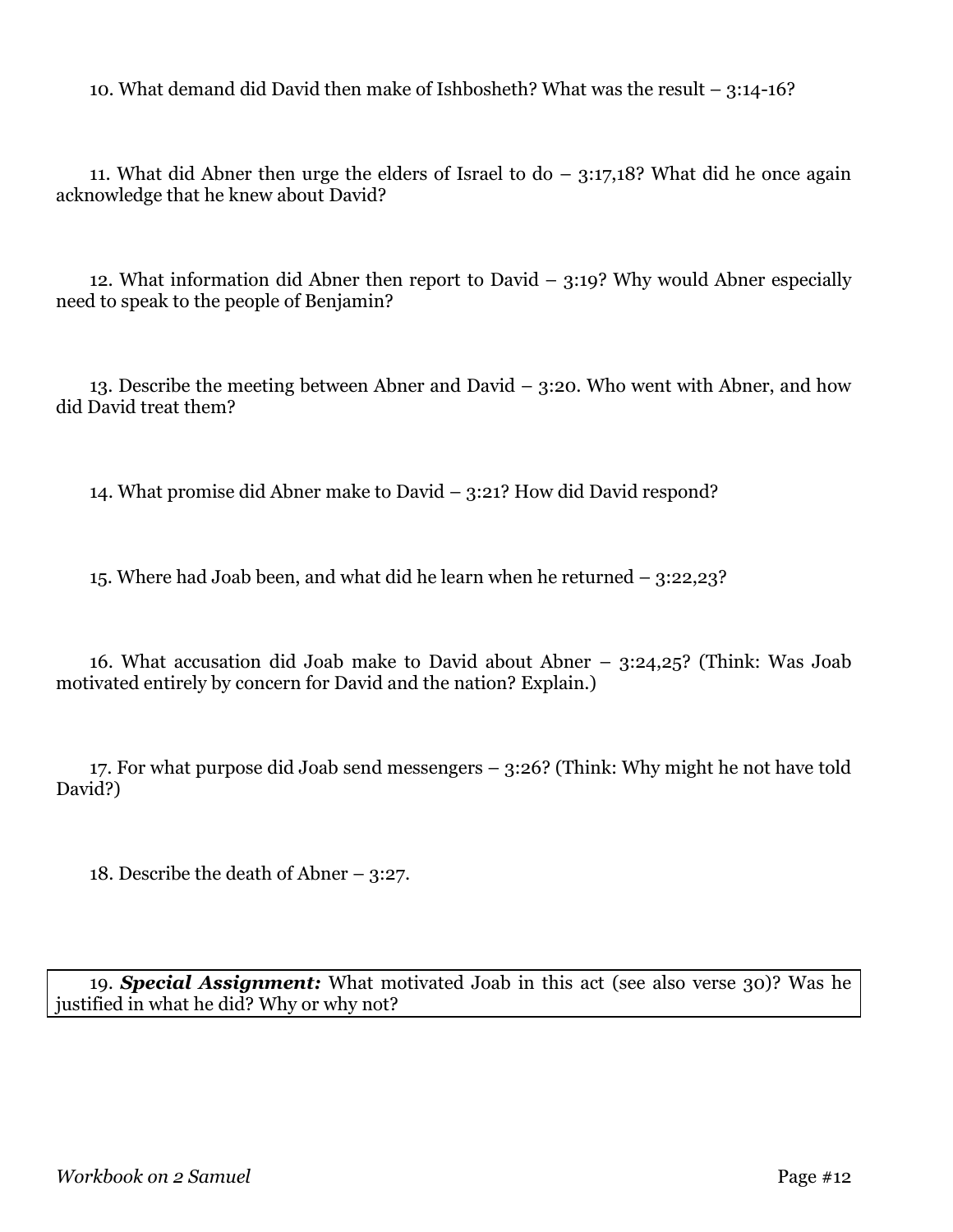20. How did David view responsibility for this act – 3:28,29?

21. What consequence did David call for on the house of Joab?

22. Describe the funeral of Abner – 3:31,32. (Think: How was this a rebuke to Joab?)

23. In his lamentation, how did David describe the death of Abner – 3:33,34?

24. What did the people then ask David to do, and how did he respond – 3:35?

25. What did the people think and what did they understand as result of David's conduct – 3:36,37?

26. *Application*: Why would it be important to David for the people to understand how he viewed the death of Abner? What lessons should we learn?

27. How did David describe Abner to his servants – 3:38?

28. What reason did David give why he had not punished the sons of Zeruiah – 3:39? (Think: Was David's reaction adequate considering the wrong that had been done?)

29. Whom did David say would repay the evildoer? Study cross references and see who eventually was responsible to punish Joab.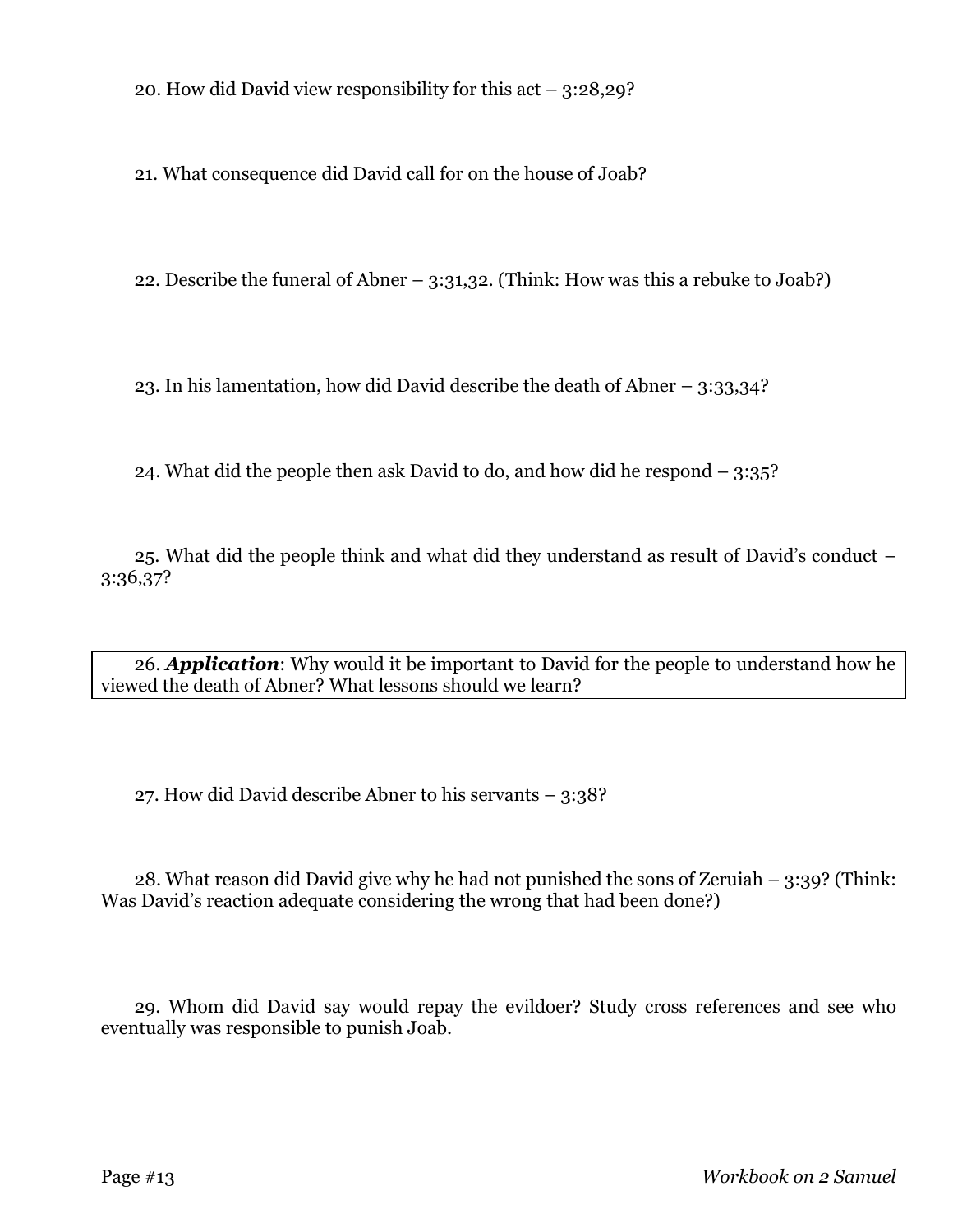Read 2 Samuel 4, then answer the following questions.

1. What reactions resulted from Abner's death– 4:1? Why would these people react in this way?

2. What two men are introduced in 4:2,3? What are we told about them?

3. What man is introduced in 4:4? What problem did he have, and what had caused it? (Think: How does this man enter into the story later?)

4. Describe the death of Ishbosheth – 4:5-7.

5. What did the assassins do after Ishbosheth's death – 4:8? (Think: What were they probably expecting from David?)

6. What previous event did David recall to these men – 4:9,10?

7. What application did David make to the assassins – 4:11? (Think: In what sense was Ishbosheth righteous?)

8. What reward did David give the assassins – 4:12?

9. What respect did David show to Ishbosheth?

10. *Application*: What can we learn about our conduct toward others from examples like this in the life of David?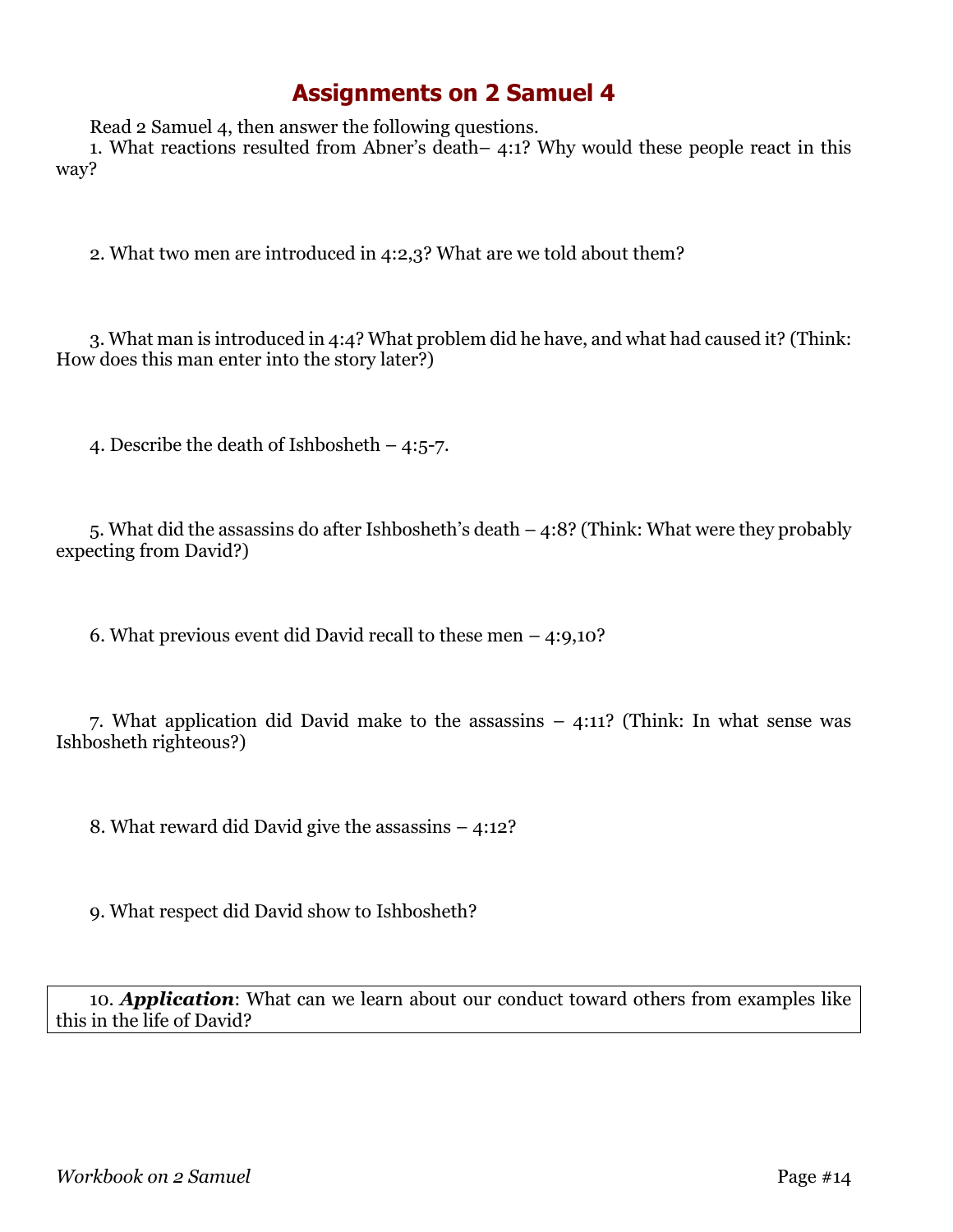Read 2 Samuel 5, then answer the following questions. 1. What reasons did the tribes of Israel give for following David  $-5:1,2$ ?

2. What did the elders do as a result  $-5:3$ ?

3. How old was David when he began to reign, and how long did he reign – 5:4? How long over Judah, and how long over all Israel and Judah – 5:5?

4. What city did David want to capture, and what did the inhabitants of that city say about it – 5:6? (Think: Why might they have said this?)

5. What promise did David make to motivate his army? What was the result – 5:7,8?

6. Who led the attack and what happened as result – 1 Chronicles 11:6?

7. What did David then do with the city  $-5:9$ ?

8. What did David accomplish following this? Why was he able to do so – 5:10?

9. Who did a favor for David, and what did he do – 5:11? (Think: What does this show us about this man?)

10. What did these events lead David to realize – 5:12?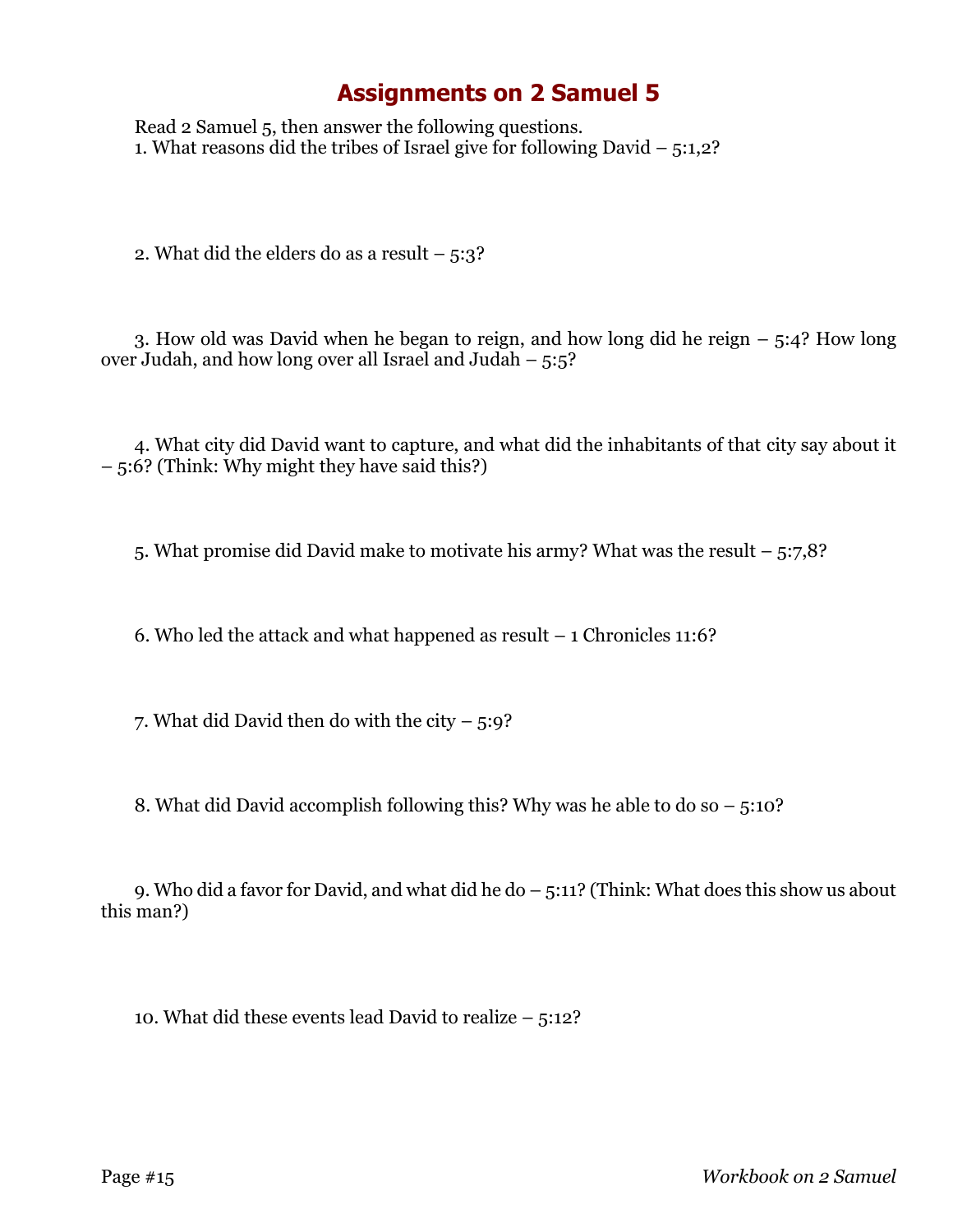11. As David increased in power, what else increased – 5:13?

12. List the names of the sons born to David in Jerusalem – 5:14-16.

13. *Special Assignment:* What had God warned kings about in Deuteronomy 17:17? Explain why this would be a problem. How does David's family demonstrate this?

14. Who then became a danger, and what did they do – 5:17,18?

15. What did David do before the battle, and what promise did he receive – 5:19?

16. What was the result of the battle – 5:20? What name did David give as a result?

17. What did the enemy leave behind, and what did David's army do with them – 5:21? According to 1 Chronicles 14:12, what else did they do?

18. What did the Philistines do next, and what guidance did David receive – 5:22-24?

19. What was the outcome of this battle – 5:25 (see *map*)? What effect did this have for David according to 1 Chronicles 14:17?

20. *Application*: What lessons can we learn from the fact that David consulted with God before each battle?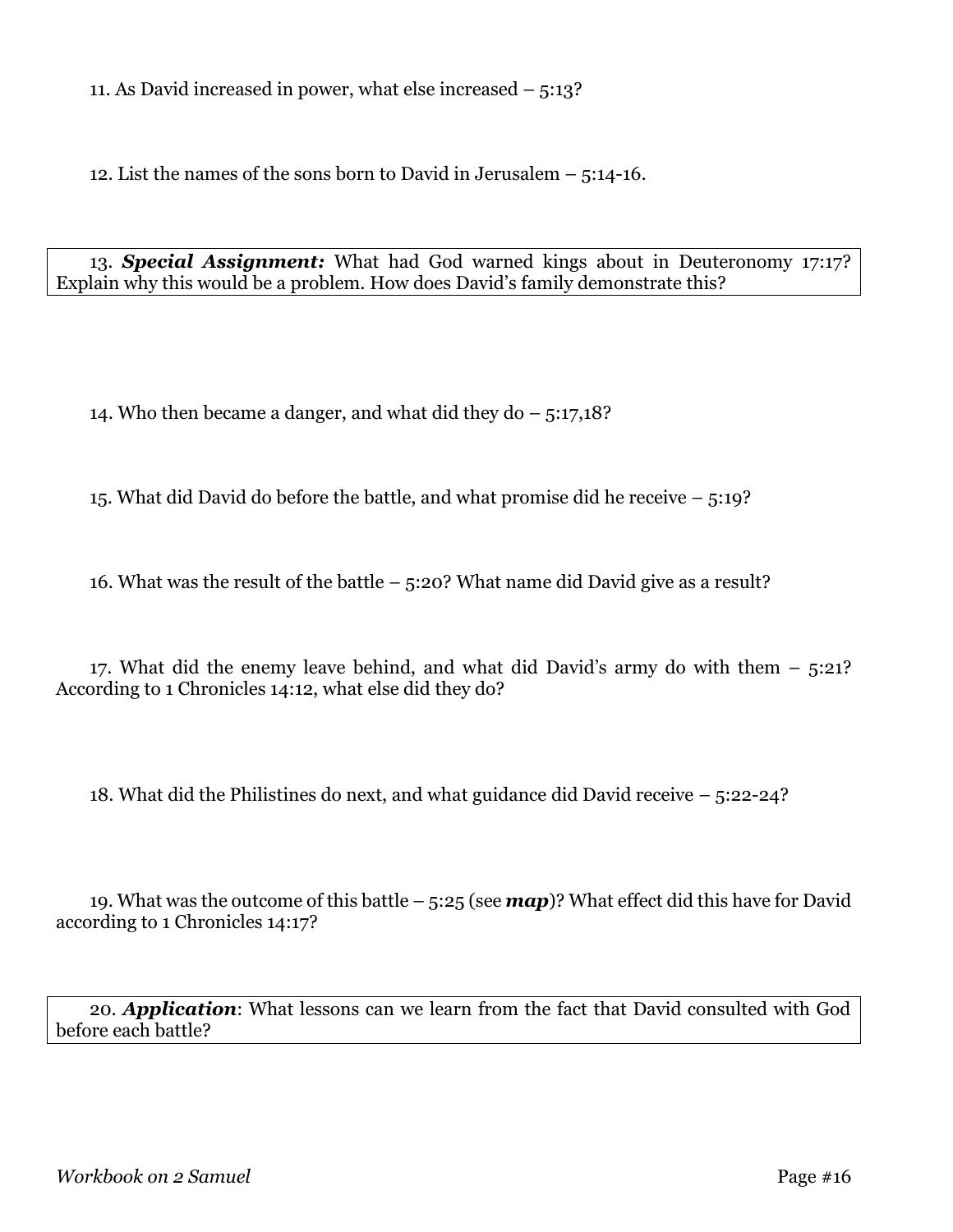Read 2 Samuel 6, then answer the following questions.

1. Who gathered together and what was their purpose – 6:1,2? (See also 2 Chronicles 13. Find another name for the place where they went. See a *map*.)

2. *Special Assignment:* Explain how the ark came to be in this place (1 Samuel 4-7).(Think: What is the significance of the terms used to describe God in verse 2?)

3. Who transported the ark, and how did they do it  $-6:3,4$ ?

4. List other *passages* and explain how the ark was supposed to be transported.

5. How did David and the people accompany this event – 6:5?

6. As the ark was moving, what happened, and what was the consequence  $-6:6,7$ ?

7. *Application*: Explain the mistake that David and the people made. What lessons should we learn? Are all religious acts acceptable, especially if done sincerely or with good intentions? List modern examples in which religious people make similar mistakes.

8. How did David react to this event, and what did he name the place – 6:8?

9. What concerns did David have in 6:9? (Think: Answer David's question.)

10. What did David then do with the ark – 6:10? (Think: What else can you learn about this man?)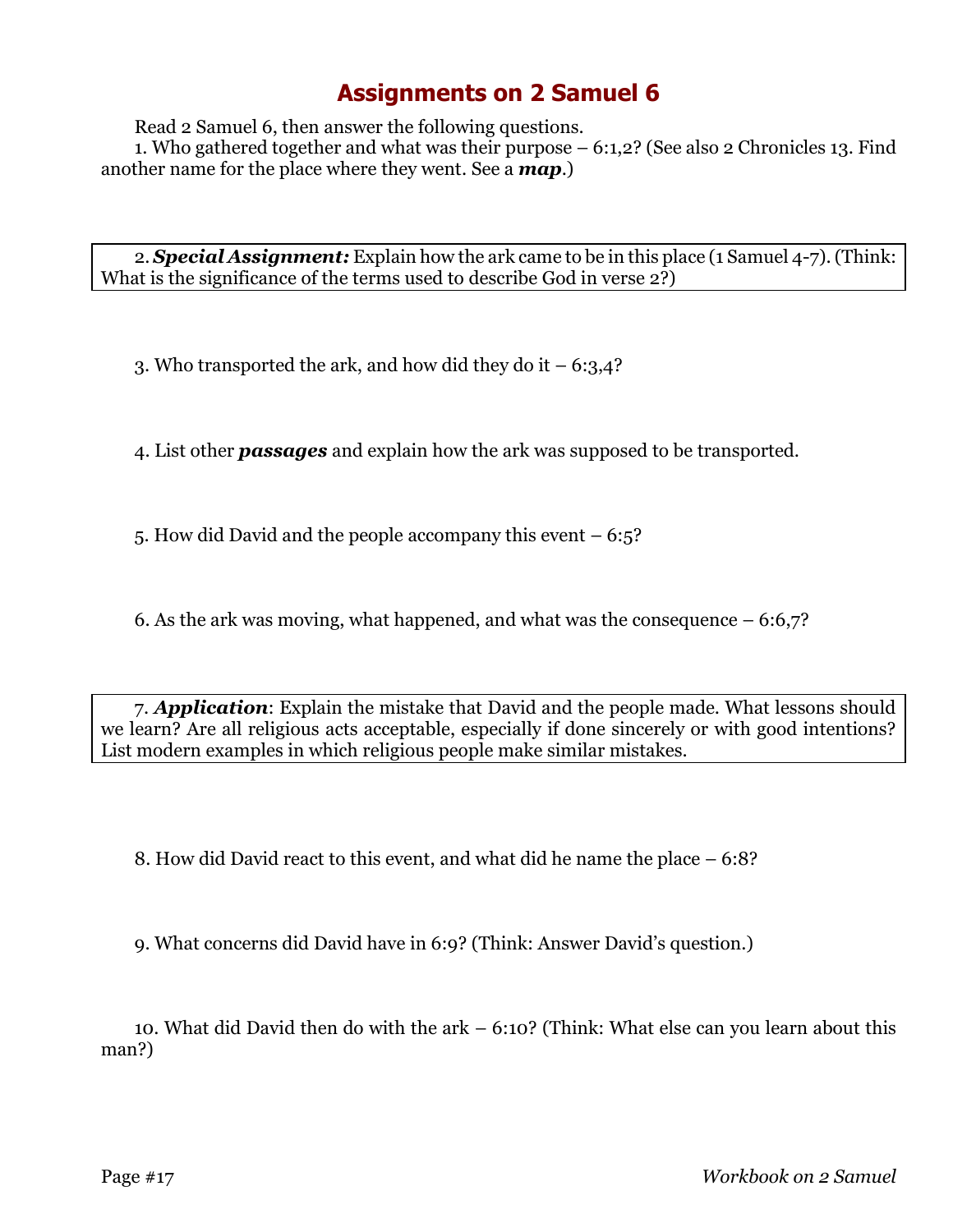11. How long was the ark in the house of Obed-Edom, and how was he treated as a result – 6:11?

12. What did David do then – 6:12?

13. *Special Assignment:* Study 1 Chronicles 15 and explain why David was successful this time in transported the ark. What can we learn?

14. As they began transporting the ark, what did David do – 6:13?

15. How did David and the people celebrate this event – 6:14,15?

16. Who did not share David's enthusiasm? What did she do – 6:16? (Think: What might have changed her attitude toward David?)

17. What did David do when the ark arrived – 6:17-19?

18. What criticism was raised against David when he returned home – 6:20? (Think: Had David done anything wrong? What might have contributed to the criticism? Explain.)

19. What response did David give to the criticism – 6:21,22?

20. What consequence came upon Michal – 6:23? (Think: What difficulty is found regarding this in other passages? What may possibly explain the difficulty?)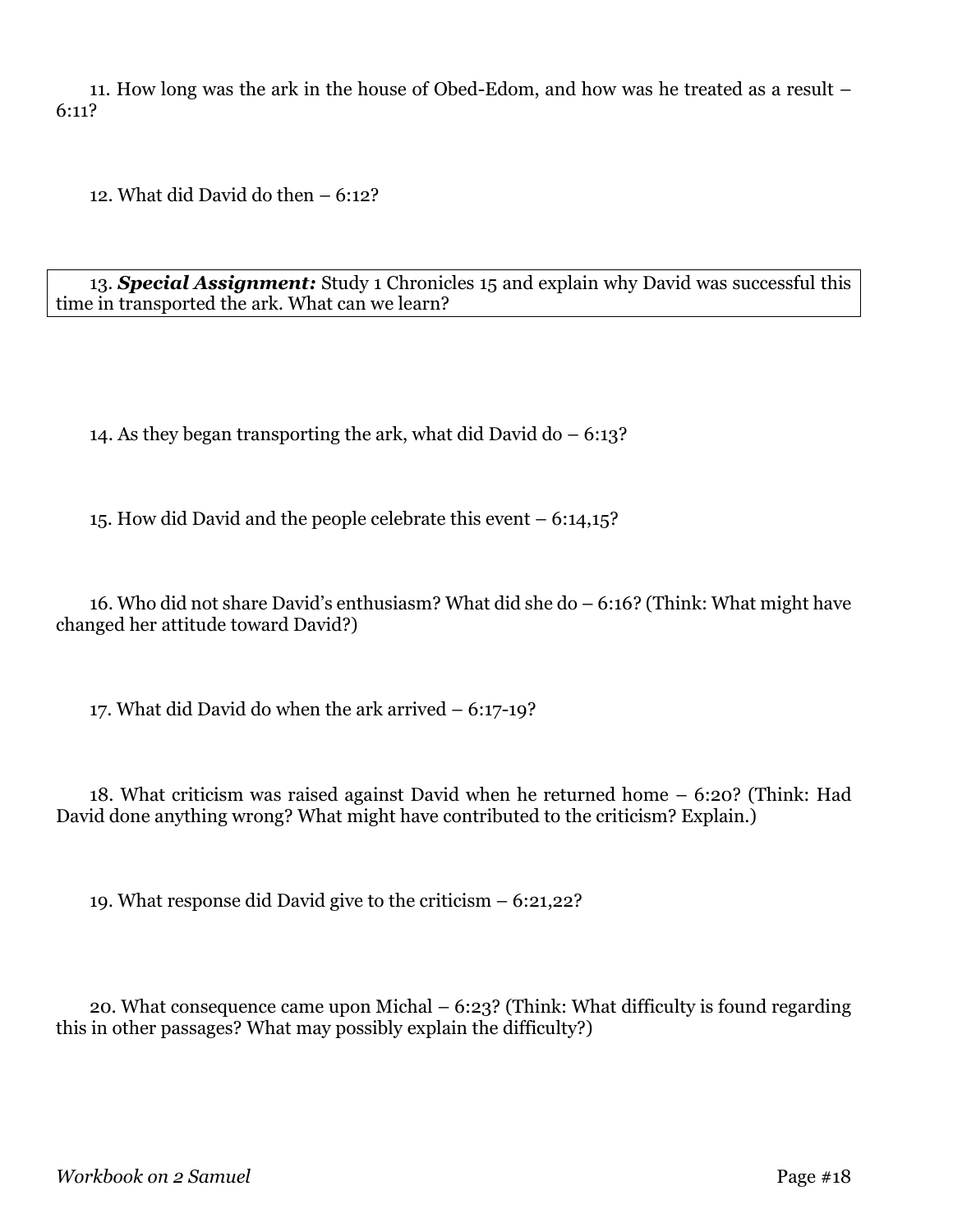Read 2 Samuel 7, then answer the following questions.

1. What concern did David express to Nathan in 7:1,2? (Think: According to the context, what did he intend to do about this?)

2. How did Nathan respond to David – 7:3?

3. *Application*: What lessons might we learn about caring for the place where we worship God compared to caring for our own homes?

4. According to 7:4-6, what did God realize that David wanted to do? What did God say about living in a tent?

5. What question had God not asked the people – 7:7? (Think: Is God saying here that David wanted to do something unscriptural? How do you know?)

6. According to 1 Chronicles 17:4; 22:6-10, who did God say would and would not build His house, and what reasons did He give?

7. What blessings had God given David according to 7:8,9?

8. What did God promise to do for Israel in 7:10,11?

9. What did God promise to do for David – 7:11-13? What kind of house did He mean?

10. List other *passages* that help explain the fulfillment of God's promise to David.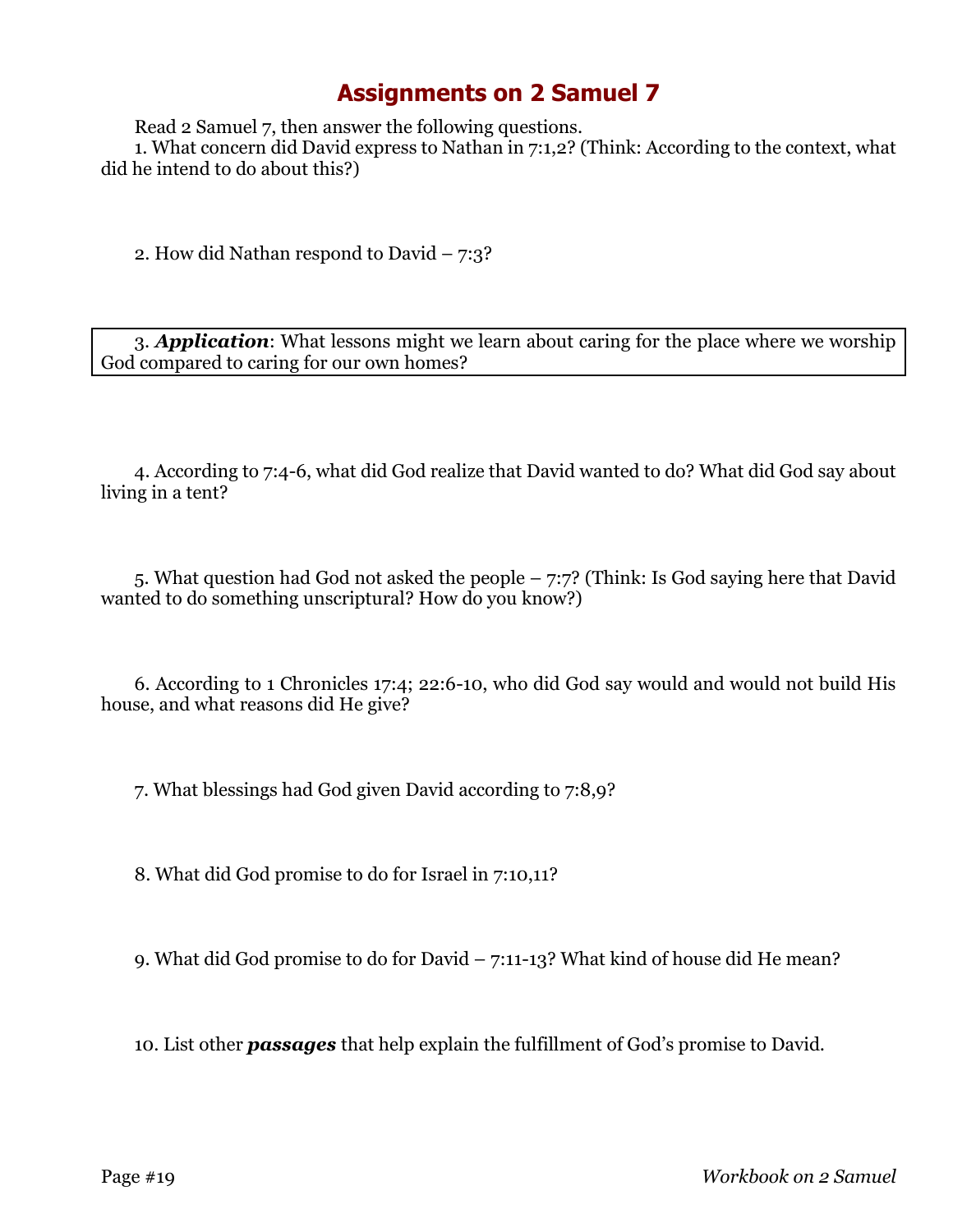11. *Special Assignment:* Explain how the promise to David is fulfilled in Jesus and in the church. Is the church a political kingdom or spiritual kingdom? Consider John 18:36; Matthew 16:18,19; Mark 9:1; Acts 1:3-8; chapter 2; Colossians 1:13,14; Revelation 1:9; etc.

12. What did God promise to do for David's seed in 7:14-17?

13. What can we learn about the significance of David's throne from passages such as Psalm 110:1-4; Zechariah 6:12,13; Acts 2:30-36; Hebrews 8:1?

14. Having received this promise from God, what did David do – 7:18-20? How did David view himself in light of God's promise?

15. What reason did David give why God had done these things – 7:21?

16. What conclusion did David reach about God – 7:22? What lessons should we learn about our blessings?

17. What did David say God had done for Israel – 7:23,24?

18. So what prayer or request did David make in 7:25,26?

19. What reason did David give why he had prayed this prayer – 7:27?

20. What reason did David have for believing that the promise would come true – 7:28,29?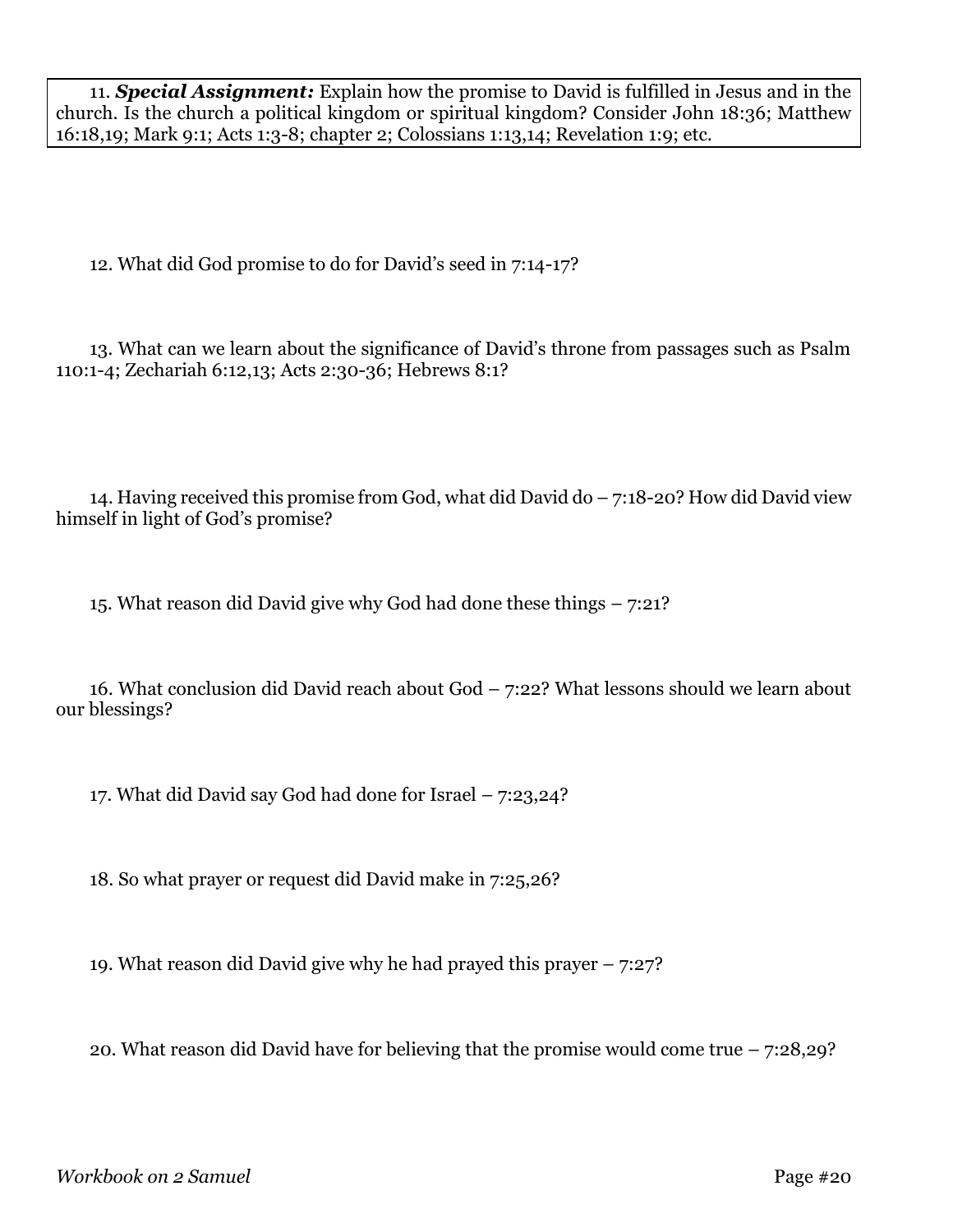Read 2 Samuel 8, then answer the following questions. 1. Against which nation did David fight in 8:1? What was the result?

2. Whom did he defeat in 8:2? How did he treat them? (Think: Was David normally this cruel to his enemies?)

3. Whom did David fight in 8:3,4? (See *map*.) What was the result? Why did David so treat the horses (see Deuteronomy 17:16)?

4. Who then joined the battle – 8:5,6? What was the result?

5. Describe the spoil that David took – 8:7,8.

6. Who acted peaceably towards David? What did he do – 8:9,10? (See *map*.)

7. What did David do with the spoil that he had received – 8:11,12 (see also 1 Chronicles 18)? What can we learn from this about David?

8. Whom else did David fight, and what was the result – 8:13,14?

9. *Special Assignment:* What reason does the account give for David's success – see verses 6, 14? Why is this important to remember?

10. List the various officers who served under David – 8:15-18. What do we know about some of them?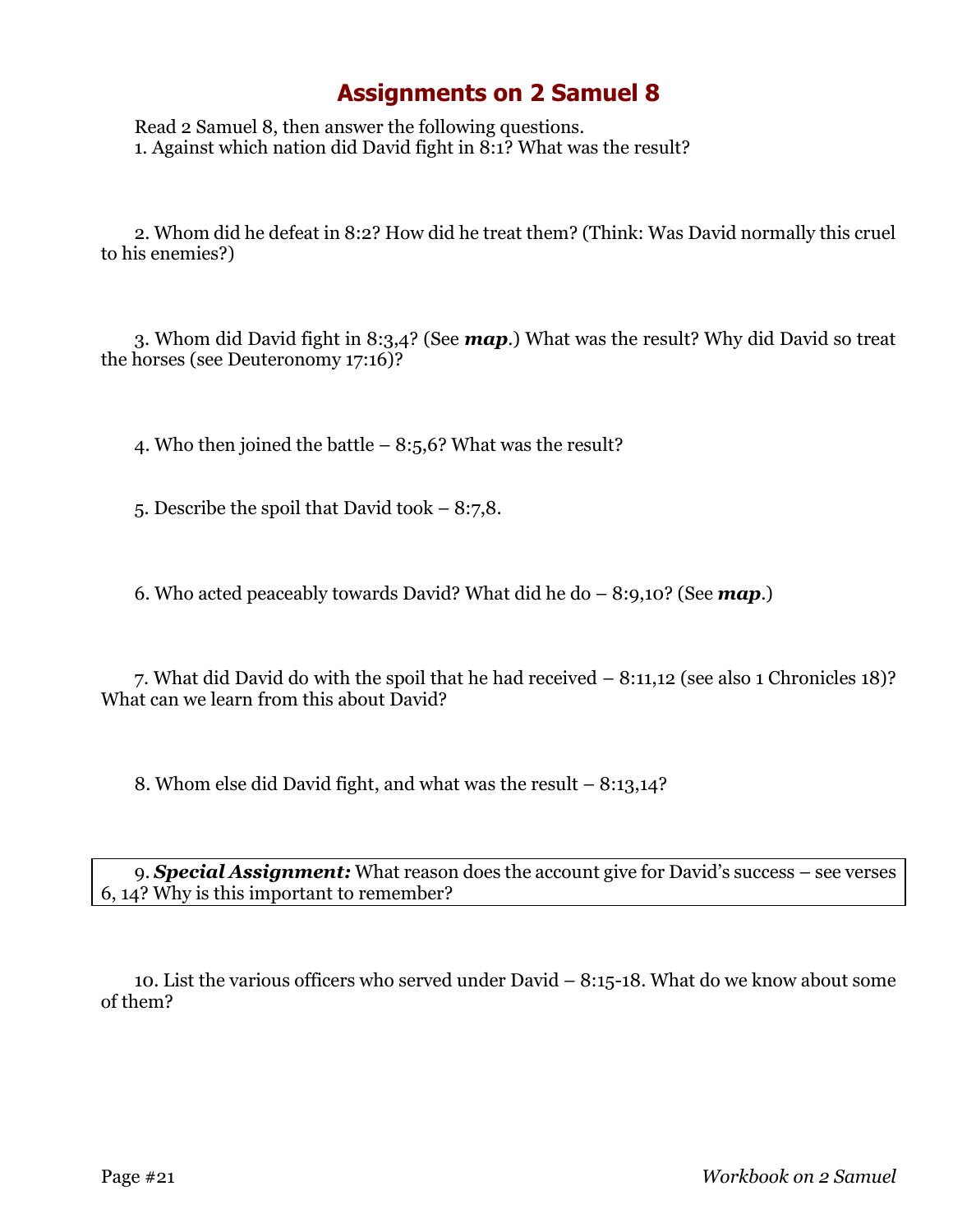Read 2 Samuel 9, then answer the following questions. 1. What concern did David have according to 9:1? Why would David have this concern?

2. List other *passages* that explain David's attitude towards Jonathan.

3. Whom did David find to help him, and what information did he receive – 9:2,3?

4. Where was this son of Jonathan – 9:4,5? (See *map*.)

5. What was the son's name – 9:6? How did he greet David?

6. What promise did David make to him – 9:7,8? How did he react?

7. Explain the significance of David's promise. Why would this be an honor?

8. What responsibility did David give to Ziba – 9:9-11? Whom did he have to help him?

9. What further information is given about Mephibosheth in 9:12,13?

10. *Application*: What can we learn about David from this story? What lessons should we learn?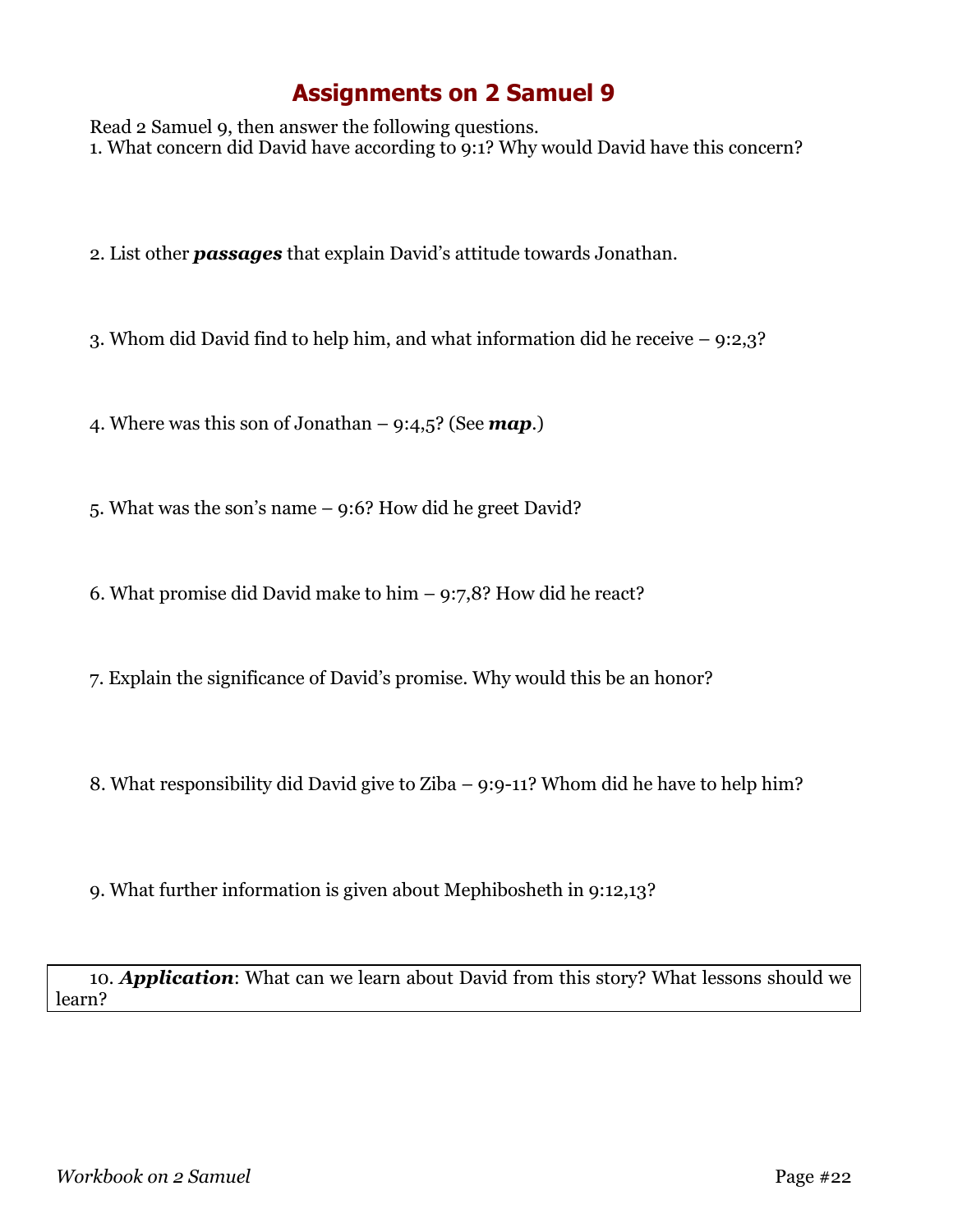Read 2 Samuel 10, then answer the following questions. 1. According to 10:1,2, what king died? Who took his place?

2. Where else have we read of a battle with a king of a similar name? What was the outcome of that battle?

3. What did David decide to do, and why did he do it?

4. What motive did the princes of Ammon attribute to David – 10:3?

5. What did the king do as a result – 10:4? (Think: Why would he do this, and what affect would it have on David?)

6. What did David say to his messengers, and why – 10:5?

7. *Application*: What can we learn and what application can we make even today about wearing short garments?

8. List other *passages* about making false accusations against others.

9. *Application*: What can we learn and what application should we make about falsely attributing motives to others? Give examples.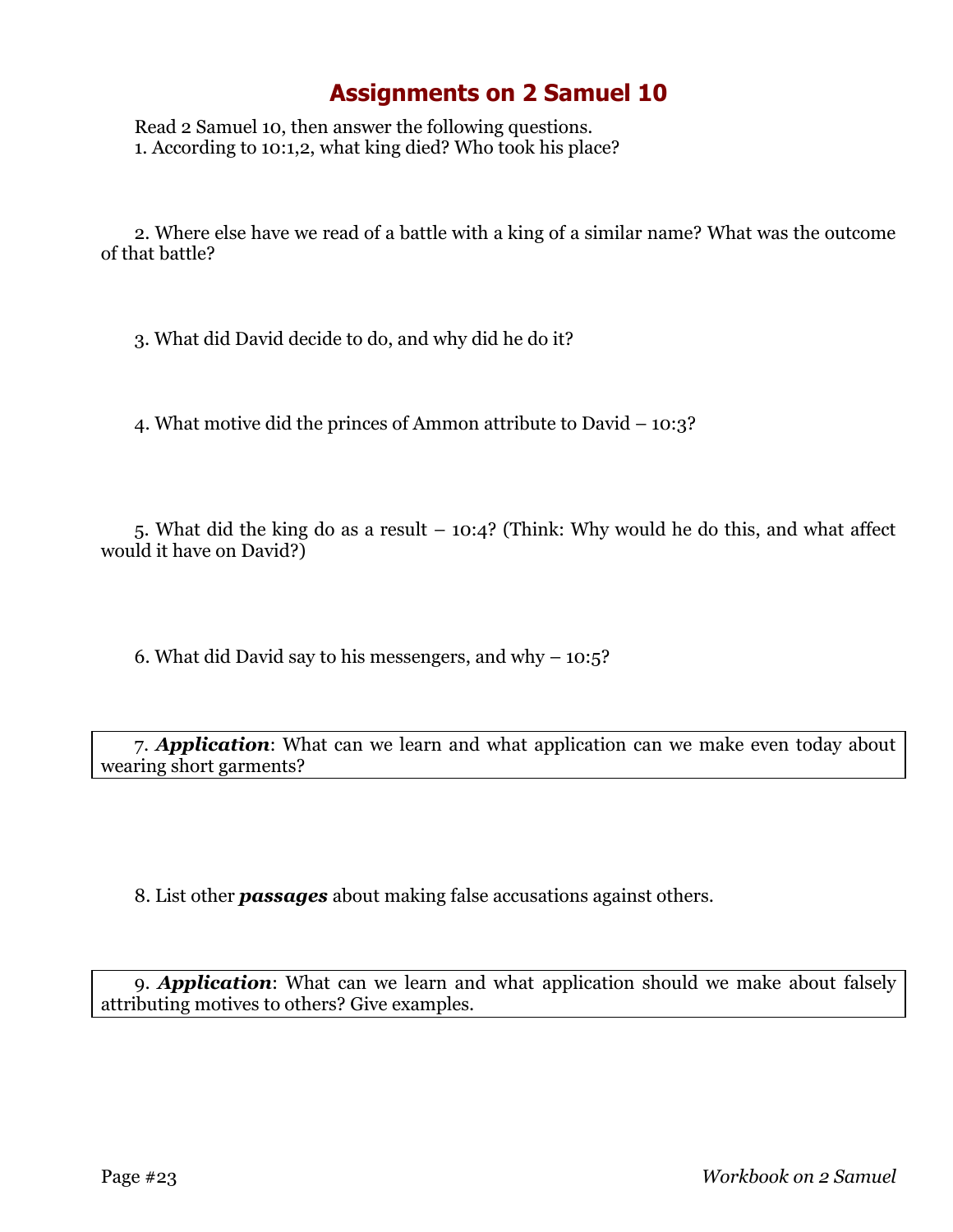10. What did the Ammonites do for protection, and how did David respond – 10:6,7? Locate some of the places mentioned on a *map*.

11. As the battle loomed, what problem did Joab see that he had – 10:8,9?

12. How did Joab respond to this problem – 10:9-11?

13. What encouragement did he give to his brother in 10:12? How did this demonstrate Joab's faith?

14. What was the outcome of the battle – 10:13,14? Where did Joab go afterward?

15. How did the Syrians react to this defeat – 10:15,16?

16. Who was their leader? Where did they gather (see *map*)?

17. What did David do then – 10:17? Where else is a similar battle recorded?

18. What was the outcome of this battle – 10:18?

19. How did the Syrians react to the defeat – 10:19?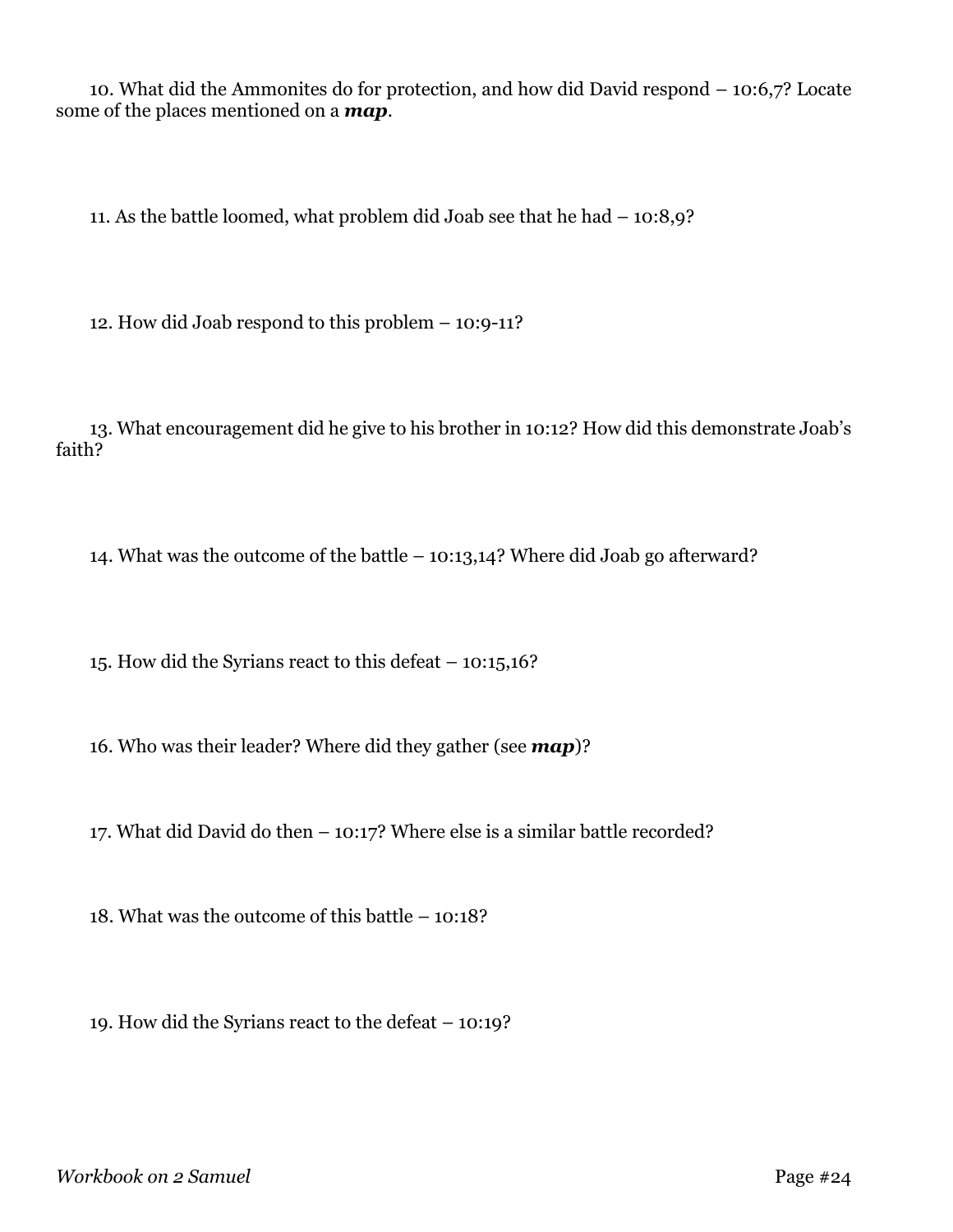Read 2 Samuel 11, then answer the following questions.

1. When did the events in this chapter occur – 11:1? What did David send the army to do? Where was David at the time?

2. What did David see one evening – 11:2? Where was David when he saw this?

3. *Application*: What can we learn from this story about temptation?

4. List other *passages* about proper clothing, modesty, chastity, nakedness, etc.

5. *Application*: Did Bathsheeba have any responsibility in what happened? Explain. What can we learn about proper clothing?

6. List other *passages* about the use of rooftops in Bible times. (Think: Was David wrong to be on his rooftop?)

7. What inquiry did David make, and what answer was he given – 11:3? What should this information have led him to do?

8. What did David do and what happened as result – 11:4? (Think: What is the significance of the fact that she was cleansed from her impurity?)

9. What message did Bathsheeba send to David – 11:5? Why was this a complication?

10. What was the penalty for adultery under the Law? Give book/chapter/verse.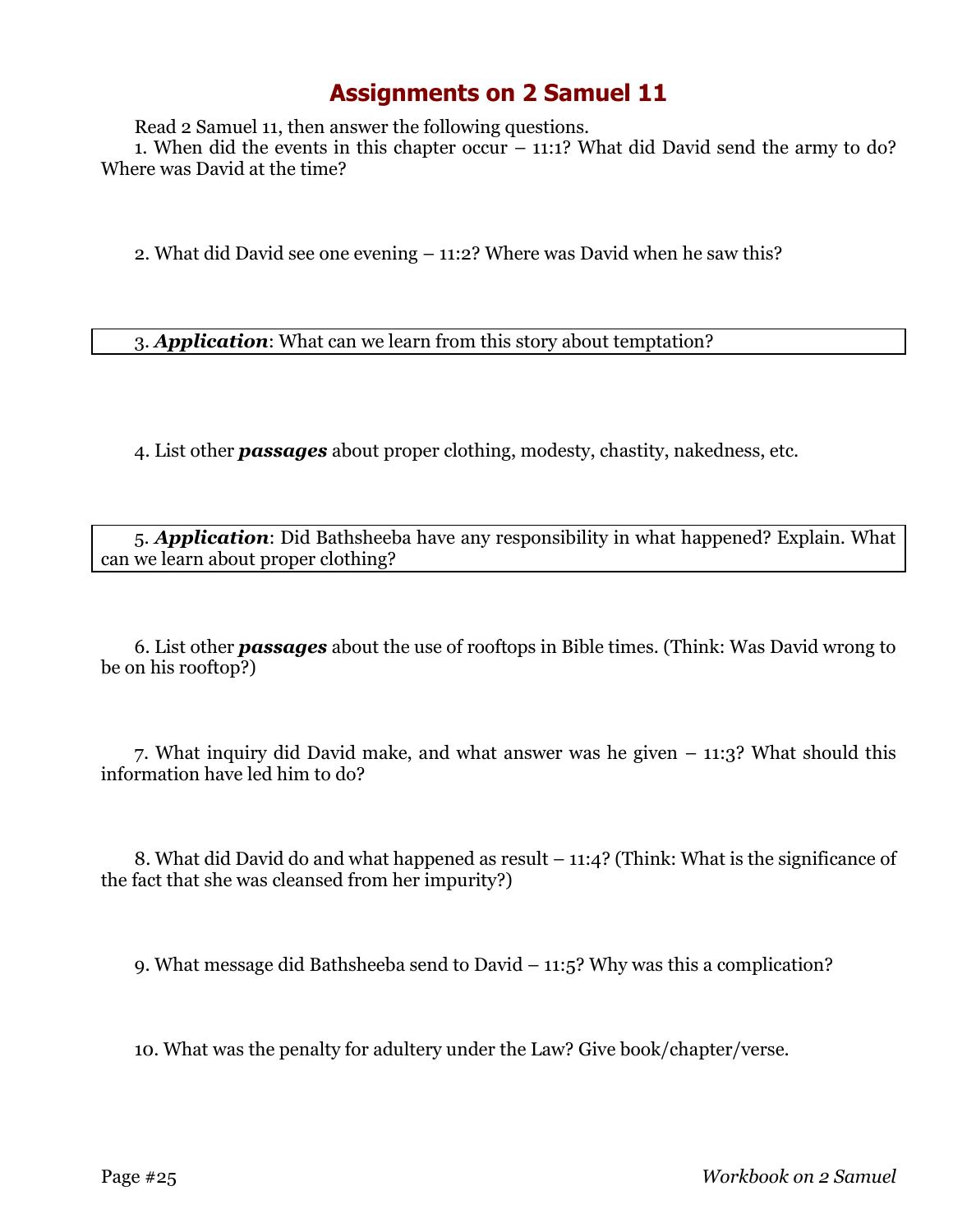11. What message did David send to Joab – 11:6,7? What did David inquire of Uriah?

12. What did David then suggest that Uriah do – 11:8? What would David's purpose have been in suggesting this?

13. What did Uriah do instead – 11:9? Why would this be a problem for David?

14. What did David ask Uriah, and what was the response – 11:10,11?

15. What plan did David pursue then – 11:12,13? What was the result?

16. What do these events show us about the character of Uriah? (Think: How does this make David's conduct even more objectionable?)

17. What message did David then send to Joab, and how did he send it – 11:14,15? What would have been David's intent in this?

18. *Application*: What can we learn from these events about the progressive nature of sin – that is, how does sin often lead people deeper and deeper into further sin?

19. What did Joab do in response to David's instructions? What resulted – 11:16,17?

20. How did Joab then communicate with David – 11:18-20? What question did he expect that David might ask?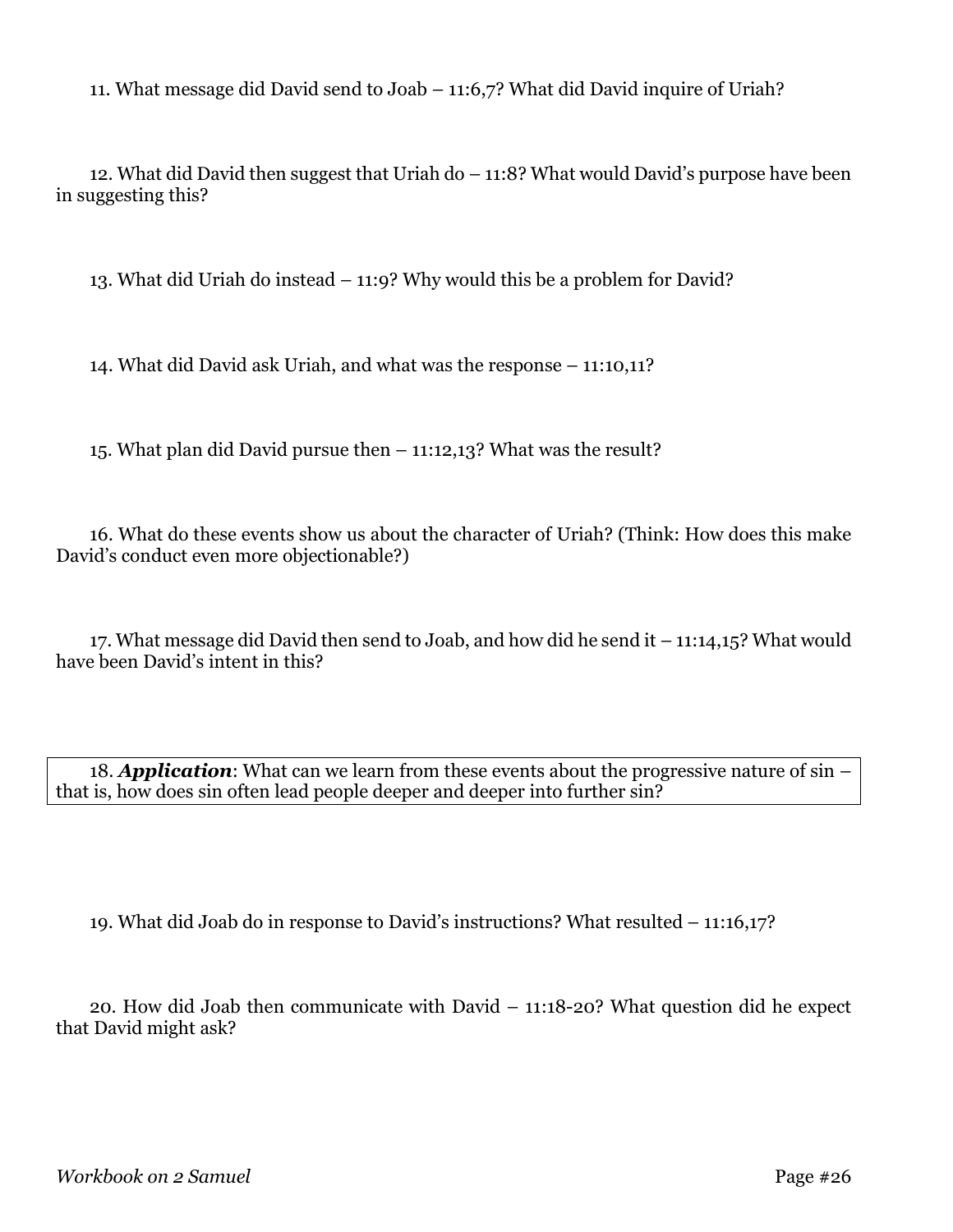21. What event might David recall – 11:21? What Scripture records the story?

22. What was the messenger to say if David brought this up? Why would this response satisfy David?

23. What can we learn from this story about the character of Joab?

24. How did the messenger describe the battle to David 11:22-24?

25. What message did David then send back to Joab – 11:25?

26. *Application*: David had Bathsheeba's husband murdered in order to cover up the fact they conceived out of wedlock. What solution do many people in our society seek if they conceive out of wedlock? What lessons can we learn?

27. What did Bathsheeba do when she heard of the death of Uriah – 7:26?

28. What happened after the days of mourning were over – 11:27?

29. How does the passage describe God's view of the event. Explain why God would view it this way?

30. *Application*: Compare how the Bible views this story to the way the modern entertainment industry would portray it.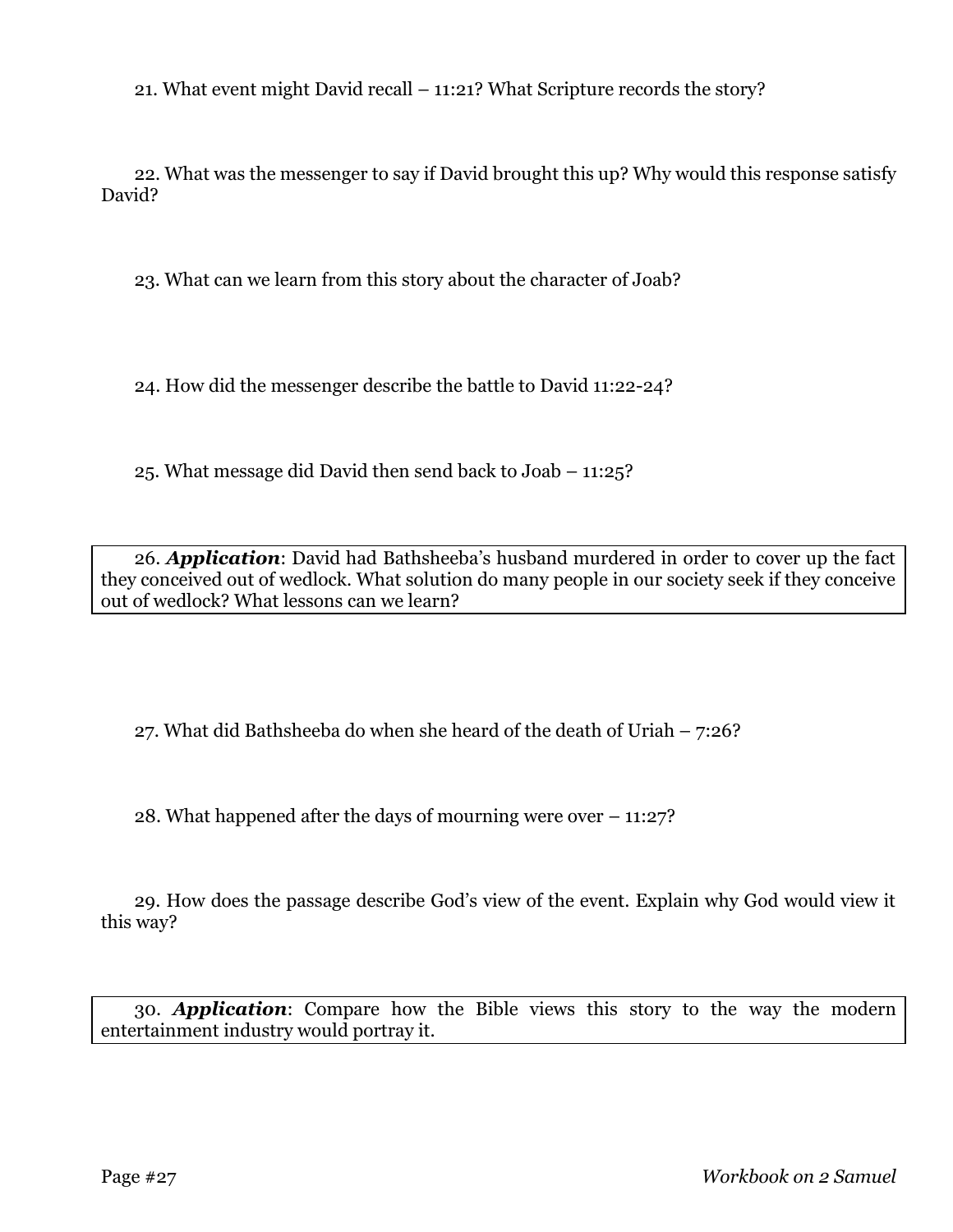Read 2 Samuel 12, then answer the following questions. 1. List other *passages* about the need for sin to be rebuked.

2. *Application*: Describe some advantages of using parables like Nathan did.

3. In your own words, tell the story that Nathan told to David – 12:1-4.

4. *Special Assignment:* Describe how Nathan's story was like David's case.

5. What was David's reaction to the story – 12:5,6? What reasons did he give?

6. List other *passages* about the concept of restitution.

7. Explain the Bible concept of restitution.

8. How did Nathan make the application to David – 12:7?

9. What did God say that He had done for David – 12:7,8?

10. How did Nathan describe David's sin in 12:9?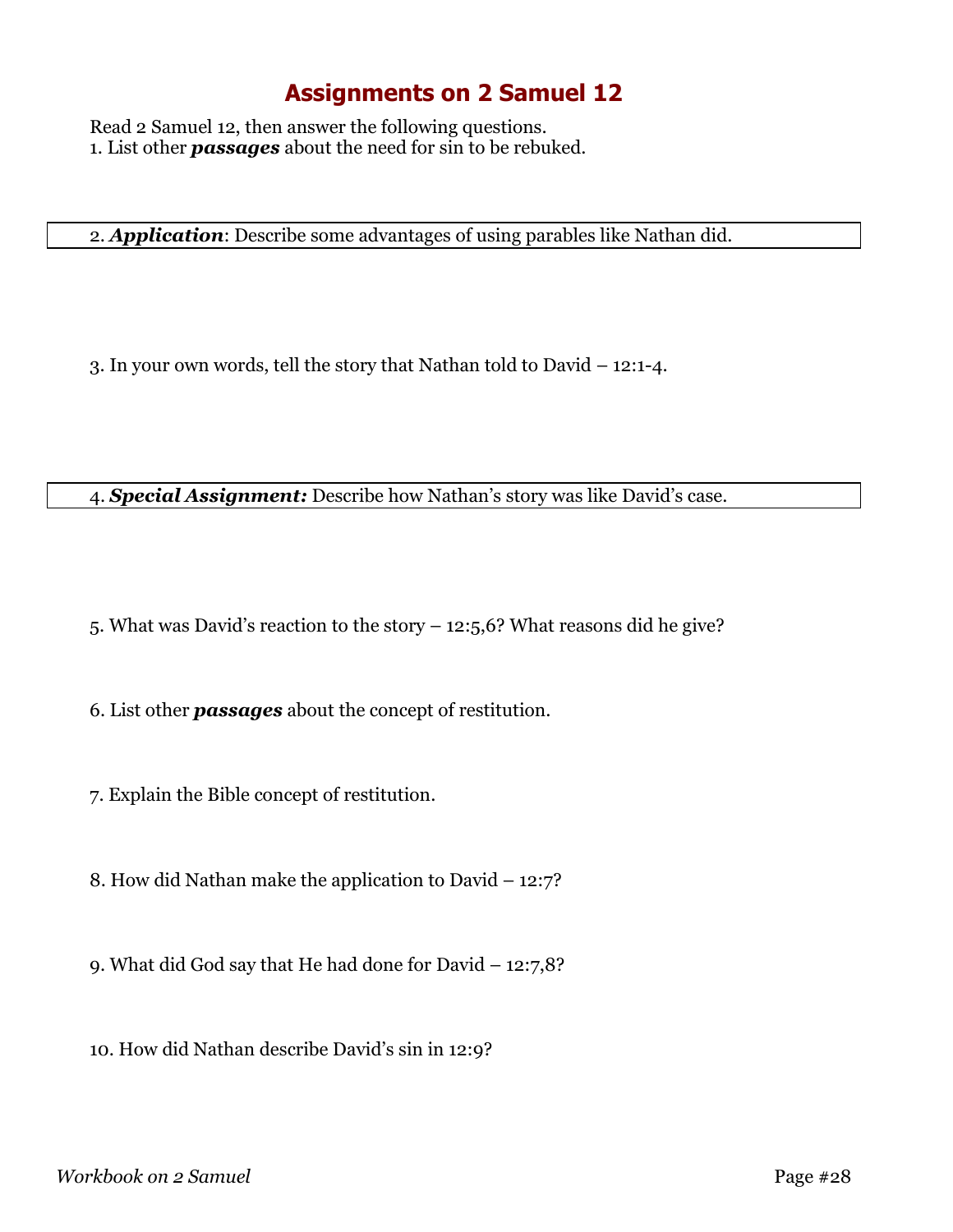11. *Application*: In what sense was it true that David killed Uriah? What are ways people might be guilty of a sin without physically doing it?

12. What consequences did Nathan say would come upon David – 12:10-12?

13. In what sense was it true that David had despised God?

14. In what sense was this a turning point in David's life? What can we learn about the consequences of sin?

15. What confession did David make and how did Nathan respond – 12:13?

16. What consequence did Nathan say would still occur – 12:14?

17. List other *passages* about the need to repent of sins.

18. List other *passages* about the importance of godly sorrow.

19. List other *passages* about the need for an erring child of God to confess sin.

20. *Application*: What should we learn from David about how we should deal with our own sins as children of God?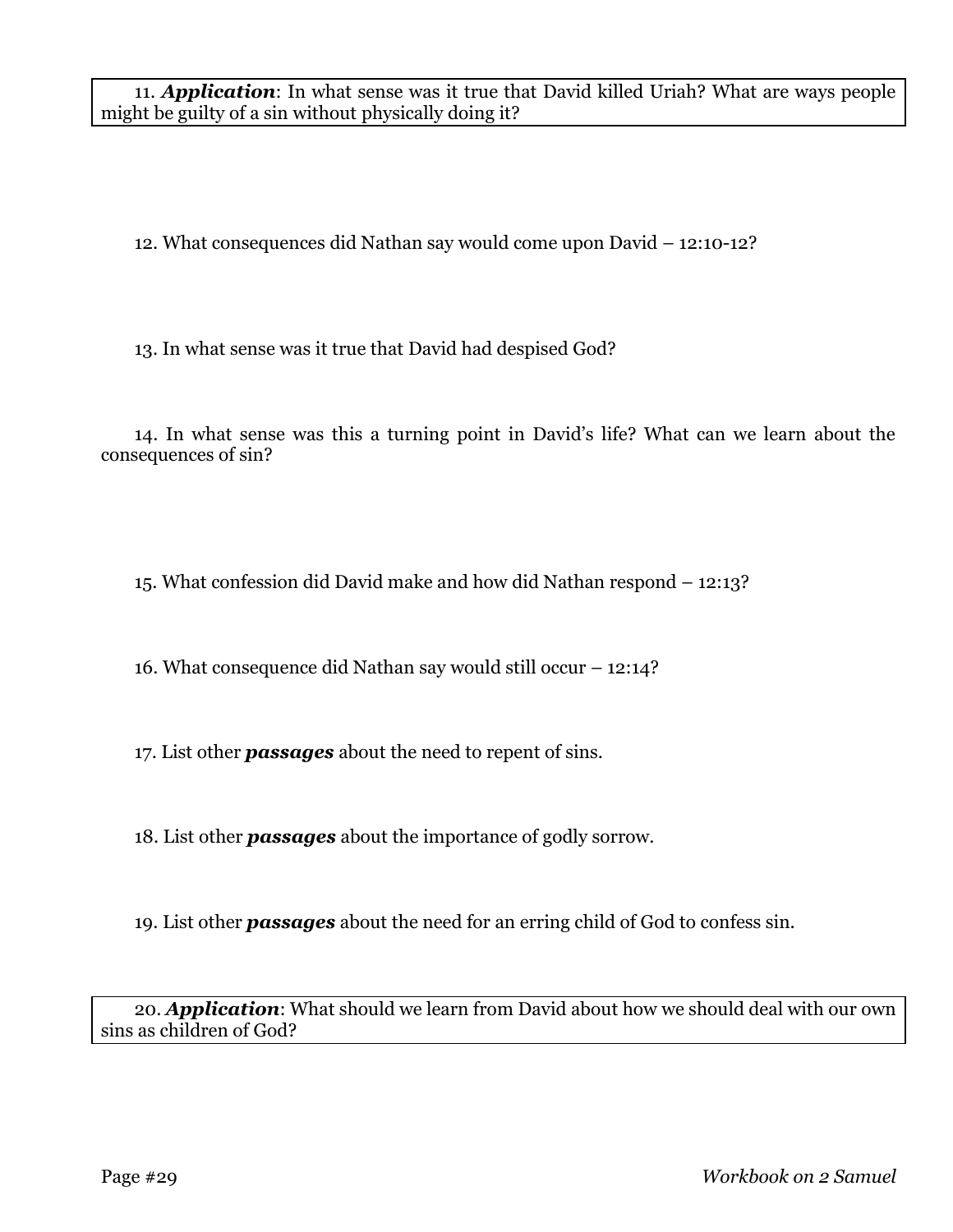21. *Application*: What did Nathan mean when he said David gave the enemies of God occasion to blaspheme? What should we learn?

22. Explain the sense in which there may be consequences for sin even after it has been forgiven.

23. How did David respond when the baby became ill – 12:15-17?

24. Why were David's servants afraid to tell him when the baby died – 12:18?

25. What did he do when the baby did die – 12:19,20?

26. What did he say when his servants questioned his response – 12:21-23?

#### 27. *Application*: What does David's response show about the state of the dead?

28. What happened then between David and Bathsheeba – 12:24,25? What was the baby named?

29. What message did Joab send to David and why – 12:26-28?

30. Was the outcome of the battle – 12:29-31?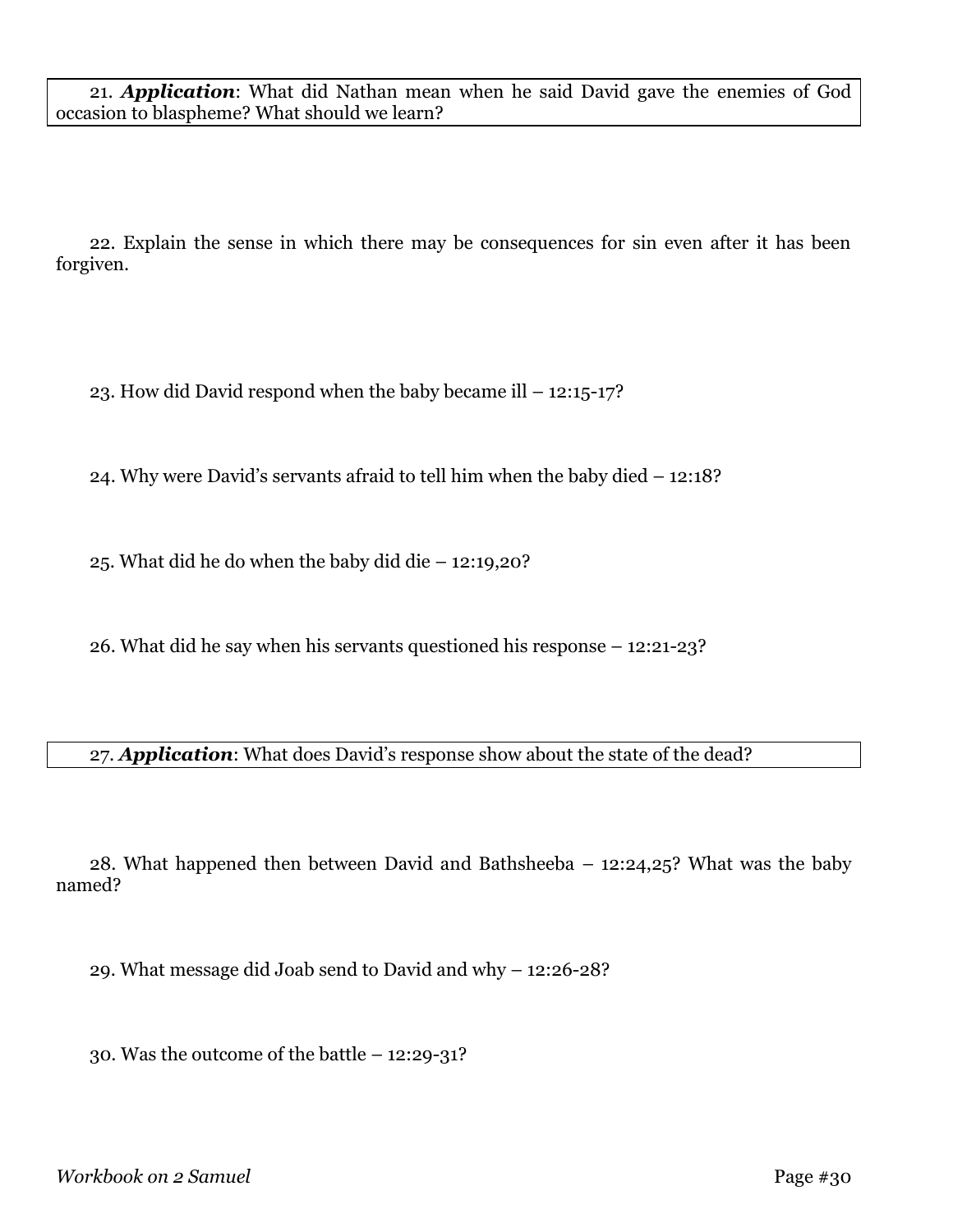Read 2 Samuel 13, then answer the following questions. 1. Describe the four main characters in this story: Absalom –

Tamar –

Amnon –

Jonadab –

2. How did Amnon feel about Tamar – 13:1,2? Why did he not pursue his feelings?

3. *Application*: Was Amnon's feeling truly love in the Biblical sense? What should we learn about the difference between love and lust?

4. What kind of man was Jonadab? What question did he ask, and what was the answer – 13:3,4?

5. What suggestion did Jonadab give – 13:5? (Think: Did this make sense as a legitimate cure for Amnon?)

6. *Application*: What should we learn about the importance of the friends that we choose? List other *passages*.

7. So what request did Amnon make, and how did David respond – 13:6,7?

8. What did Tamar do? What instructions did Amnon give then – 13:8-10?

9. *Application*: What lessons should we learn about an unmarried man and woman being alone in a bedroom?

10. What demand did Amnon make then – 13:11? (Think: At this point was he trying to force her or was he seeking her consent?)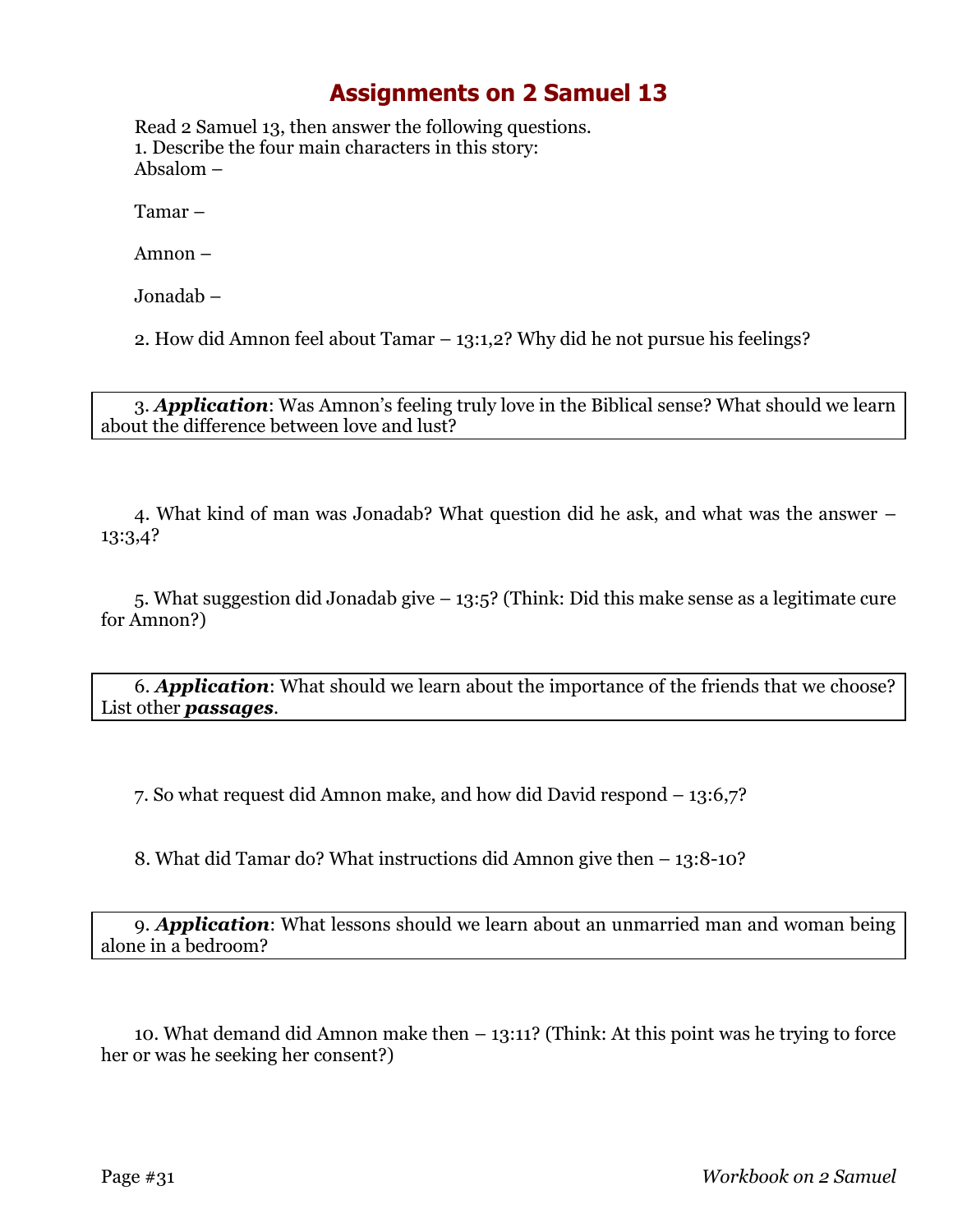12. *Special Assignment:* Discuss Tamar's reasons for refusing. Were these good responses to the temptation?

13. What did Amnon do when Tamar objected – 13:14?

14. What did Amnon think of Tamar afterwards – 13:15? What did he say to her?

15. What did Tamar say to Amnon then – 13:16? Why would she say that? Give Scripture that explains her answer.

16. *Application*: What does Amnon's response illustrate about the results of sin? What lessons should we learn?

17. What did Amnon do regarding Tamar then – 13:17,18?

18. How did Tamar express her grief – 13:19?

19. What advice did Absalom give Tamar in 13:20? (Think: Why should the fact that she was wronged by a brother lead Tamar to keep quiet?)

20. How did David feel when he heard – 13:21?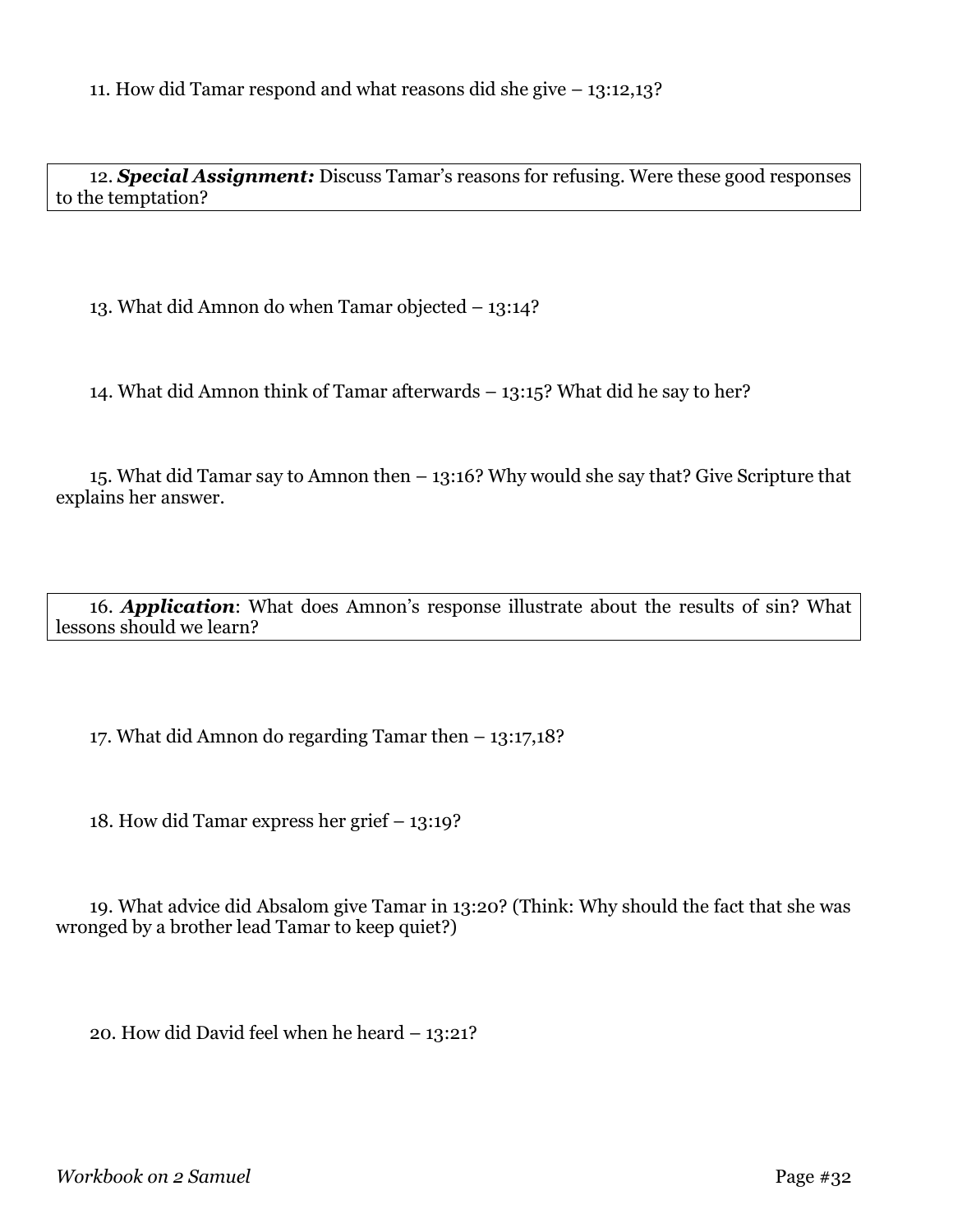21. *Application*: Did David deal with this situation properly? Explain. What should we learn?

22. How did Absalom view what Amnon had done – 13:22?

23. What event gave Absalom an opportunity for revenge – 13:23,24? Who all had been invited?

24. Whom did Absalom want to attend when David refused – 13:25-27?

25. What instruction did Absalom give his servants and what was the result – 13:28,29?

26. What news came to David and how did he respond – 13:30,31? What should we learn about believing falsehoods?

27. Who corrected the misinformation David had received – 13:32-35? What did he say?

28. Nevertheless, how did the king and his sons and servants react – 13:36?

29. Where did Absalom go and how long did he stay – 13:37,38? Why would he have gone there (see *map*)?

30. *Special Assignment:* How did David feel about Absalom then – 13:39? What responsibility did David have in all these sad events?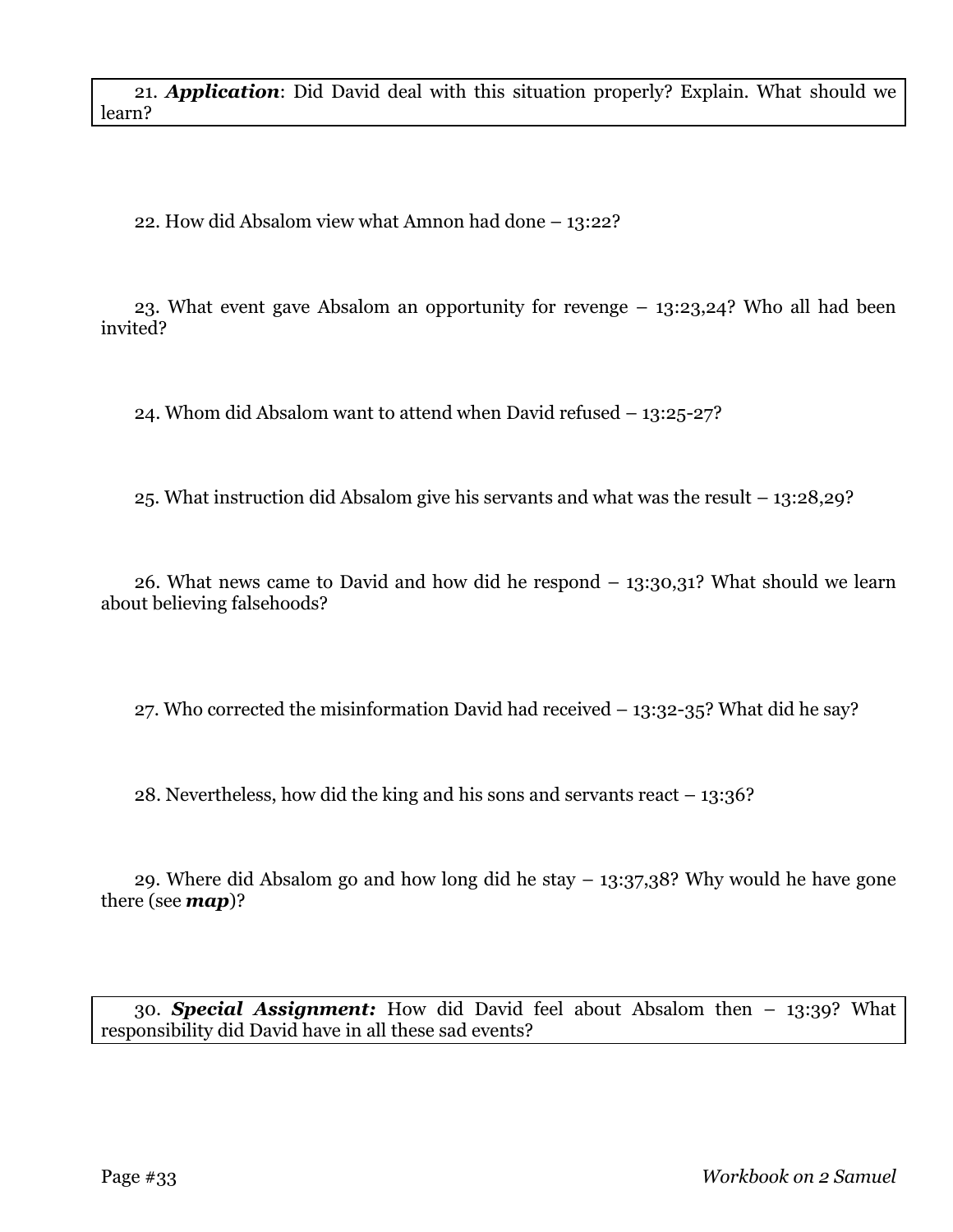Read 2 Samuel 14, then answer the following questions.

1. What did Joab realize about David  $-14:1$ ? (Think: How did this relate to the events of chapter 13?)

2. What did Joab ask a woman to do – 14:2,3? (Find Tekoa on a *map*.)

3. When the woman went to David, what did he ask her, and how did she describe herself – 14:4,5?

4. Describe the story that she told about her sons – 14:6,7.

5. What problem would this have caused for the woman?

6. *Special Assignment:* In what way was the story the woman described like David's case with Absalom? In what way was it different? (Think: Was Absalom next in line for the throne, and how might this affect the situation?)

7. What commitment did David make in 14:8? Explain her response in 14:9.

8. What assurance did the woman want in 14:10,11, and what did David promise?

9. *Special Assignment:* Explain the Old Testament law of the manslayer and give Scripture for your answer.

10. How would this law affect the case of the woman's sons, and how would it affect the case of Absalom?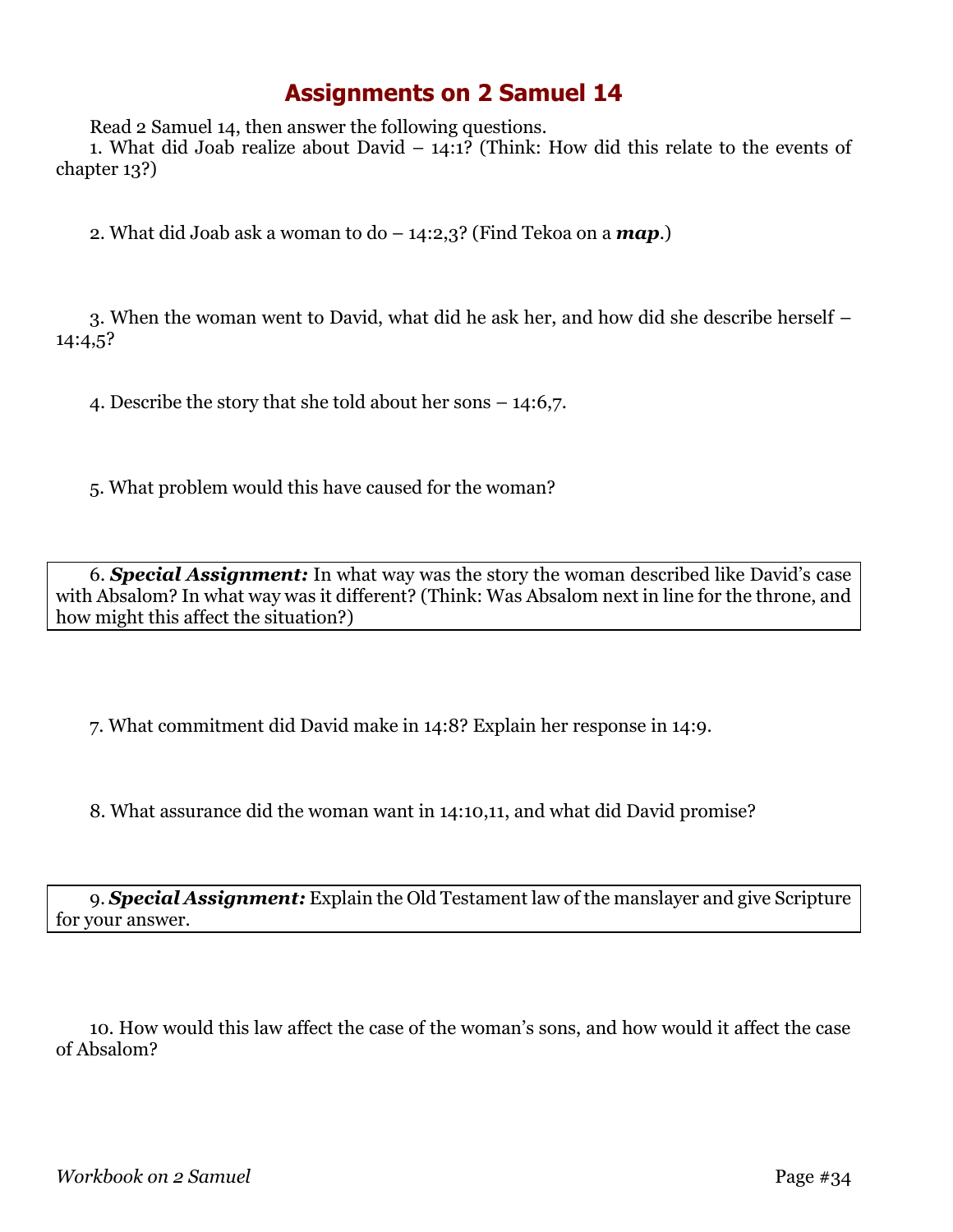11. What application did the woman make to David – 14:12,13?

12. Explain how 14:14 applies to the situation.

13. What reason did she give why she came to David – 14:15-17?

14. What question did David ask the woman and how did she respond – 14:18-20?

15. What decision did David make – 14:21,22?

16. What restriction did David place on Absalom when he returned – 14:23,24? (Think: What purpose would this restriction accomplish?)

17. Describe Absalom according to 14:25,26? What did the people think of him? (Think: what does this tell us about Absalom?)

18. What information is given about Absalom's family – 14:27?

19. What request did Absalom make of Joab, and what did he do to get Joab to comply – 14:28-31?

20. What concern did Absalom want Joab to express to David – 14:32? (Think: Was his request reasonable? Explain.)

21. What was the end result  $-14:33$ ?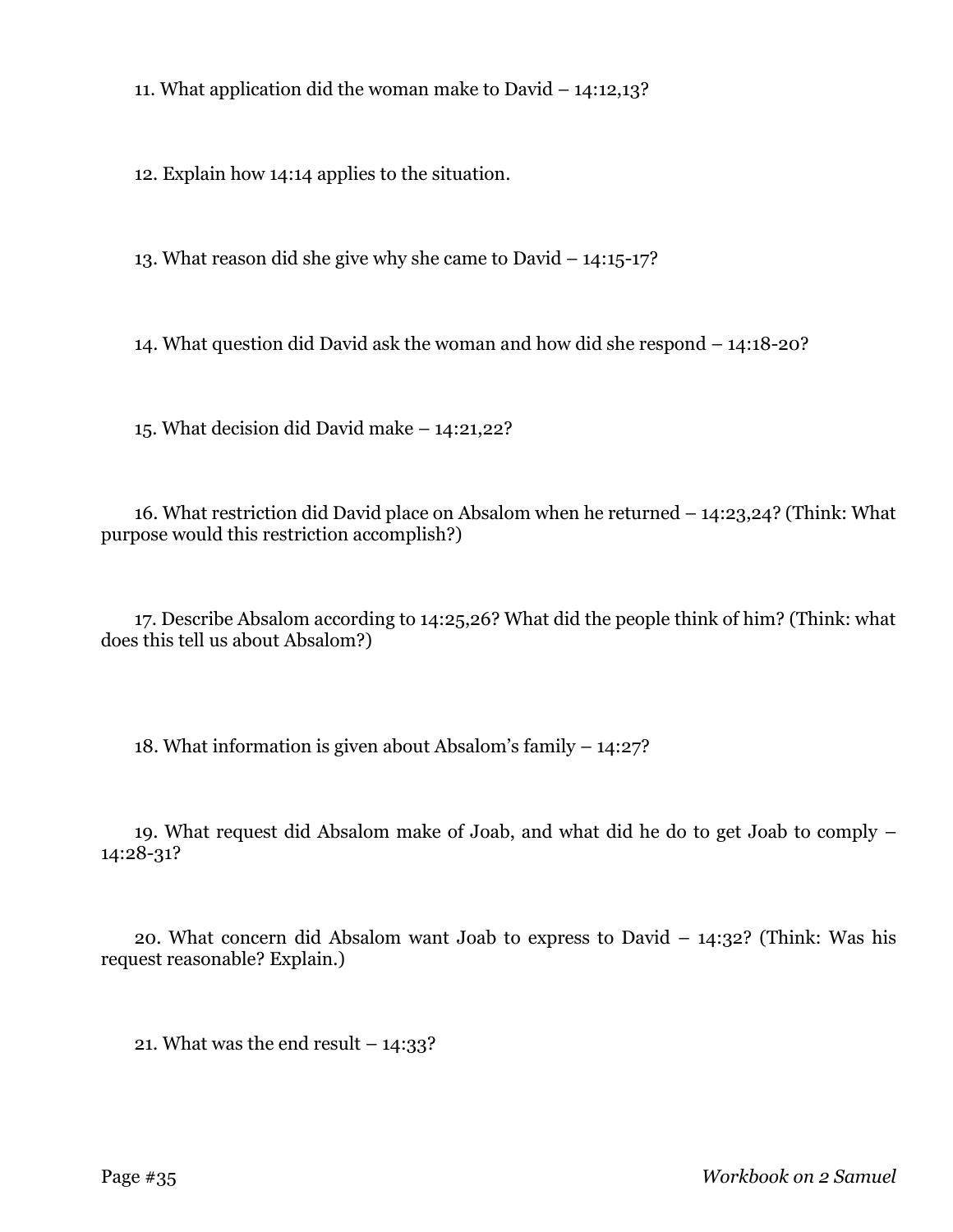Read 2 Samuel 15, then answer the following questions. 1. How did Absalom choose to travel – 15:1? What was the purpose?

2. What did he do for people who came to the king for judgment – 15:2-4?

3. If Absalom was really concerned about better justice for the people, what could he have done to help David?

4. How did Absalom treat people according to 15:5?

5. What effect did all this have on the people – 15:6?

6. *Application*: What is the motive for the kind of conduct in which Absalom engaged? Give examples in which people sometimes act similarly today.

7. Where did Absalom want to go – 15:7-9? What reason did he give to David?

8. What role had Hebron played in Absalom's history and David's history? (Think: How might this have entered into Absalom's plans?)

9. What did Absalom do then that showed his real intentions – 15:10?

10. Who went with Absalom, and what was their intention – 15:11?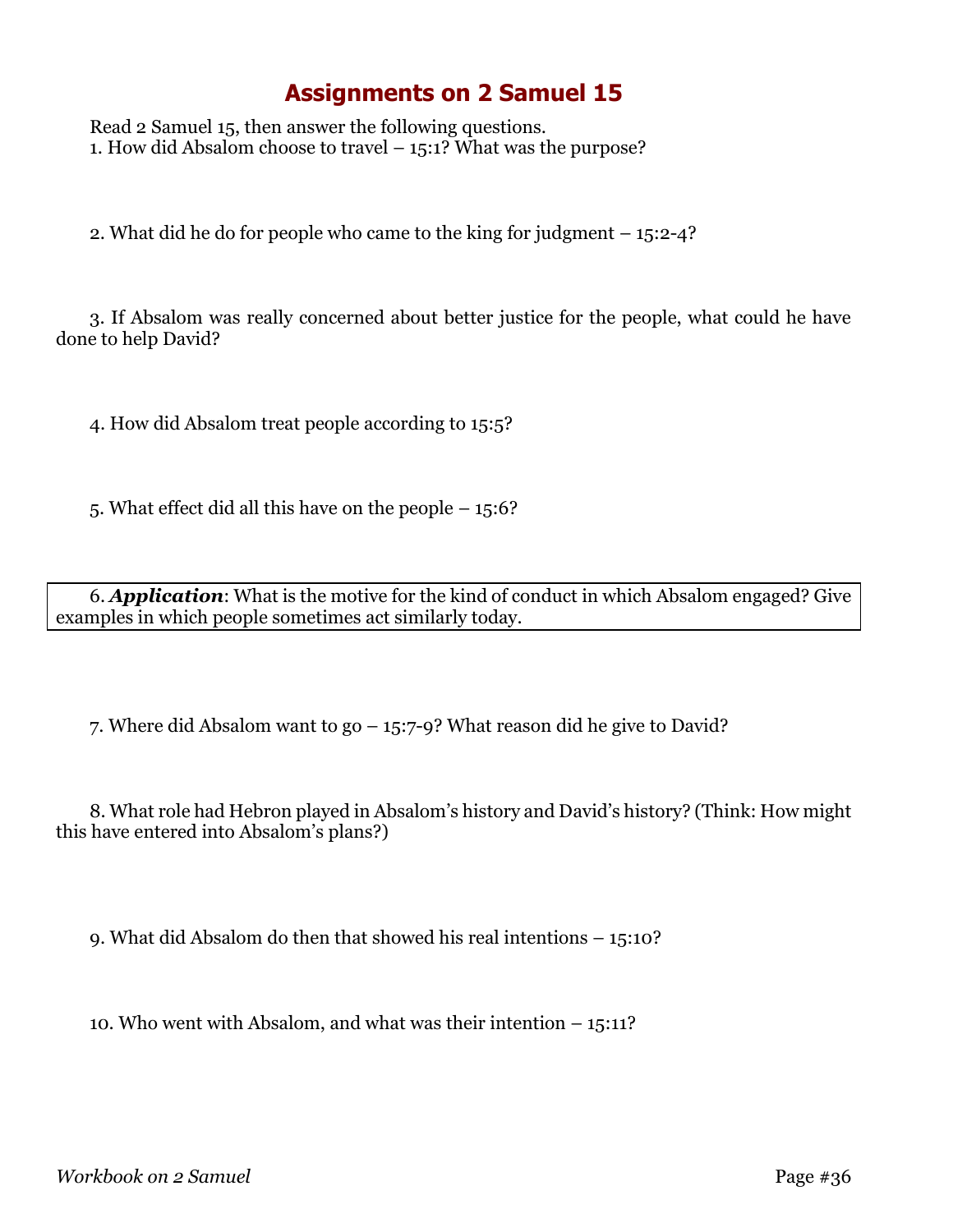11. *Special Assignment:* What do these events show about Absalom's character?

12. Who joined Absalom's conspiracy – 15:12? How would this help Absalom's plans?

13. What message did David receive, and what did he decide to do – 15:13,14?

14. Who went with David – 15:15-18? What do you know about these people?

15. Whom did David leave behind, and for what purpose?

16. What man followed David and what reason did he give him to return – 15:19,20?

17. What response did this man give to David – 15:21,22? What can we learn about him from this?

18. *Special Assignment:* From what city had this man come (study the word "Gittite")? What connection had David had with this place in his past history?

19. How did the people proceed – 15:23? How far had they gone (see *map*)?

20. Who then met David and what was with them – 15:24? (Think: Why might this have been valuable to David?)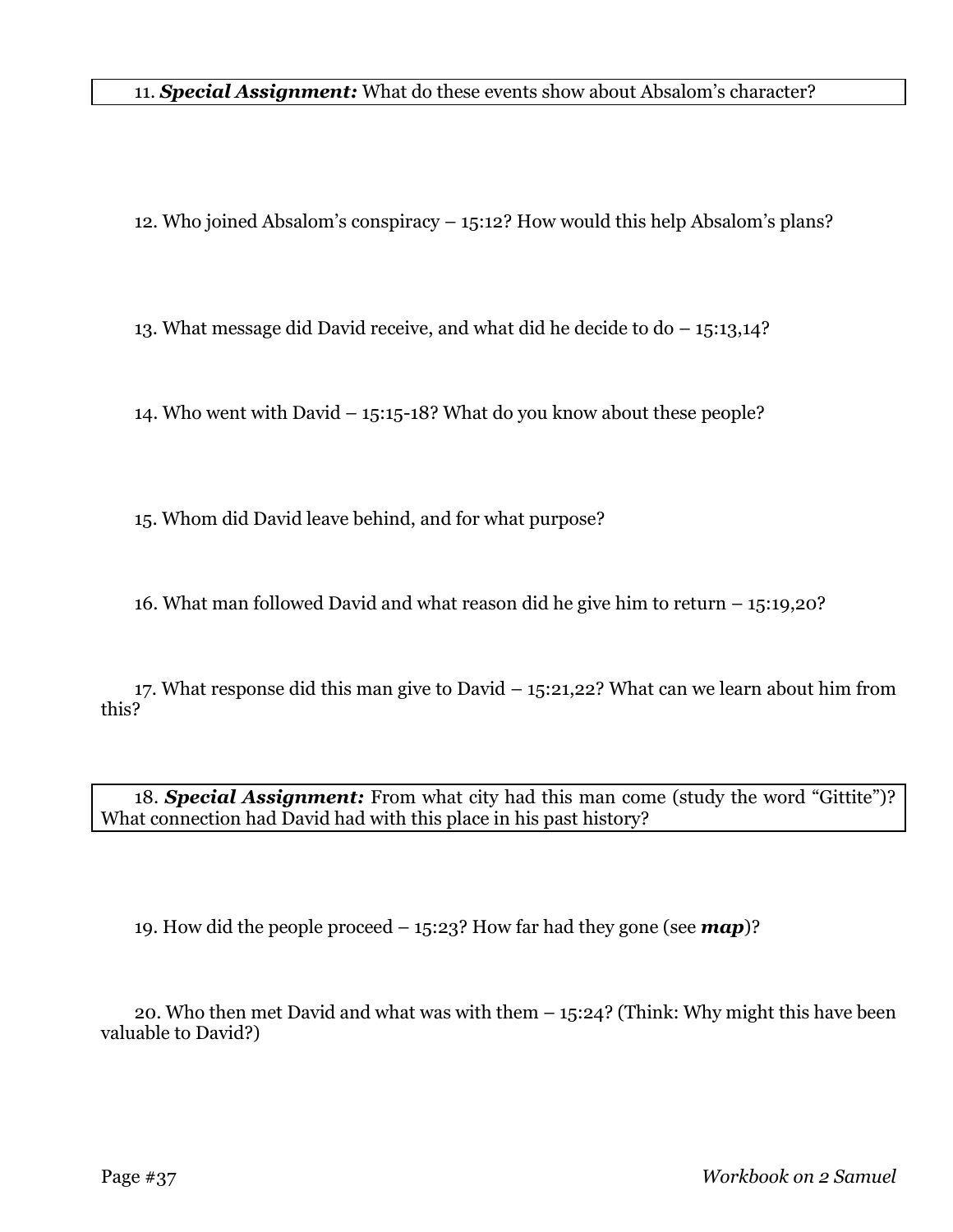21. What instruction did David give the priests – 15:25,26?

22. What reason did David give the priests? In what way was his attitude admirable?

23. What additional purpose did David say the priests could accomplish – 15:27-29?

24. What place had David reached then (see a *map*) – 15:30? What else do you know about this place?

25. How is the people's conduct described in verse 30? What is the significance?

26. What information was David given, and how did he respond – 15:31?

27. What did David do at the top of the mountain – 15:32? What can we learn?

28. Who met David there? How was he expressing grief?

29. What did David advise him to do – 15:33,34? For what purpose?

30. With whom could Hushai work – 15:35-37? What arrangements did David urge?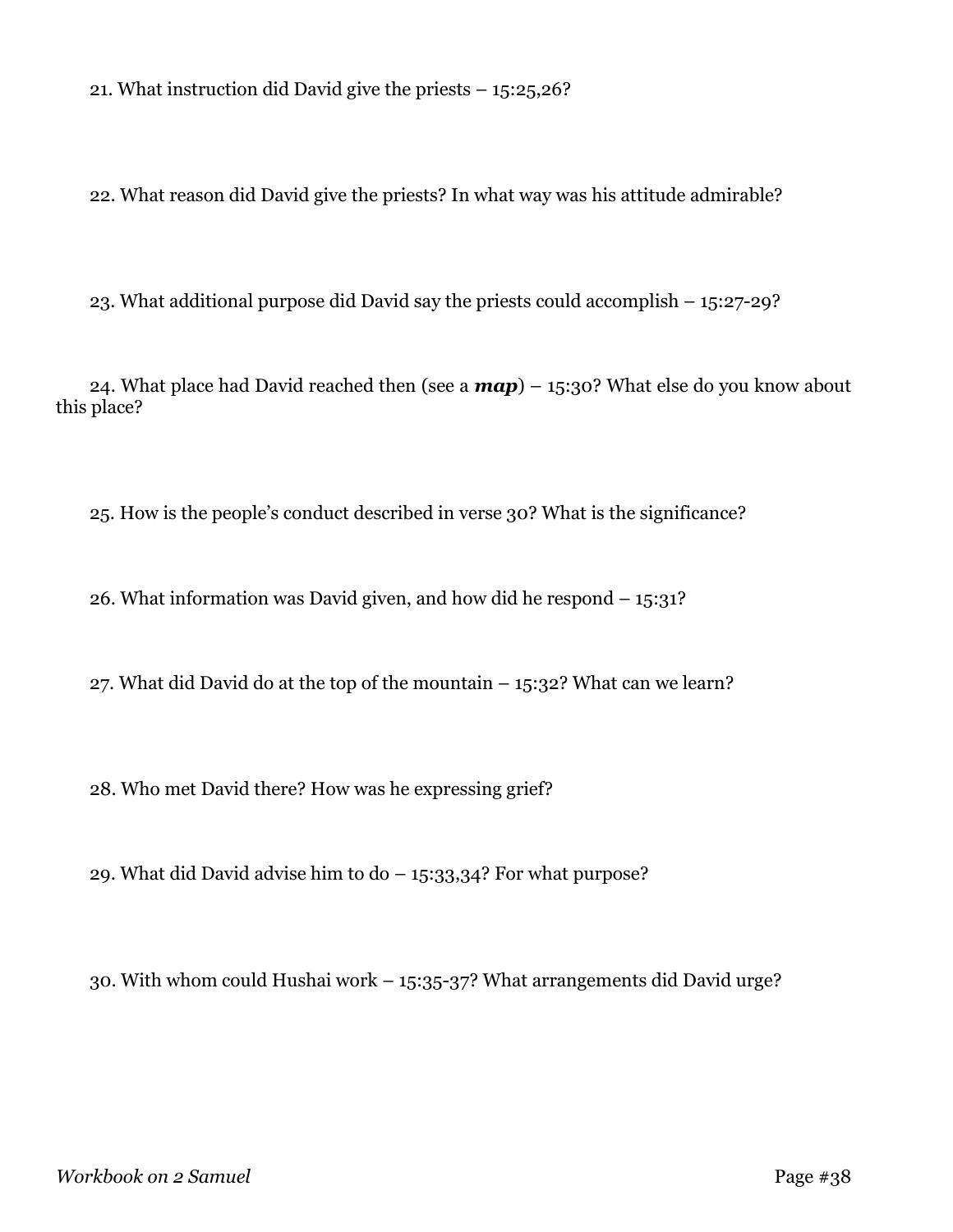Read 2 Samuel 16, then answer the following questions. 1. Who came to David then, and what did he bring – 16:1?

2. What purpose did he say his gift would serve – 16:2?

3. What did David ask him, and what was the answer – 16:3?

4. What decision did David make based on this information – 16:4? (Think: We will see this turns out not to be true. What lessons can we learn?)

5. What man confronted David next and of whose family was he – 16:5?

6. What did he do and what accusations did he make against David – 16:6-8?

7. *Special Assignment:* In what ways did these accusations differ from the truth? (Think: What might have motivated such false accusations?)

8. Who wanted to respond, and what did he want to do – 16:9?

9. What did David say should be done and why – 16:10,11?

10. What good did David hope might come – 16:12,13?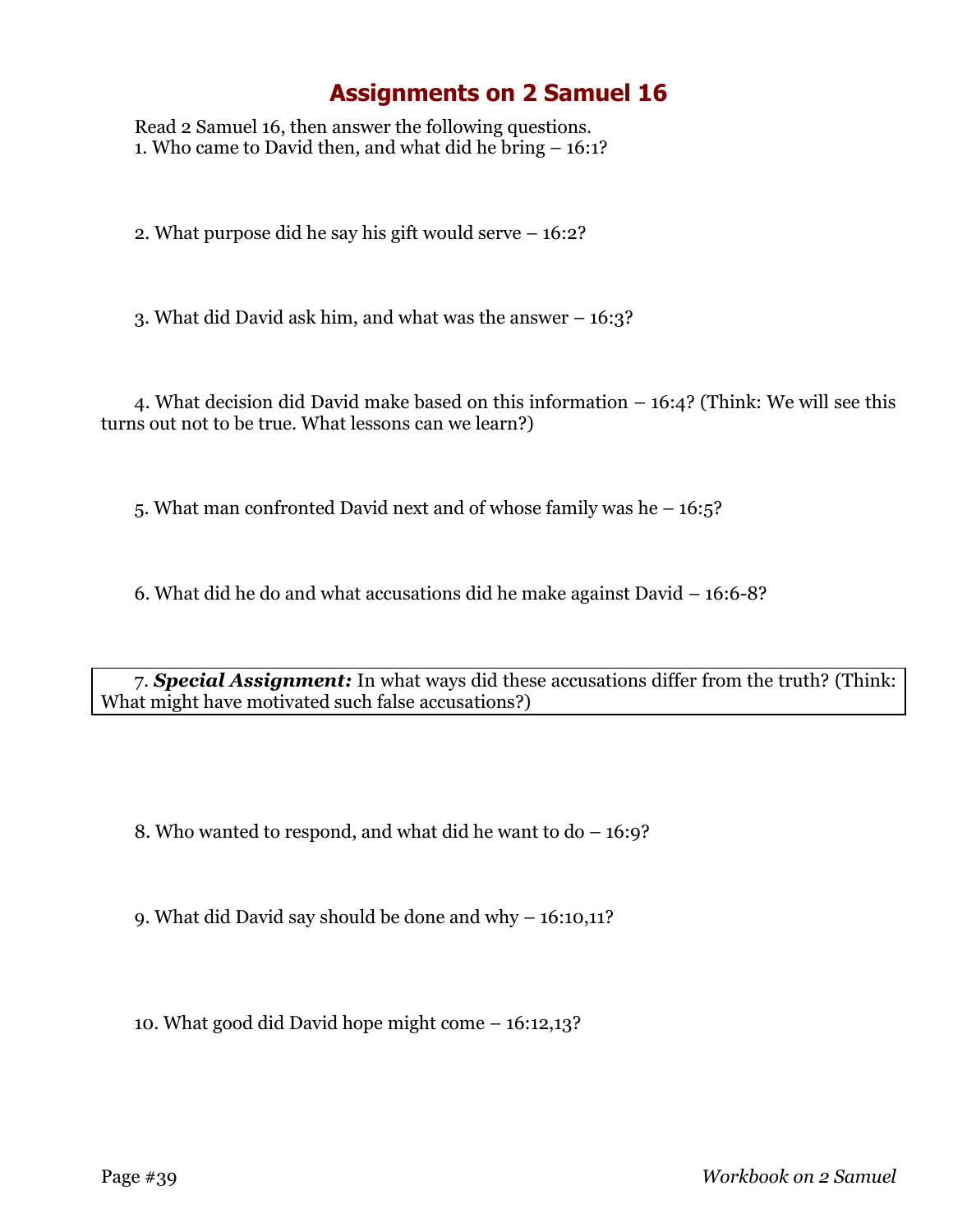11. *Special Assignment:* How did these events relate to David's sin and the punishment that God had decreed? In what sense was God behind these events?

12. *Application*: God had decreed punishments for both Saul and David for their sins. Compare their reactions to the punishments. What lessons can we learn?

13. Compare the circumstances of David to that of Absalom at this point – 16:14,15.

14. How did Hushai greet Absalom – 16:16? (Think: Was this sincere?)

15. What did Absalom ask him – 16:17?

16. What reason did Hushai give for being loyal to Absalom – 16:18,19?

17. What did Absalom request of Ahithophel – 16:20? (Think: Why would Absalom seek advice at this point?

18. What answer did he receive – 16:21?

19. What purpose would this serve?

20. Describe the importance of Ahithophel in the kingdom – 16:23.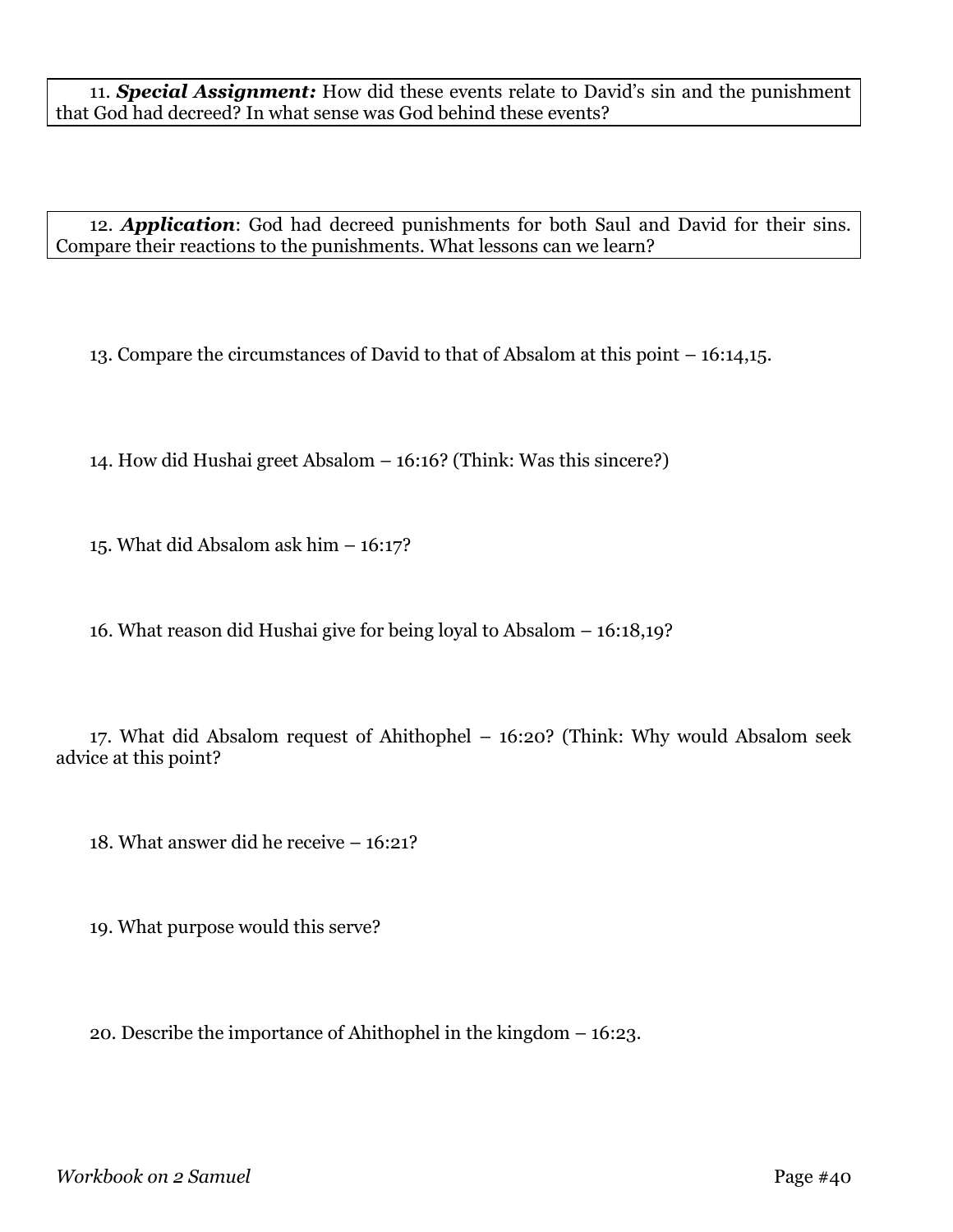Read 2 Samuel 17, then answer the following questions. 1. What did Ahithophel advise Absalom to do next – 17:1?

2. What reasons did he give for this advice  $-17:2,3$ ?

3. Who else was called and what was he asked  $-17:4-6?$ 

4. How did Hushai describe David and his men – 17:7,8?

5. Why did he say Ahithophel's advice would not work, and what did he say would happen if Ahithophel's advice was followed – 17:8-10?

6. Describe the advice that Hushai gave instead – 17:11-13.

7. *Special Assignment:* Whose advice was really better here? Why did Hushai give the advice that he gave?

8. Whose advice was followed, and what was the real reason – 17:14?

9. What did Hushai do with the information he had – 17:15

10. What advice did he give to David – 17:16? Why?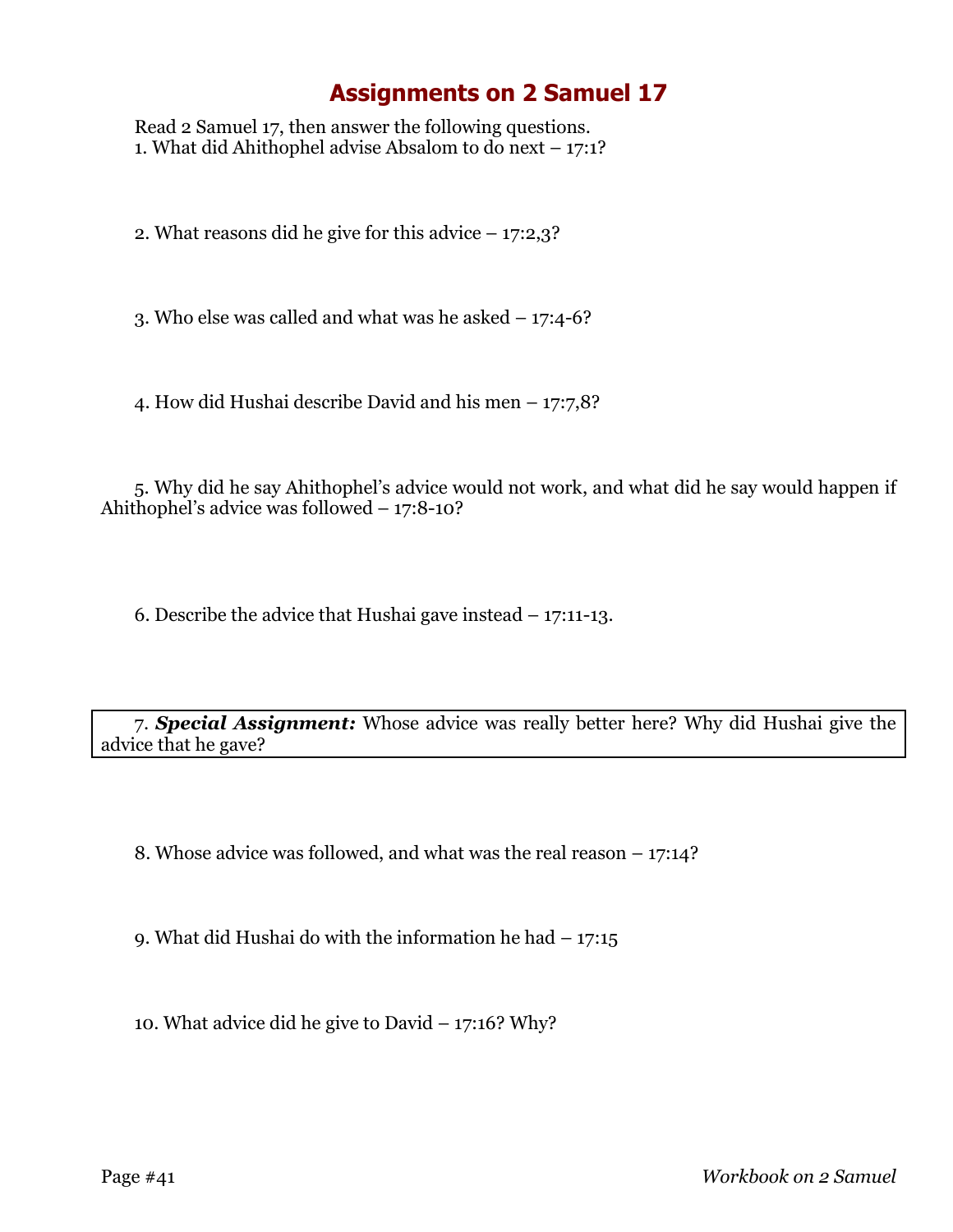11. Who carried the information to David  $-17:17$ ? Where were they staying and why?

12. Who carried the information to them but what went wrong – 17:17,18?

13. How were they hidden – 17:18,19?

14. Who questioned the woman and what did she say – 17:20?

15. What success did the messengers have, and what was the result – 17:20-22?

16. What did Ahithophel do when his advice had been rejected – 17:23? (Think: Why might he have gone to such an extreme?)

17. *Application:* List other Bible examples of suicide. What can we learn about suicide from these examples?

18. Where did David go (see  $map$ ), and what did Absalom do  $-17:24$ ?

19. Who became captain of the army of Absalom and what do we know about him – 17:25? (Think: What relationship would this make him to David?)

20. Who came to David's aid, and what did they supply – 17:27-29? What else do we know about these men?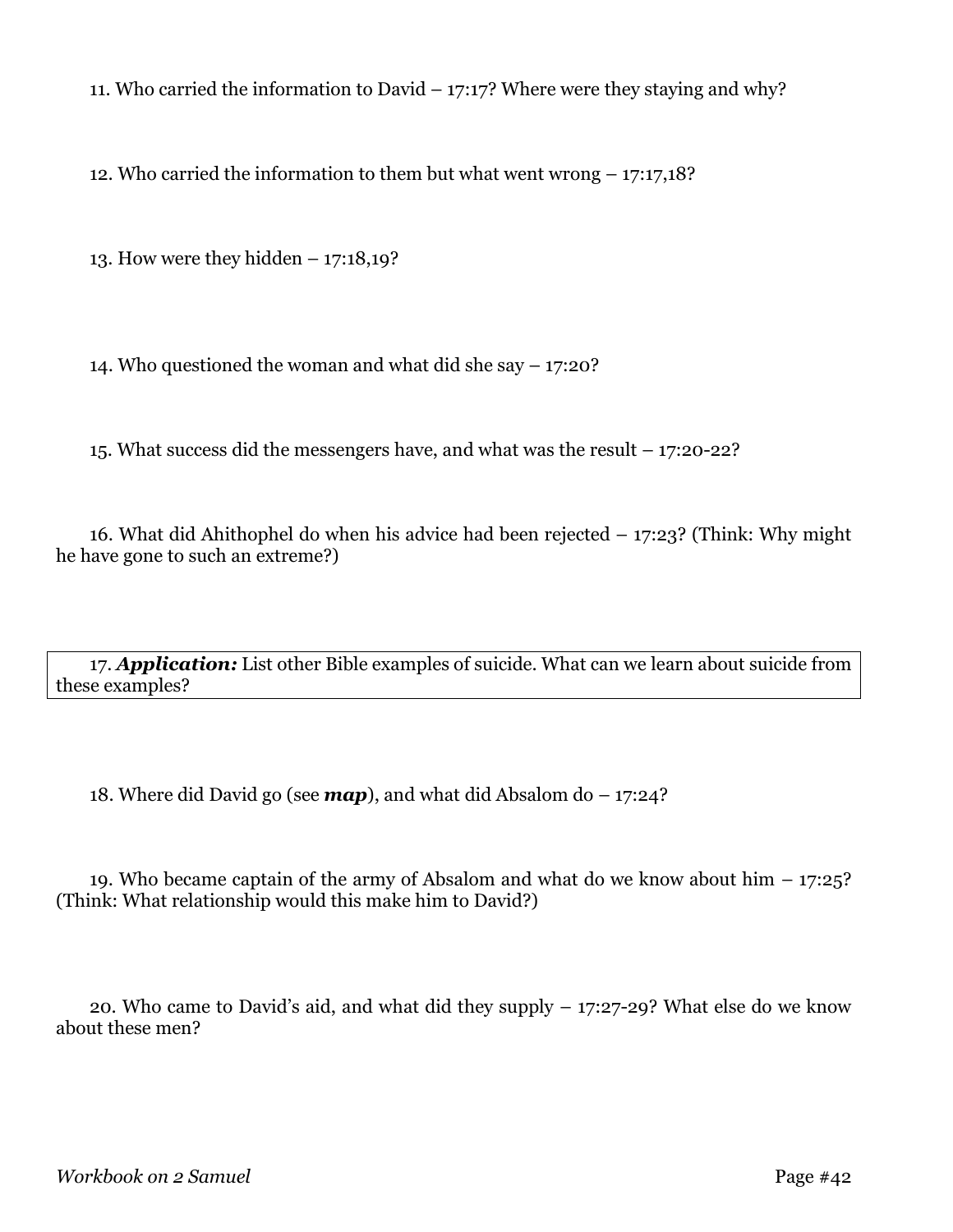Read 2 Samuel 18, then answer the following questions. 1. Describe how David organized his army – 18:1,2.

2. What plan of David did the people oppose – 18:2-4? What reason did they give? (Think: Who was right: David or the people? Why?)

3. What instruction did David give regarding Absalom – 18:5?

4. *Special Assignment:* Would David have given this instruction if the rebellion was led by someone other than one of his sons? What does this reveal about David?

5. Describe how the battle progressed – 18:6-8. How many people died? (Think: What does this reveal about the consequences of sin?)

6. What strange event occurred to Absalom in the battle – 18:9? (Think: What connection might this have had to Absalom's vanity?)

7. What did a man tell Joab about this, and how did Joab respond – 18:10,11?

8. What reason did the man give for his conduct – 18:12,13?

9. Describe Absalom's death – 18:14,15.

10. *Special Assignment:* What does this reveal about Joab?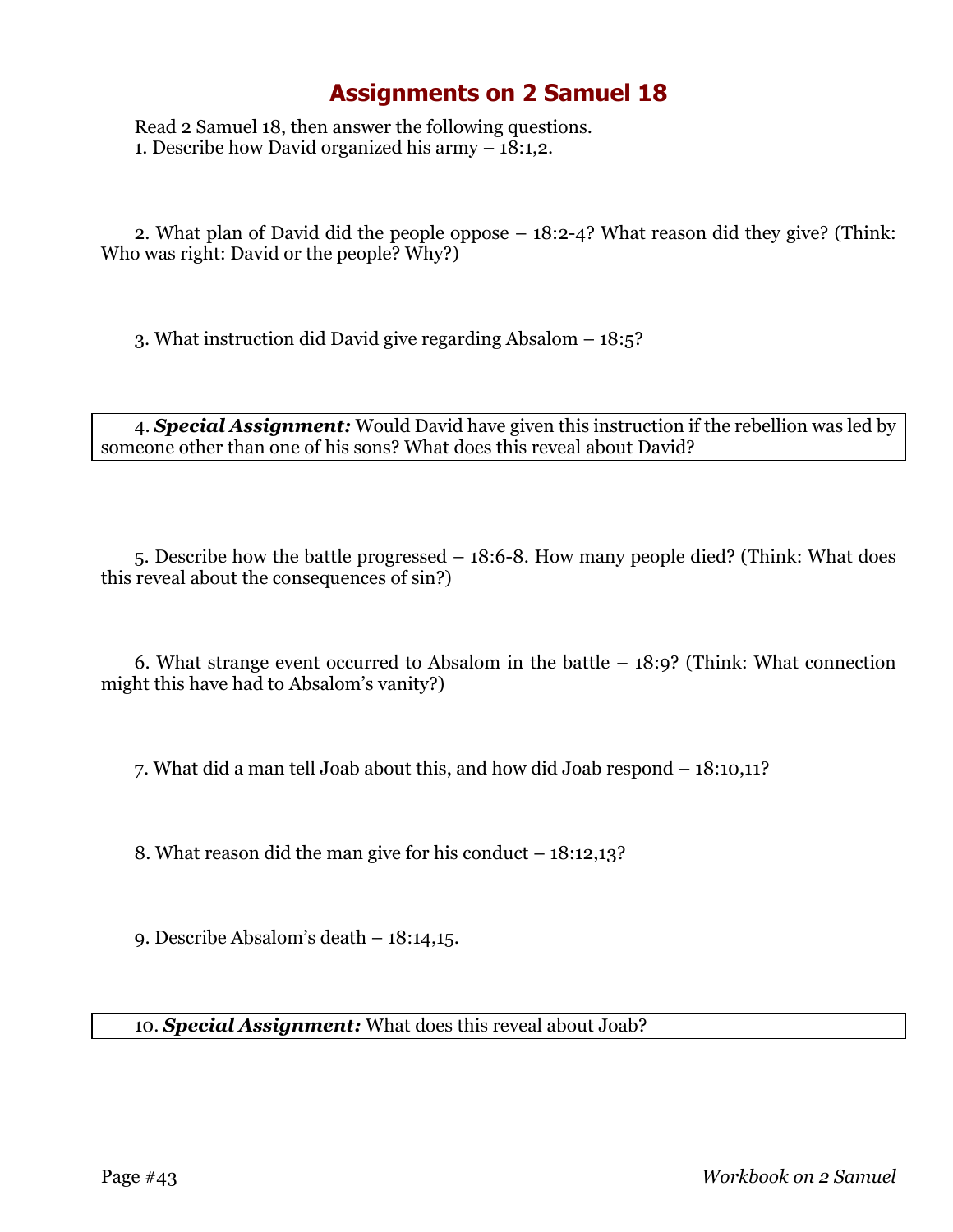11. What did Joab do after Absalom's death – 18:16,17? (Think: How was Absalom's death a benefit to everyone else involved?)

12. What had Absalom done as a monument, and what reason did he give – 18:18? (Think: What does this tell us about Absalom?)

13. Who was Ahimaaz, and what request did he make – 18:19,20? How did Joab respond? (Think: What role had Ahimaaz had earlier in the story?)

14. Who carried the news instead of Ahimaaz – 18:21? What did Ahimaaz do then – 18:22,23? What success did he have?

15. Where was David, and what news was given him – 18:24,25? What did David conclude?

16. What did the watchmen say then, and what did David say – 18:26?

17. What report did Ahimaaz give to David – 18:27,28?

18. What question did David ask, and how did Ahimaaz respond – 18:29,30?

19. What message did the Cushite report – 18:31,32?

20. How did David respond to the news about Absalom – 18:33?

21. *Special Assignment:* Death of a child is naturally a time of grief, but was David's response here wise and proper? Explain.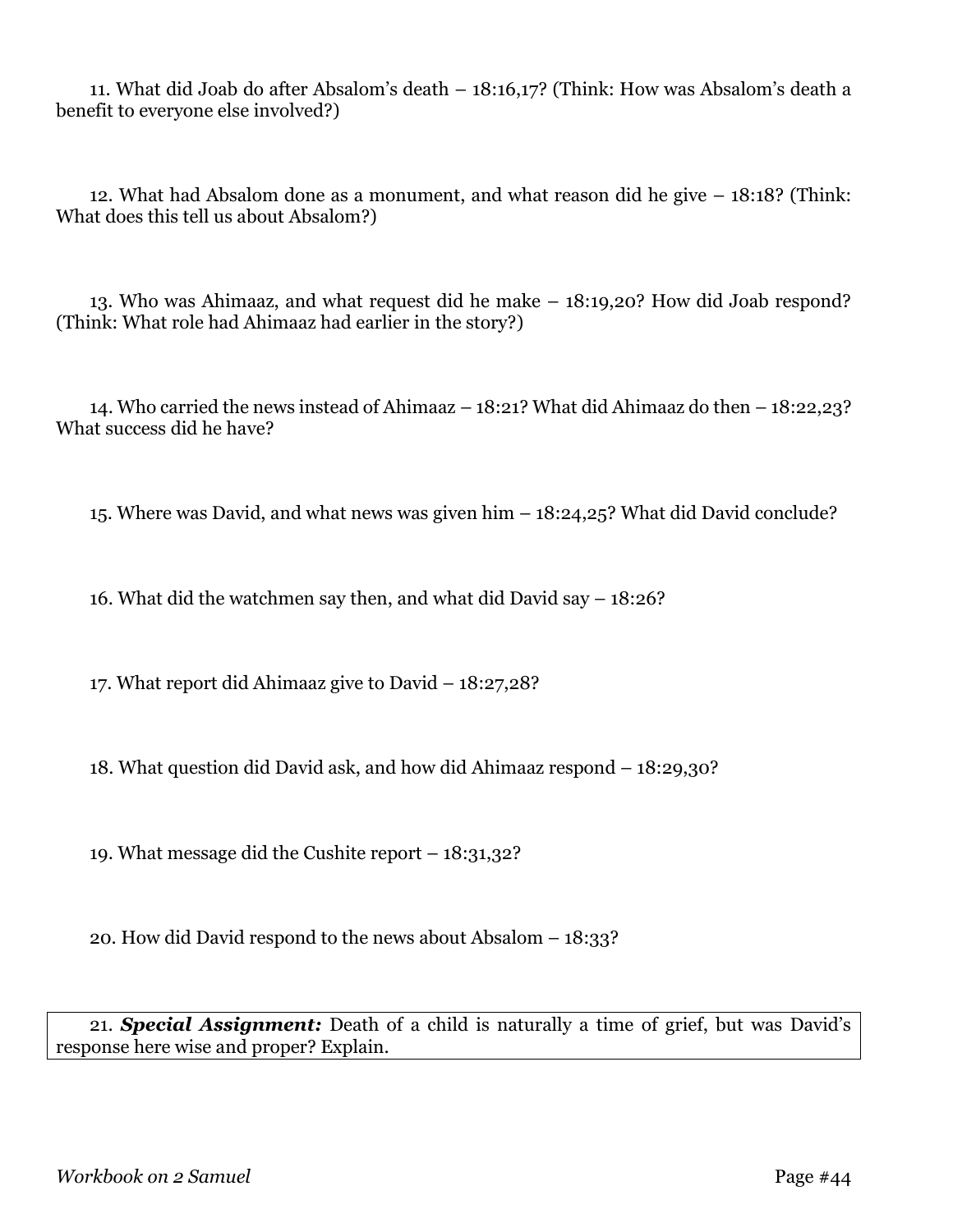Read 2 Samuel 19, then answer the following questions. 1. What did the people hear about David, and how did this affect the victory – 19:1,2?

2. How is the conduct of the people described in 19:3,4?

3. What did Joab say the people had done for David but how had he treated them – 19:5?

4. How did he describe how David viewed Absalom compared to the people – 19:6? (Think: Was Joab's criticism valid? Explain.)

5. *Application*: What lessons should we learn about how we view the conduct of people who are close to us?

6. What did Joab tell David to do, and what would happen if he did not – 19:7?

7. So what did David do, and what did the people do – 19:8?

8. What dispute arose among the tribes of Israel – 19:9,10?

9. What message did David send to the priests – 19:11,12?

10. What other decision did David make recorded 19:13? What reason did he give?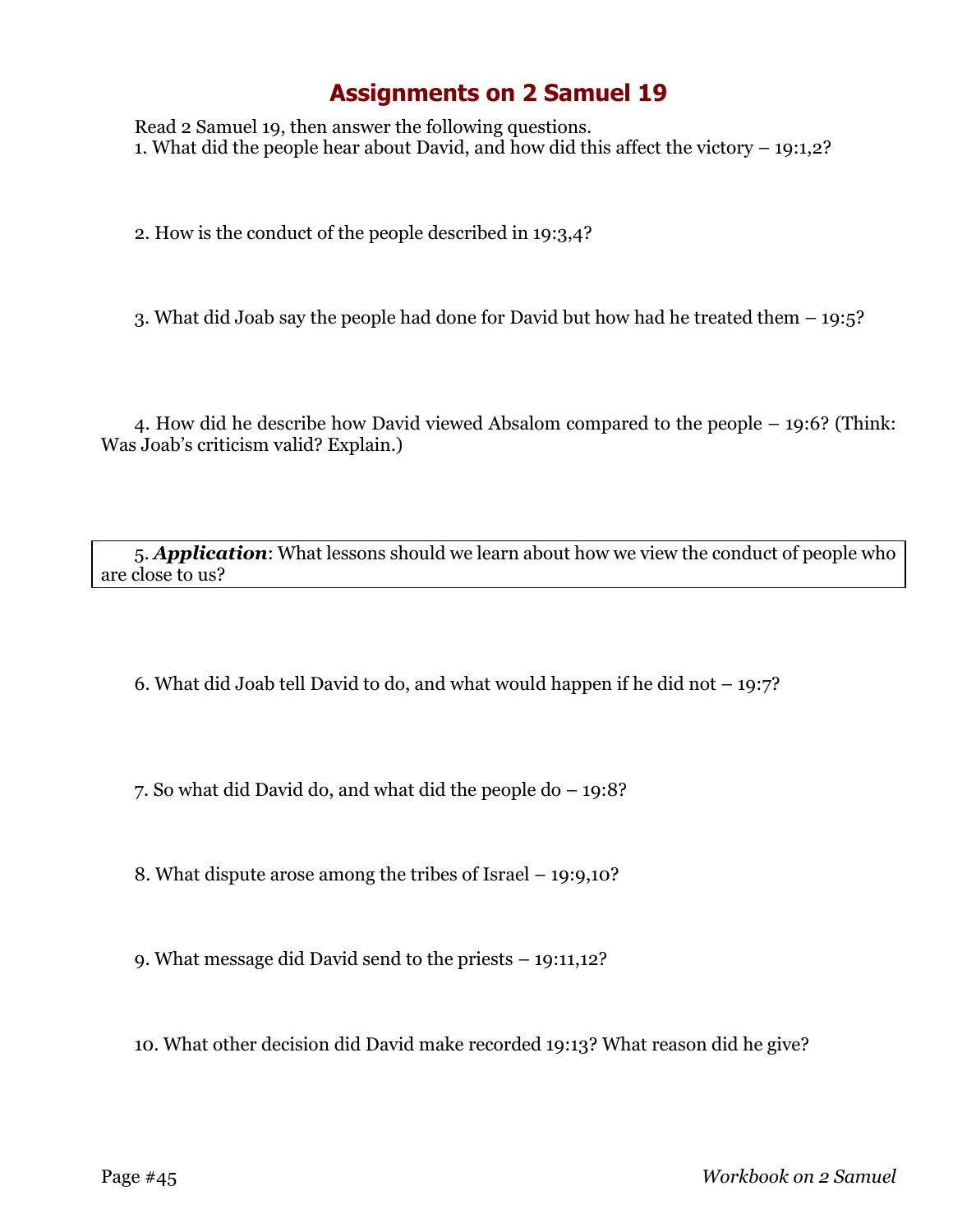11. *Special Assignment:* Why might this have been or not been a wise decision?

12. How did the men of Judah respond to David's message – 19:14,15?

13. What two men met David as he was returning – 19:16,17?

14. What confession and what request did Shimei make of David – 19:18-20? (Think: What wrong had Shimei done to David?)

15. *Application*: In what ways was Shimei's confession wise and in what ways was it not good?

16. What view did Abishai express regarding Shimei – 19:21?

17. What answer did David give to Abishai – 19:22? Explain his point.

18. What promise did David make to Shimei – 19:23? What punishment was later given (see cross-references)?

19. Who else met David – 19:24? How had he acted while David was gone?

20. What question did David ask him, and what answer did he give – 19:25-27? What accusation had Ziba made against him?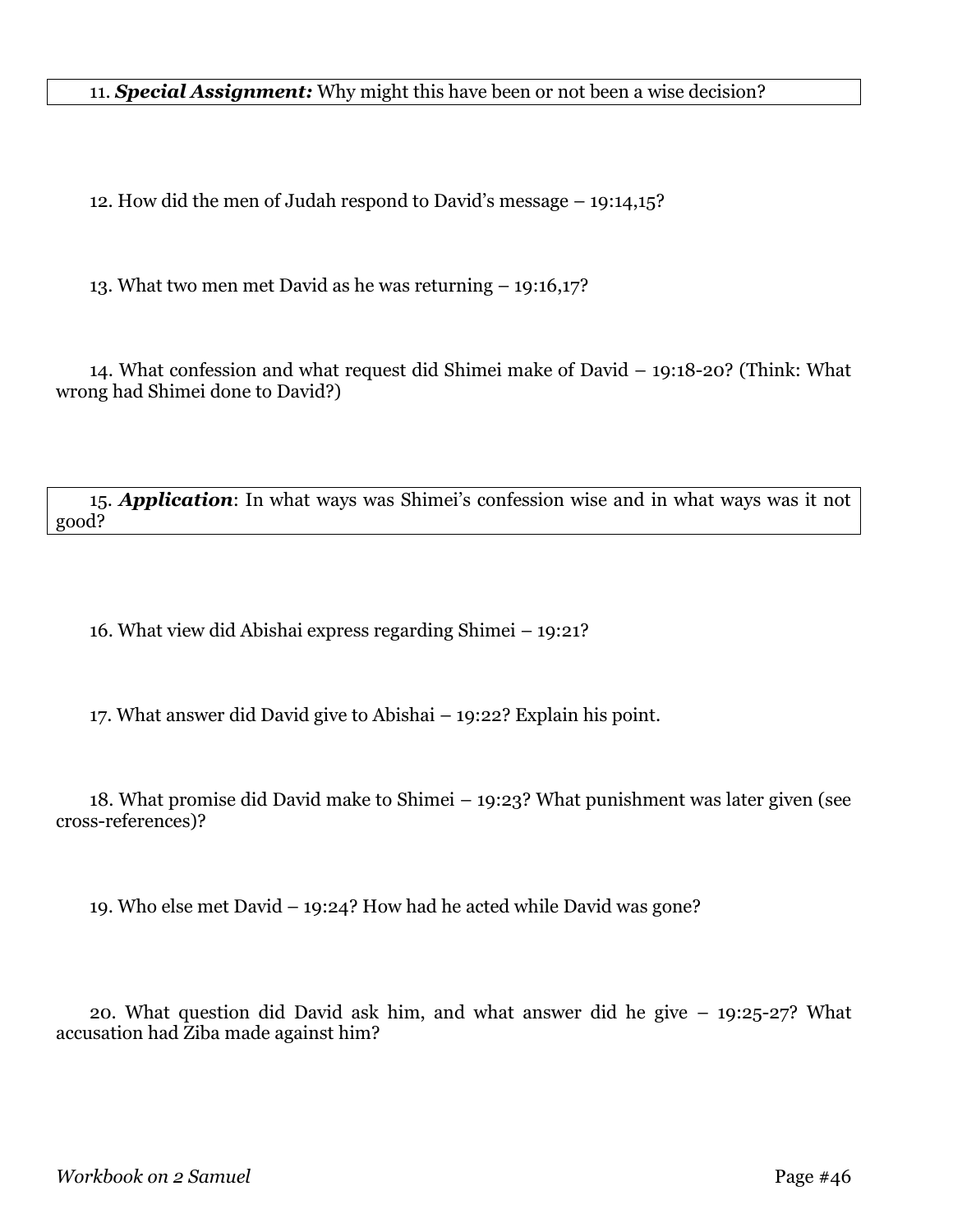21. What request did Mephibosheth now make of David, and what reason did he give – 19:27,28

22. What verdict did David reach, and how did Mephibosheth respond – 19:29,30?

23. *Special Assignment:* Was David's decision fair? Explain your reasoning.

24. Who else met David at the Jordan – 19:31,32? What had this man done for David?

25. What offer did David make to him – 19:33?

26. How did Barzillai respond, and what reasons did he give – 19:34-36?

27. What request did Barzillai make, and what did David respond – 19:37,38?

28. Who then went with David across the Jordan, and who did not go – 19:39,40?

29. Who came to David, and what objection did they raise – 19:41?

30. What arguments did the two sides make for their claims – 19:42,43?

31. *Application*: Were the two sides reasonable in their arguments? What should we learn?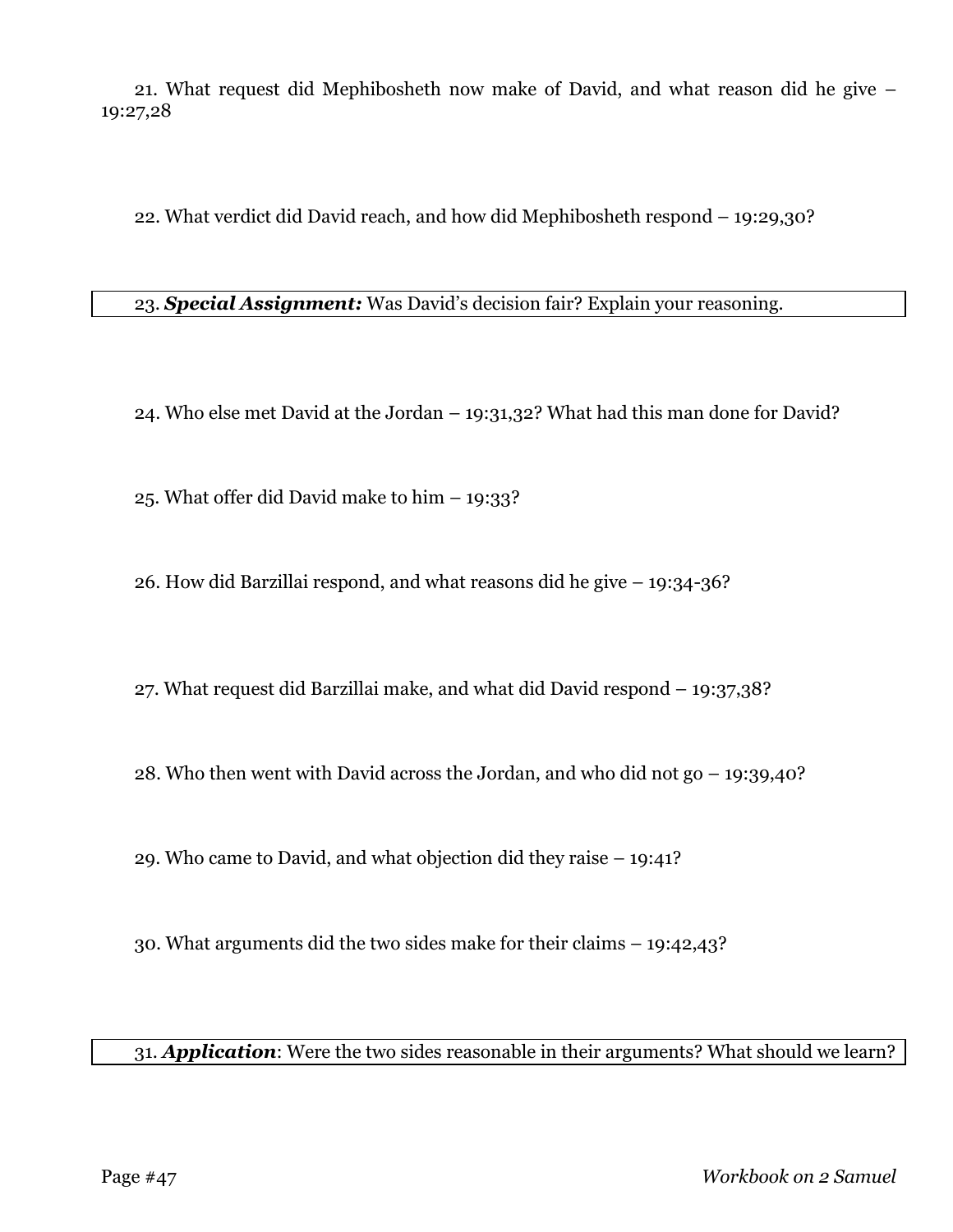Read 2 Samuel 20, then answer the following questions. 1. Who led the next revolt against David – 20:1? What claim did he make? Explain.

2. What did the men of Israel do, and what did the men of Judah do – 20:2?

3. *Special Assignment:* Describe the conflict that we have seen developing between Israel and Judah.

4. How did David treat the ten concubines that he had left in Jerusalem – 20:3? (Think: Why might he have treated them this way?)

5. What instruction did David give to Amasa? How did he fail – 20:4,5?

6. What concern did David have next – 20:6,7? What instruction did he give?

7. Where did Amasa meet the army, and how did Joab greet him – 20:8,9?

8. What did Joab do to Amasa then – 20:10?

9. *Special Assignment:* Summarize some of the good things Joab has done and some of the bad things he has done.

10. What was done with the body of Amasa and why – 20:11-13?

*Workbook on 2 Samuel* Page #48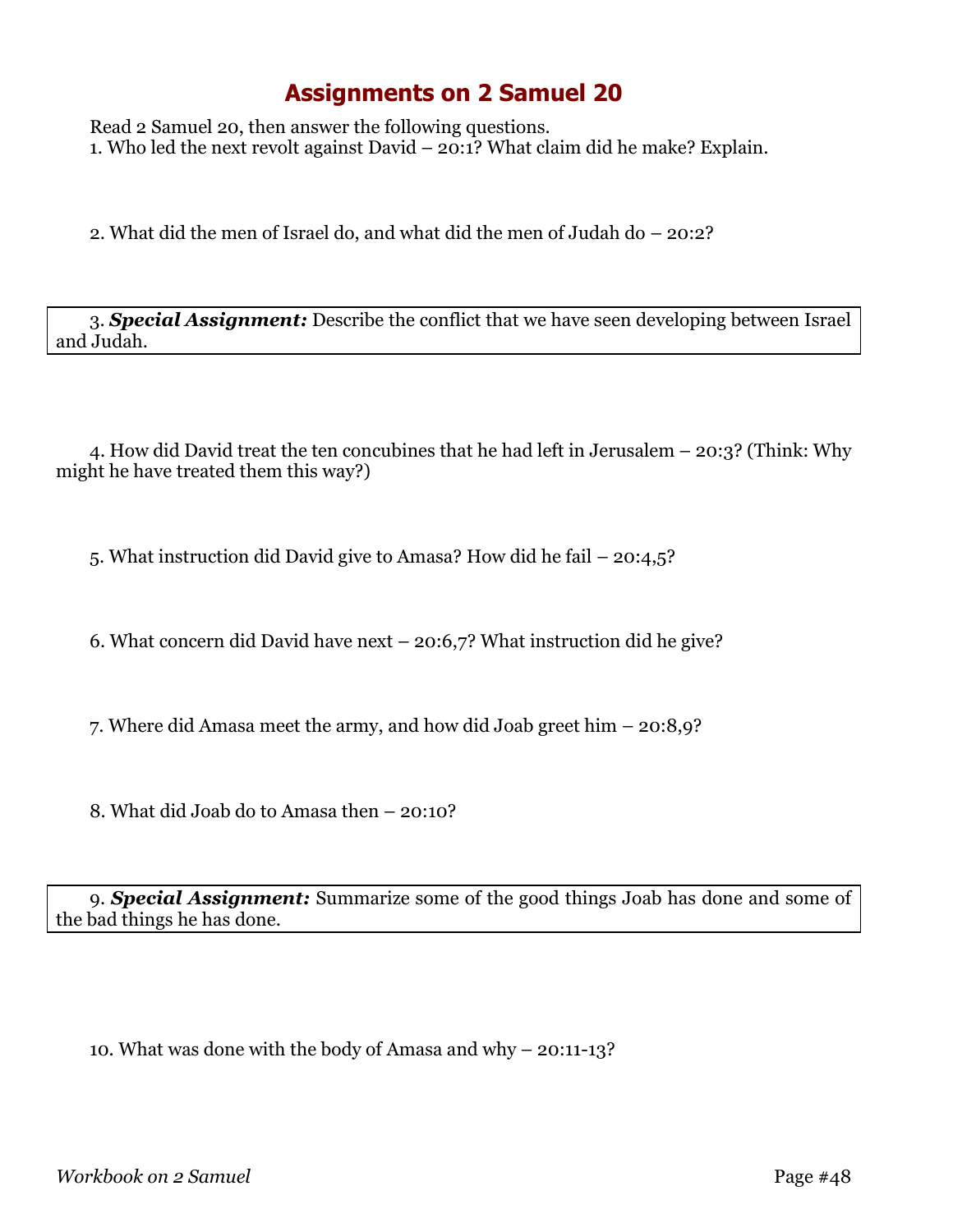11. Where did Sheba seek refuge (see *map*) – 20:14?

12. What did Joab and his men do when they arrived – 20:15?

13. Who wanted to negotiate with Joab – 20:16,17?

14. How did she describe the reputation of her people – 20:18?

15. How did she describe herself, and what did she ask Joab – 20:19?

16. What explanation did Joab give for the attack, and what did he say would be required to end the siege  $-20:21?$ 

17. What agreement did the woman make, and what was the result when the people of the city did it – 20:21,22?

18. *Application*: What can we learn about the value of negotiation where people are willing to be peaceable?

19. Name the men who served under David and tell what position each one held. Where possible, give other information about them – 20:23-26.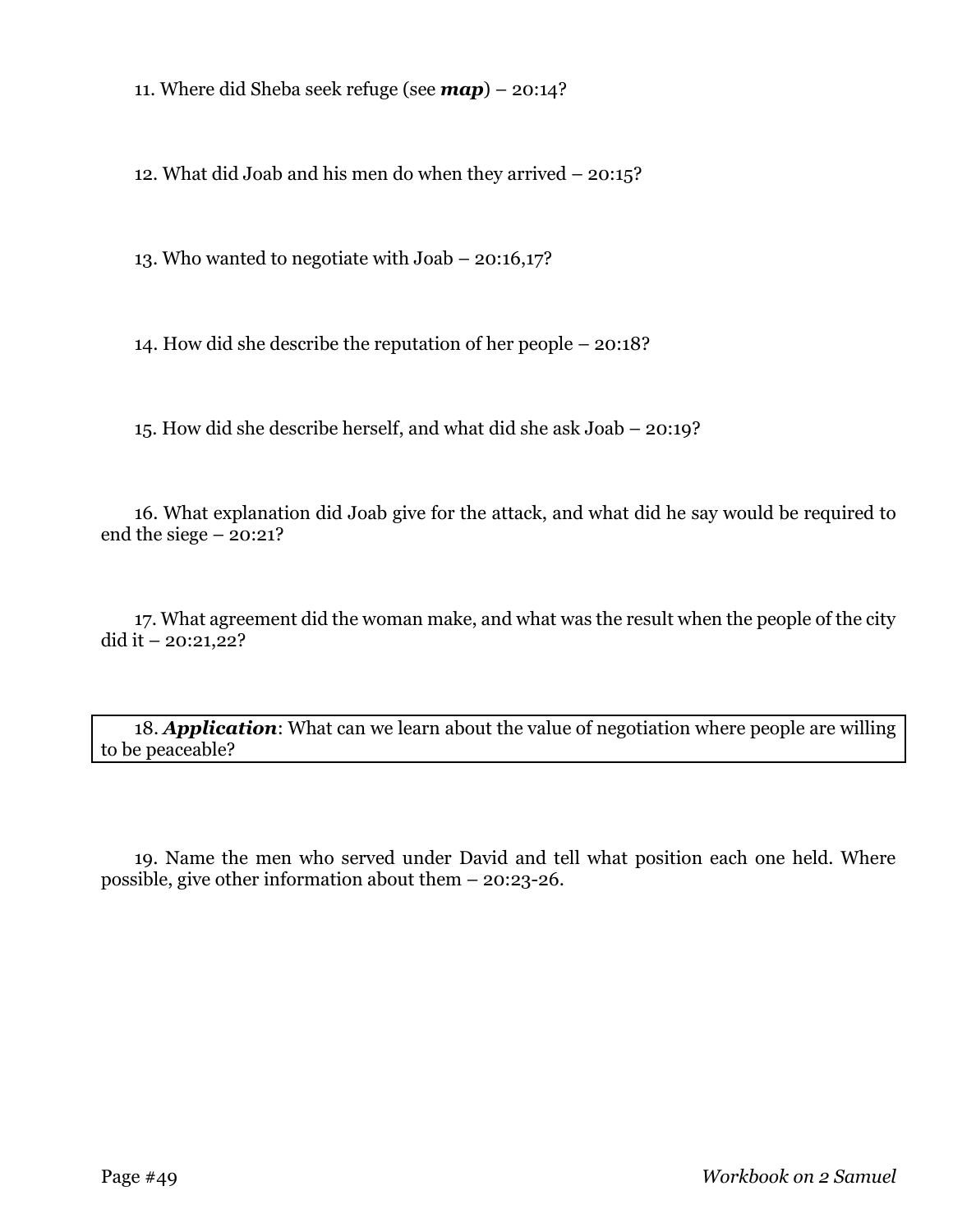Read 2 Samuel 21, then answer the following questions. 1. What problem did Israel face, and what explanation did God give – 21:1?

2. Who were the Gibeonites, and what error had Saul committed regarding them – 21:2? (Think: What else do we read about them?)

3. What question did David ask of these people – 21:3?

4. What did the Gibeonites say they did not want – 21:4?

5. What request did they make – 21:5,6?

6. Whom was David determined not to give to the Gibeonites – 21:7? Why?

7. What men were given to the Gibeonites – 21:8,9?

8. What was done to the men – 21:9

9. What did Rizpah do for her sons – 21:10,11? Where else have we read about her?

10. Where were the bones of Saul and Jonathan at this time, and how had they gotten there – 21:12?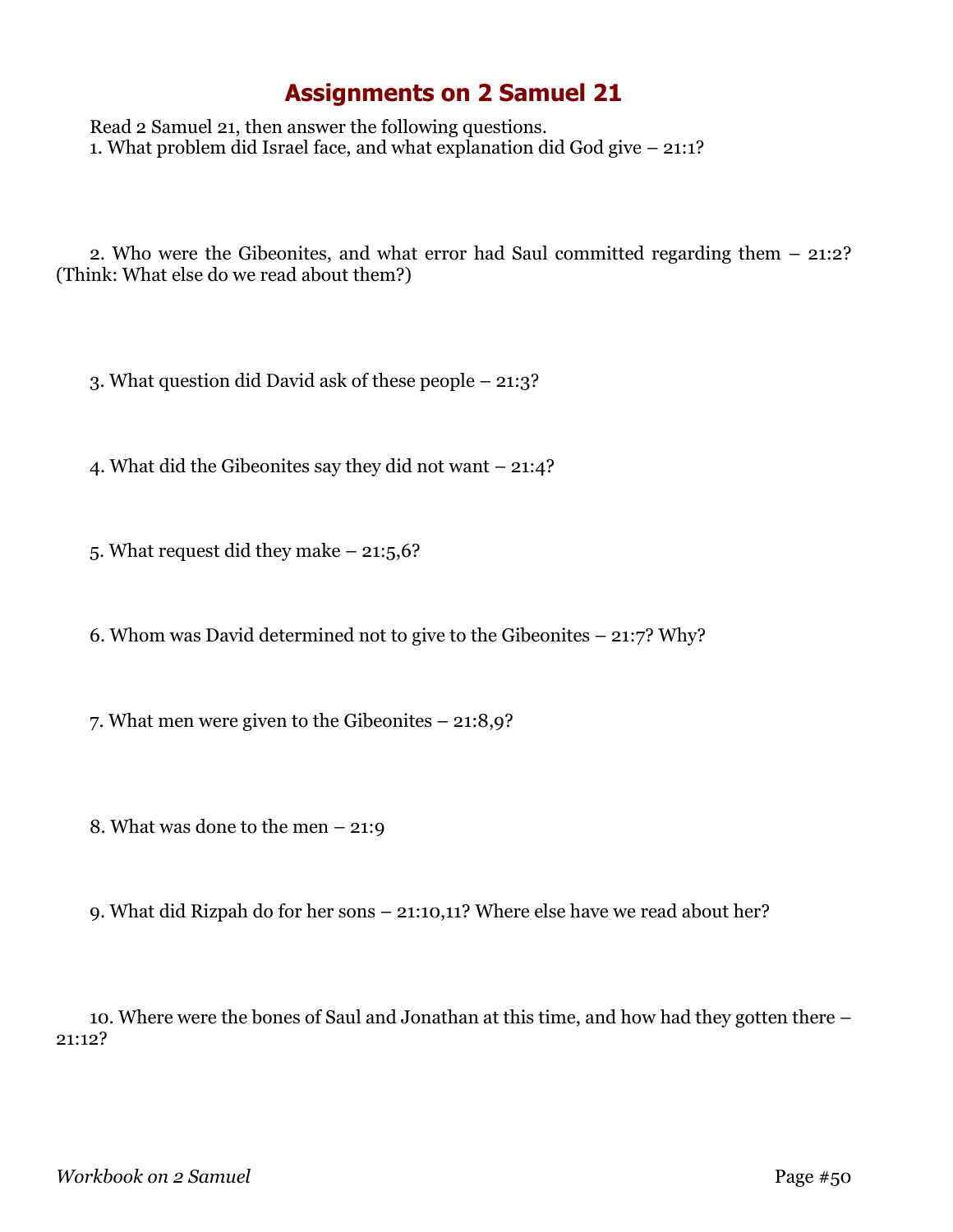11. What did David do with the remains of Saul and his sons who had been slain – 21:13,14? What was the end result?

12. *Special Assignment:* Try to explain why God would consider Israel's oath to the Gibeonites to be binding considering the circumstances under which it had been made.

13. *Special Assignment:* In light of passages like Deuteronomy 24:16, why would God accept the death of Saul's descendants as punishment for the death of the Gibeonites?

14. Against whom was David fighting in 21:15-17? Who attempted to kill David?

15. Who protected David, and what did David's men determine as a result?

16. What battle was fought according to 21:18, and what victory occurred?

17. What conflict occurred in 21:19, and what victory occurred there?

18. Who fought for the Philistines according to 21:20? Describe him.

19. Who defeated him – 21:21?

20. What did four Philistines have in common in 21:22? (Think: Study the context and parallel passages and try to explain the relationship of the men.)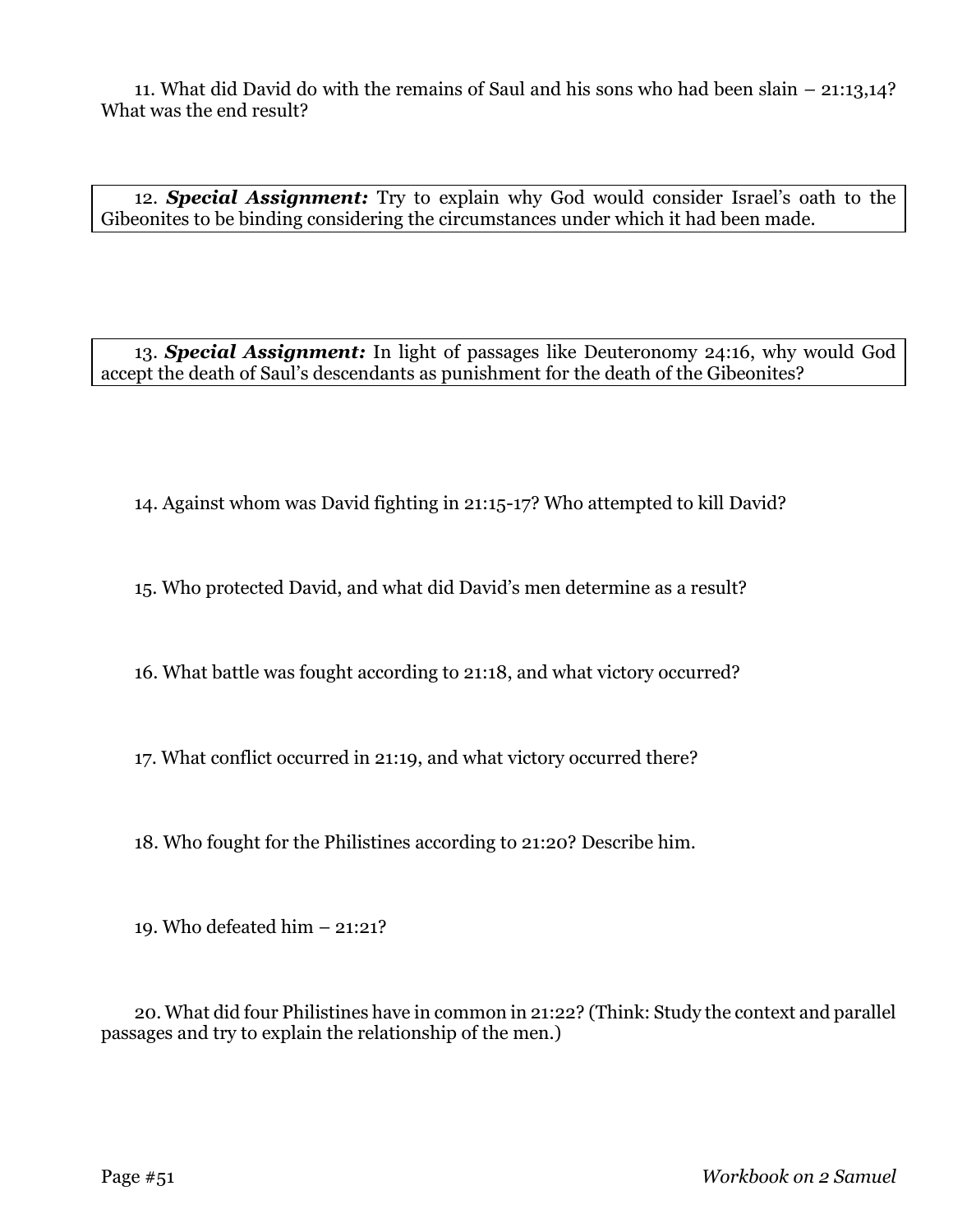Read 2 Samuel 22, then answer the following questions. 1. Under what circumstances did David speak this song – 22:1?

2. List the expressions David used for God in 22:2,3. Explain the significance.

3. What did David do when facing enemies – 22:4? What was the result?

4. How did David describe his problems in 22:5,6?

5. How was God's response to David's prayer described in 22:7-9? Explain the significance.

6. *Application*: What lessons should we learn from David's description of God?

7. How is the coming of God described in 22:10,11? List other passages that may help explain the significance.

8. What is around God according to 22:12,13? Explain the contrast to verse 13.

9. How is God's voice described in 22:14,15? What happened when He spoke?

10. What problem is David described as having in 22:16,17? What did God do about it?

11. What benefit did David receive according to 22:18,19?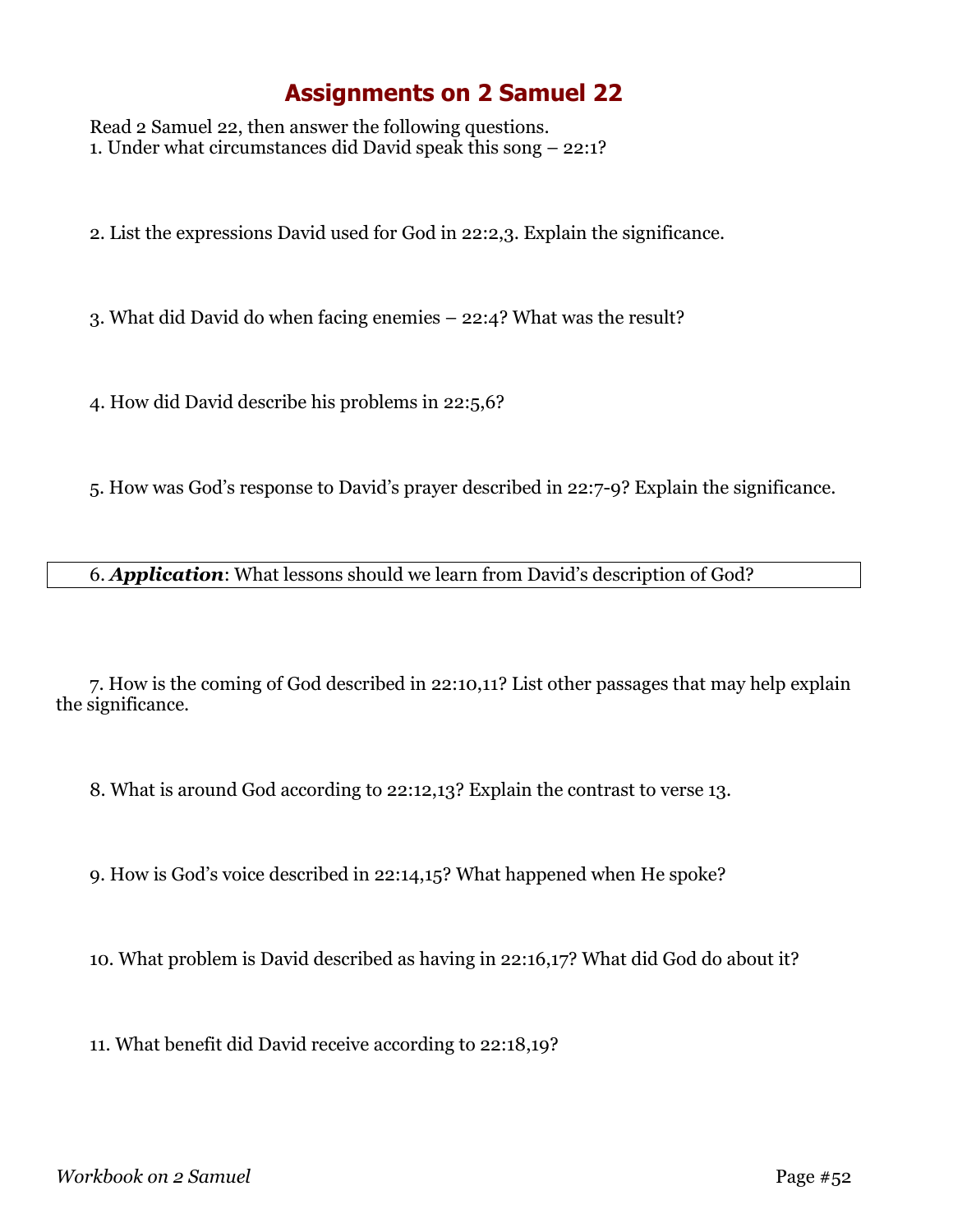12. *Application*: Did God prevent David from suffering? What did He do for him? What should we learn from this?

13. Where did God bring David – 22:20? Explain the illustration.

14. What reason does David give to explain why God blessed him – 22:20-22?

15. How else does David describe his conduct in 22:23,24?

16. How did David's conduct affect God's treatment of him – 22:25?

17. For each of the following verses, describe how God treats various groups of people:  $22:26 -$ 

 $22:27 -$ 

 $22:28 -$ 

18. *Special Assignment:* Would God's treatment of people today be the same as His treatment of David and his enemies (physical blessings and military victory, etc.)? What is the difference and what should we learn?

19. How is God described in 22:29? List other *passages* using a similar illustration.

20. What did David say he could do according to 22:30? Can we do these things? Explain.

21. How is God described in 22:31,32? Why is this important to us?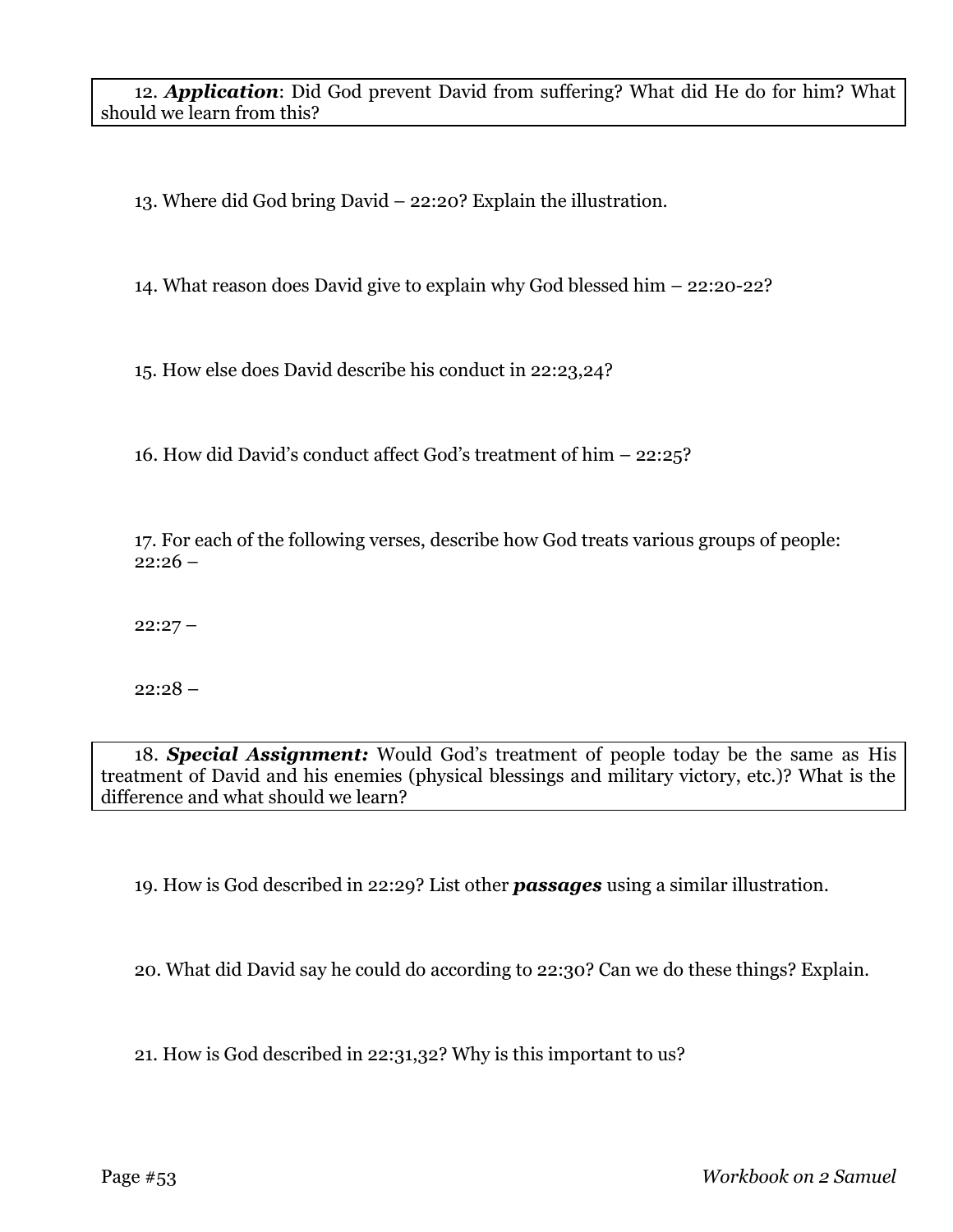22. How does David illustrate God's blessings in 22:33,34? Explain the illustration.

23. What did God provide for David in 22:35,36? What New Testament passage relates to this?

24. How is a large path better than a narrow path – 22:37?

25. Describe how David treated his enemies – 22:38-43? Should Christians treat their enemies physically this way? What is the lesson for us?

26. *Special Assignment:* Give examples elsewhere in which David's statements about himself were descriptions of the Messiah. In what ways might that be true in this case?

27. What had God done for David in relationship to his people – 22:44? Give examples.

28. What had God done for David in relationship to other nations – 22:44-46? In what sense might this be Messianic?

29. What is the significance of the fact that the Lord lives – 22:47? How does this contrast to heathen idols?

30. Once again, what does David say God does for him – 22:47-49?

31. What did David do because of God's blessings – 22:50? Where is this quoted in the New Testament, and what use does Paul make of it?

32. How does David conclude his song in 22:51?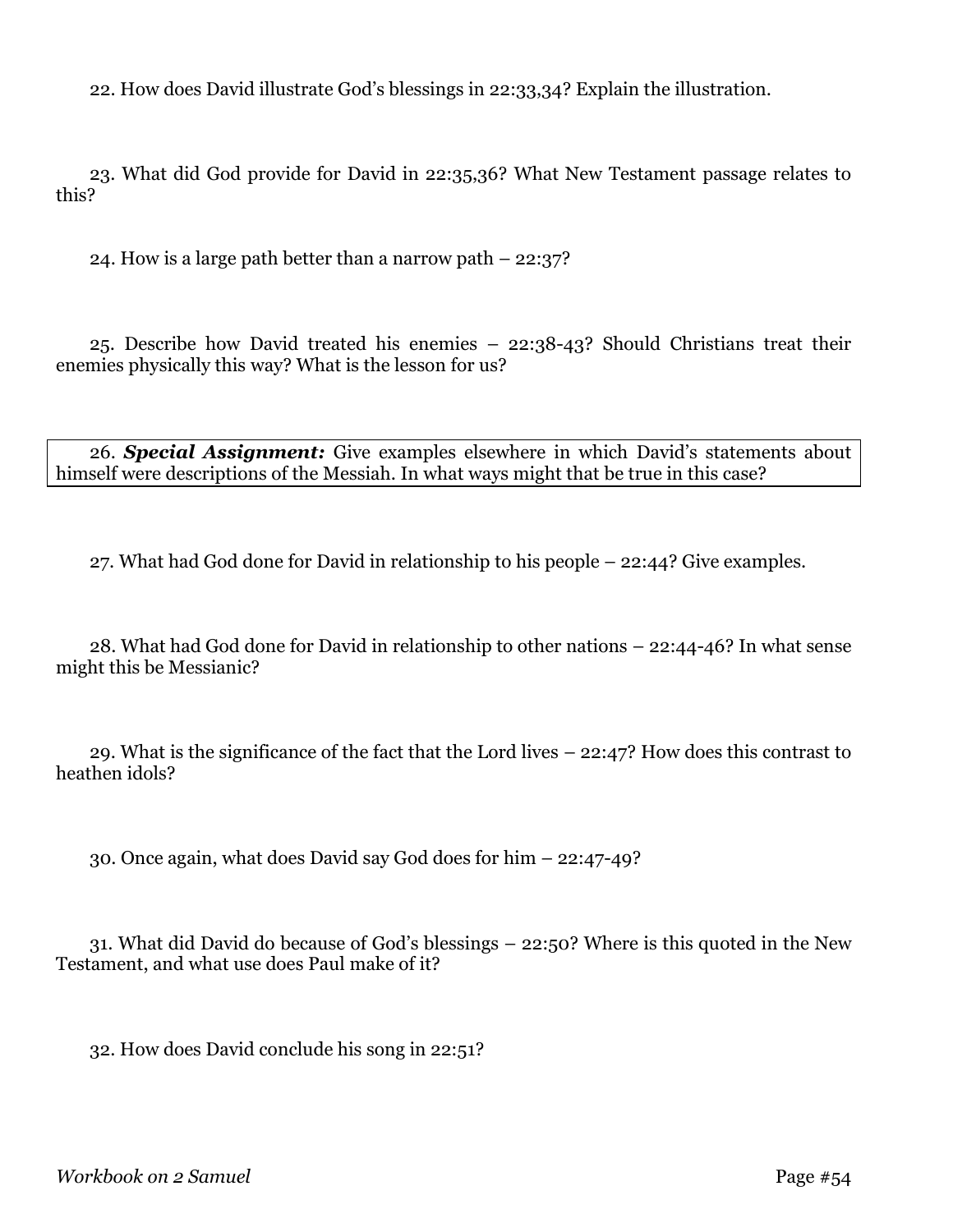Read 2 Samuel 23, then answer the following questions. 1. How is David described in 23:1?

2. *Application*: What can we learn about direct inspiration from 23:2?

- 3. What instruction did God give rulers in 23:3? What should rulers learn from this?
- 4. To what is a good ruler compared in 23:4?
- 5. What did David say God had done for him in 23:5?
- 6. What messianic application would this have?
- 7. In contrast to a good ruler, how does David describe a rebel in 23:6,7? Explain.
- 8. Which of David's mighty men is described in 23:8, and what had he done?
- 9. What had another of David's mighty men done according to 23:9,10?
- 10. Who had accomplished a great victory according to 23:11,12? What had he done?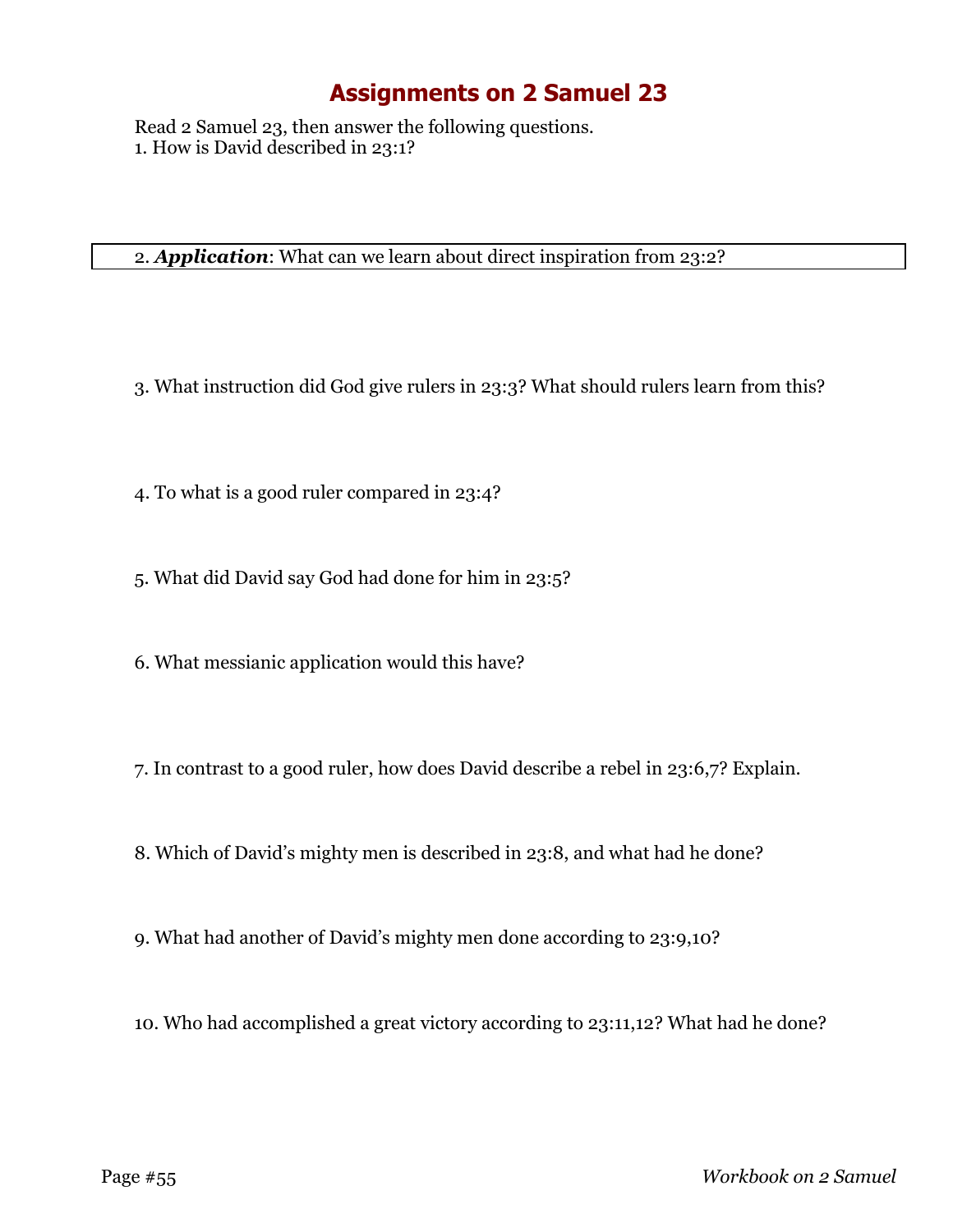11. Where was David and where were the Philistines in 23:13-15 (see *map*)?

12. What wish did David express?

13. What did three mighty men do then – 23:16,17?

14. What did David do with the water, and what explanation did he give?

15. Who is described in 23:18,19, and what did he do?

16. What mighty man is described in 23:20-23, and what had he done?

17. 23:24-39 lists other of David's great warriors. Choose at least four of them and describe what information we know about them here or elsewhere.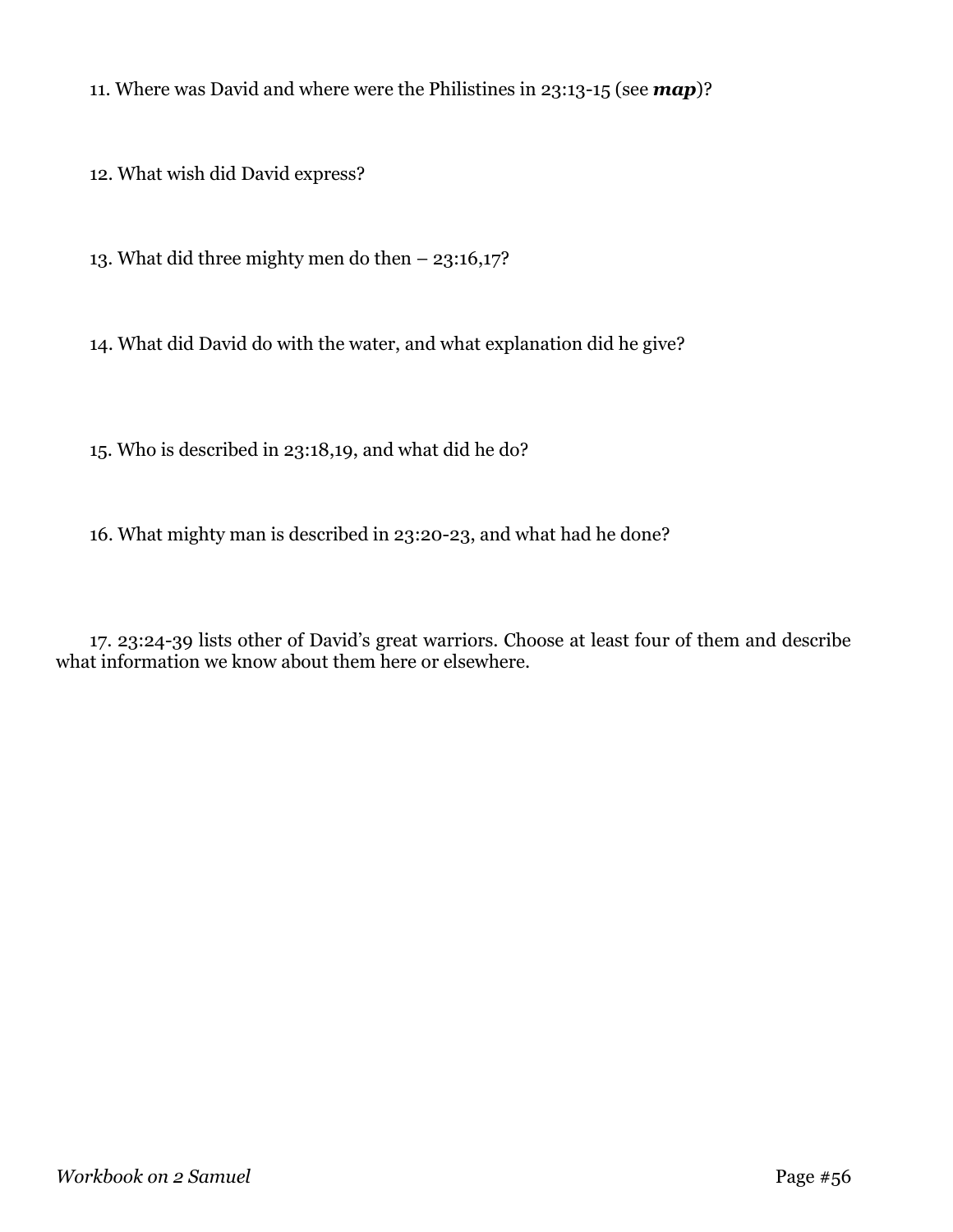Read 2 Samuel 24, then answer the following questions. 1. What did God do and why according to 24:1?

2. *Special Assignment:* The parallel in 1 Chronicles says Satan moved David. How can this be harmonized with 2 Samuel? (Hint: Does God ever use Satan to accomplish His purposes?)

3. How did Joab respond to David's instruction – 24:2,3? (Think: What may have been wrong with David's instruction?)

4. Describe the route taken by those who numbered Israel in 24:4-7. Locate some of the places named (see *map*).

5. How long did the census take, and what was the end result – 24:8,9?

6. How did David react afterwards – 24:10?

7. *Special Assignment:* Describe what we learn once again about David's character.

8. Whom did God send to David, and what three choices was he offered – 24:11-13?

9. What reason did David give for his choice in 24:14?

10. What happened as result – 24:15?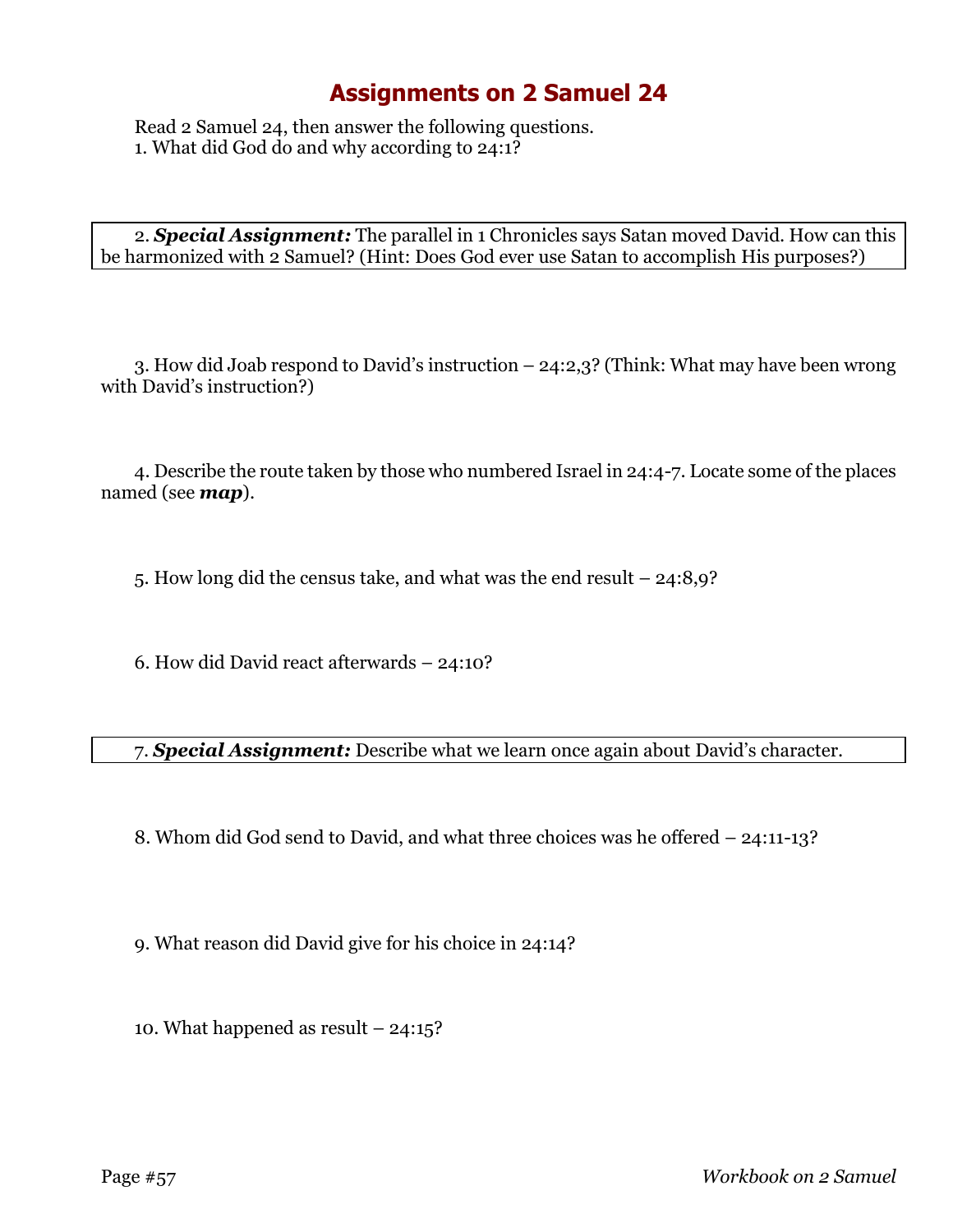11. What command did God give to the angel, and where was the angel – 24:16?

12. What plea did David make then – 24:17?

13. What command was David given then – 24:18?

14. What question did Arauna ask, and what answer did David give – 24:19-21?

15. What offer did Arauna make to David – 24:22,23?

16. What answer did David give, and what was his reason – 24:24?

17. List *passages* about sacrifices that we offer to God.

18. *Application*: What lessons should David's example teach us about the sacrifices that we offer to God?

19. What did David do, and what was the result – 24:25?

20. What other information are we given in 1 Chronicles 21:18-22:1 that relates to the same location?